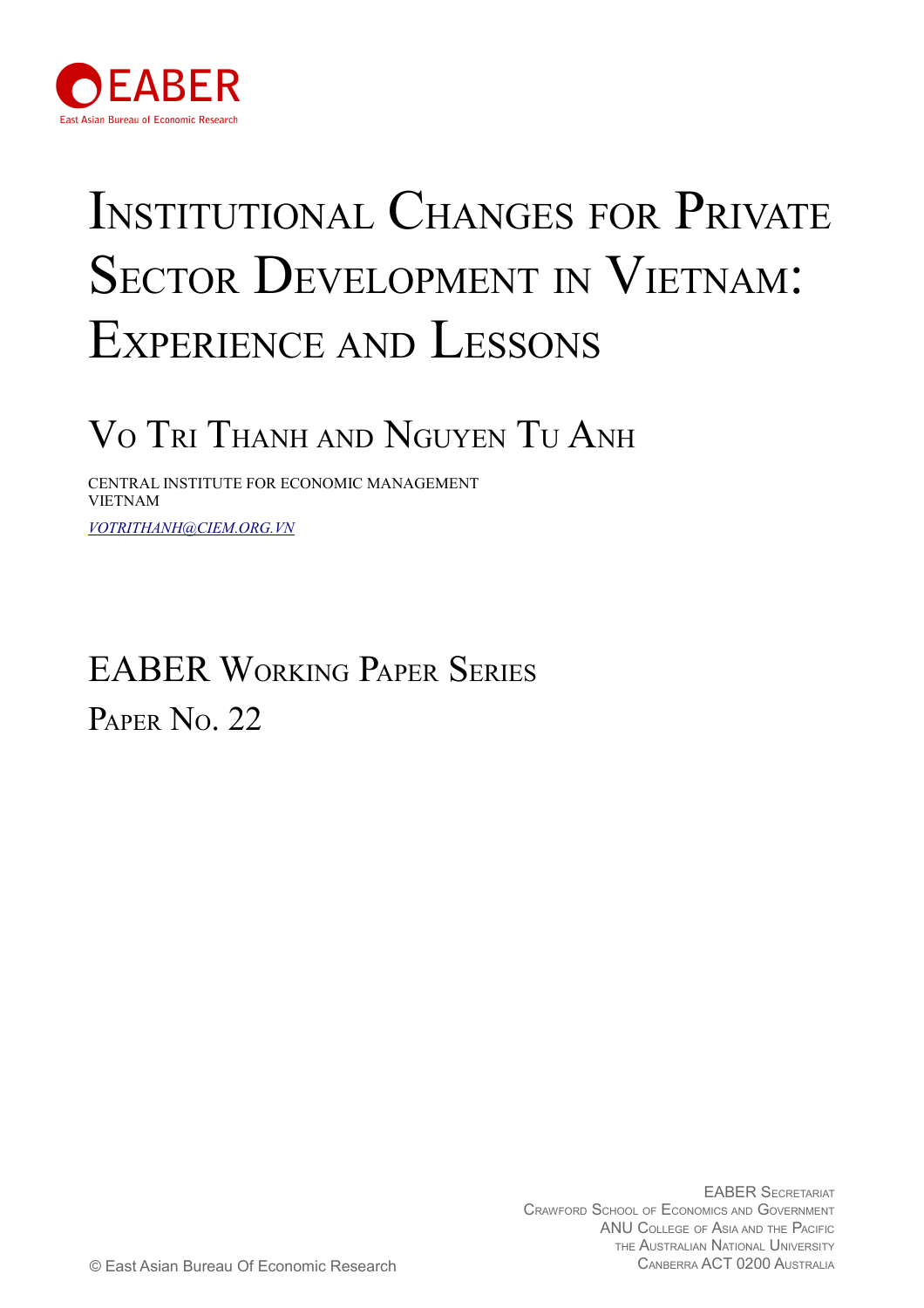# **INSTITUTIONAL CHANGES FOR PRIVATE SECTOR DEVELOPMENT IN VIETNAM:** *EXPERIENCE AND LESSONS<sup>1</sup>*

# **I. Introduction**

 $\overline{a}$ 

To have a deep and thorough understanding of development is always a challenge to economists. It is recognized that while competition and efficiency is essential for development, 'market failure' is not less common than the 'state failure'. That is why economists and other social researchers have had a lot of efforts to find the ways of explaining economic reform and development from the viewpoint of institutional economics.

The centrally-planned economies (CPE) have faced more serious problems in transition. They have to deal with three key sets of reforms: liberalization and stabilization; institutional changes that support market exchange and shape ownership; and the establishment of social programs to ease the pain of transition (World Bank 1996). This general guideline does not, however, reflect all complexity of the transition process, as showed by the experience of a number of transition economies. As Jeffries (1993, p. i) mentions, 'The rejection of central planning by so many countries in 1989 represents one of the truly extraordinary events in the history of economics. But the transition to the market also presents economists with formidable challenges because the path has never been trod before. The issues raised will remain at the top of the economic agenda for many years to come'.

Since *Doi Moi (Renovation*) launched in 1986 and especially since the 1989 reforms, the face of Vietnam's economy and society has changed significantly. Yet, it is now generally recognized that Vietnam is among the best developing countries in terms of achieving relatively high economic growth and reducing poverty incidence. And one of the main factors contributing to Vietnam's success is prudent adjustments in the microeconomic foundations for supporting the private sector.<sup>2</sup> At the same time, some have argued that in international comparisons Vietnam's performance is not so spectacular and moreover, there remain many problems for sustaining economic growth and ensuring quality of development.<sup>3</sup>

 $<sup>1</sup>$  The opinions expressed in this paper paper rest exclusively with the authors and do not necessarily reflect</sup> the views of their organization, the Central Institute for Economic Management (CIEM).

 $2^2$  See, for example, Arkardie and Mallon (2003) and Joint Donor Report (2005).

<sup>&</sup>lt;sup>3</sup> See, for example, Dapice (2003). Vietnam also recognizes that economic growth during 2000-05 was under its potential and the competitiveness of the economy was quite low. According to the World Economic Forum, Vietnam's competitiveness is at the positioned 53/59 in 2000, 60/75 in 2001, 65/80 in 2002, 60/102 in 2003, 77/104 in 2004 and 81/117 in 2005.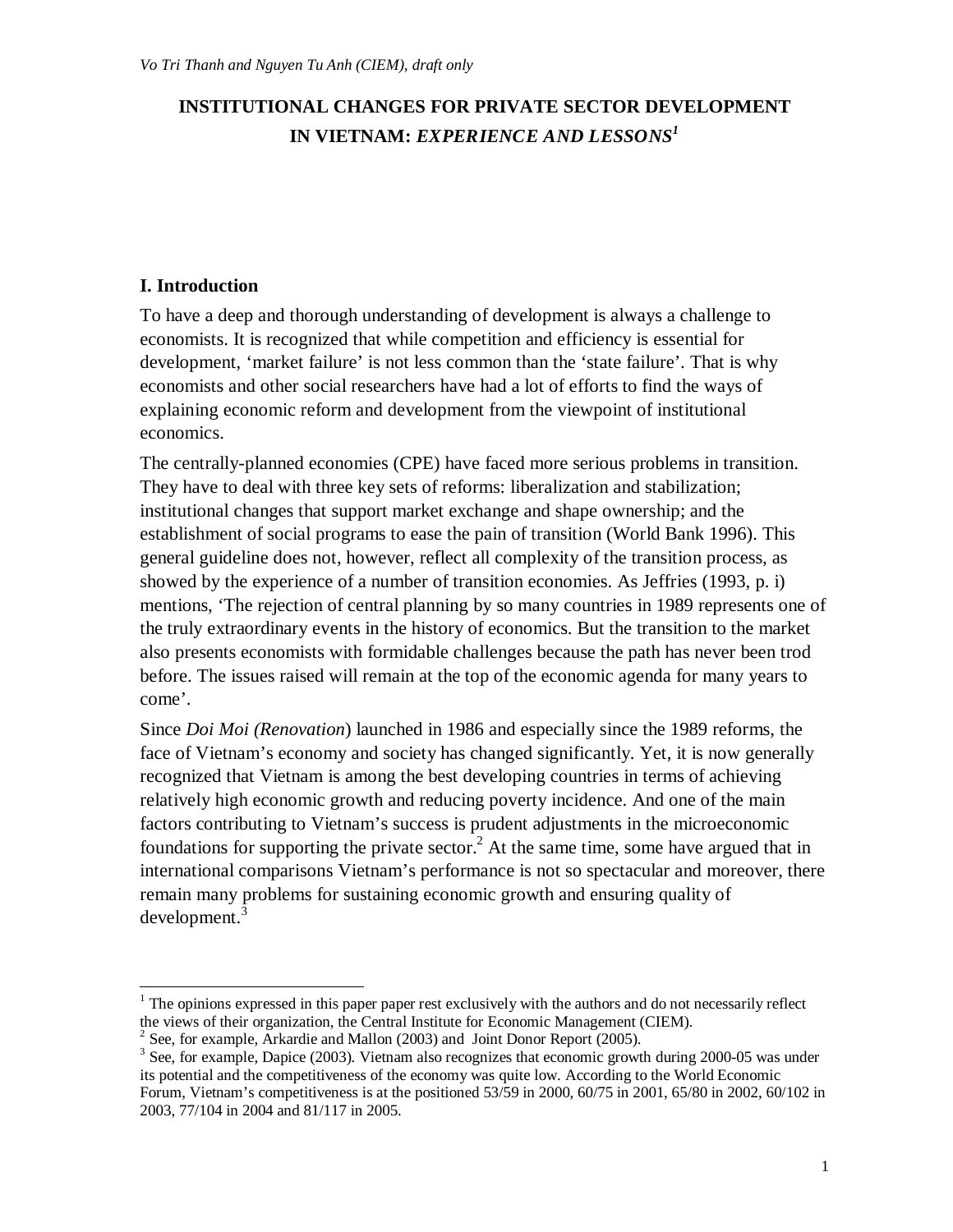In fact, the process of economic reforms and *Doi Moi* in Vietnam has also been complicated and unsmooth. The complication of reform process seems to be continuing as Vietnam aims at 'establishment of synchronous institutions of a market economy by socialism orientation', which is considered a key dimension for successful implementation of the Socio-economic Development Strategy 2001-10.<sup>4</sup>

An examination of Vietnam's experience is, therefore, to help enrich our understanding of the underlying political and economic determinants of transitional and developmental process. It is also helpful for Vietnam to adjust her institutional reform process for getting better policies for development. With that purpose, this paper is about the economic reform process in Vietnam, in which the changes in institutions for supporting private sector development are taken as the focus of consideration.

The remainder of the paper is organized as follows. Section II highlights the process of economic reform in Vietnam and its socio-economic achievements. Section III marks the salient features of changes in the microeconomic foundation to support private sector development. They include the recognition of private ownership, rights of doing business, and competition as well as the relaxation of restrictions related with the administrative procedure for business registration and sectoral-ownership conditions. Section IV emphasizes the problems of private sector's access to production factor markets, its participation in infrastructure development and public services, and the enforcement of Competition Law. The key lessons from the whole reform process, including the microeconomic foundation improvements, are examined in the final section, Section V.

# **II. Process of economic reforms, achievements and the role of private sector**

Since the reunification in 1975, the economic development and policy changes in Vietnam can be characterized by three periods (Figure 1).<sup>5</sup>

*Before the 1980s*, Vietnam was essentially a CPE, following closely the Soviet model. Major characteristics of the economy included: (i) state or collective ownership of production means; (ii) government administered supply of physical input and output; (iii) lack of business autonomy, absence of factor markets, highly regulated goods and services markets; and (iv) a bias toward heavy industry in investments. Vietnam was also relatively autarkic, trading mostly with the former socialist countries. With the poor incentives and restricted information flows, the resource allocation was heavily distorted. The problems were further compounded by an unfavorable geopolitical context because of the military conflict with Cambodia in late 1978 and China in 1979. By the late 1970s, Vietnam was facing a 'major economic crisis, with acute shortages of food, basic consumer goods, and inputs to agriculture and industry, and a growing external debt' (ADB 1989, p. 6). The failure of the centrally-planned system had become apparent and pressures for economic reforms increased substantially.

 $\overline{a}$  $4$  CPV (2001).

<sup>&</sup>lt;sup>5</sup> This Section is adapted from Vo Tri Thanh and Pham Hoang Ha (2004).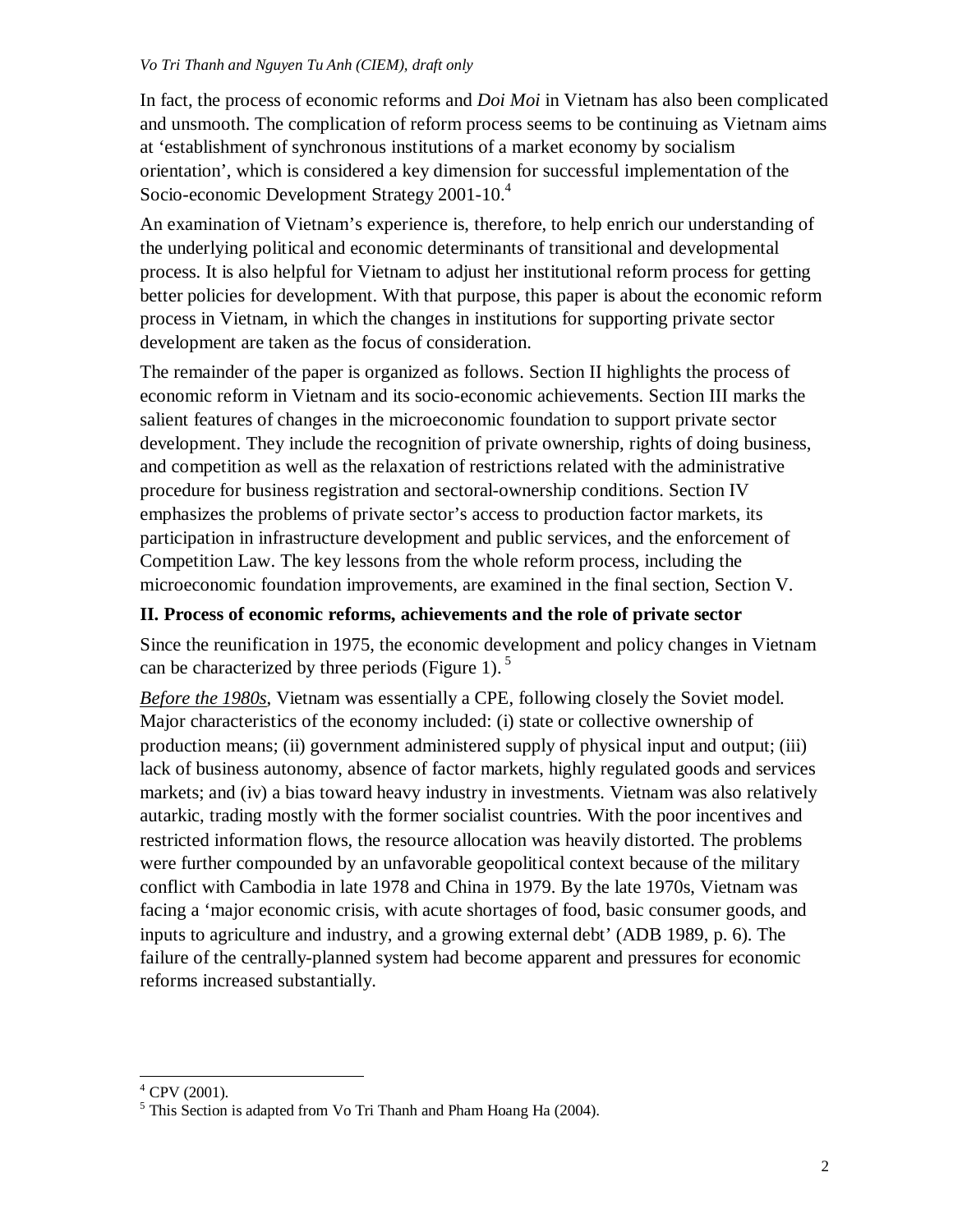*During the period 1980-87*, the economy can be regarded as a modified-planned economy where some micro-reforms were undertaken to respond to depletion of the economy, but without any significant changes in macroeconomic management.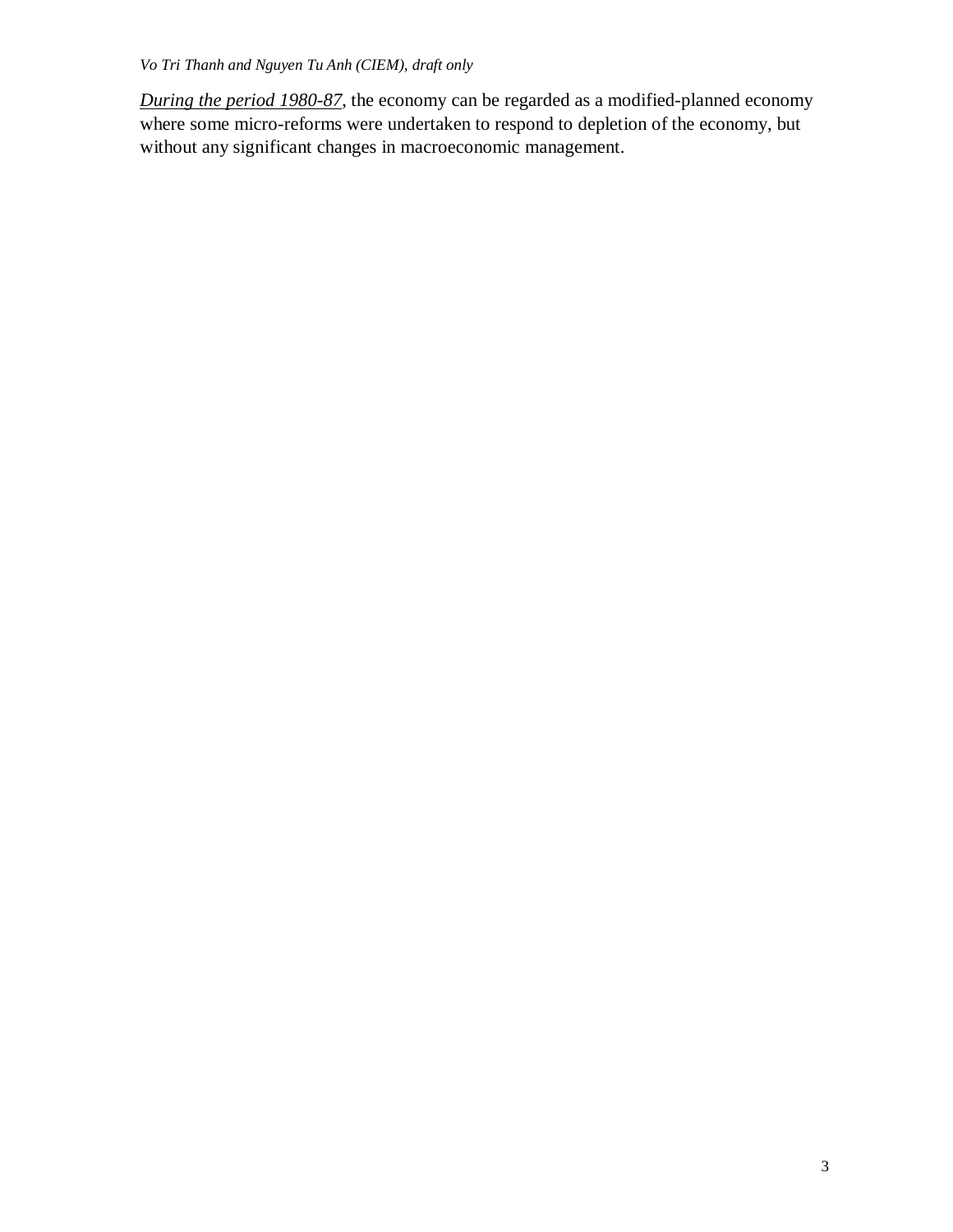



*Note:* PI = Poverty incidence. Inflation in 2000 (-0.6%) is set to be 0.1 for possible calculation of log function.

*Source:* Data of economic growth, inflation, and poverty are provided by the General Statistics Office (GSO) and our assessment of the reform process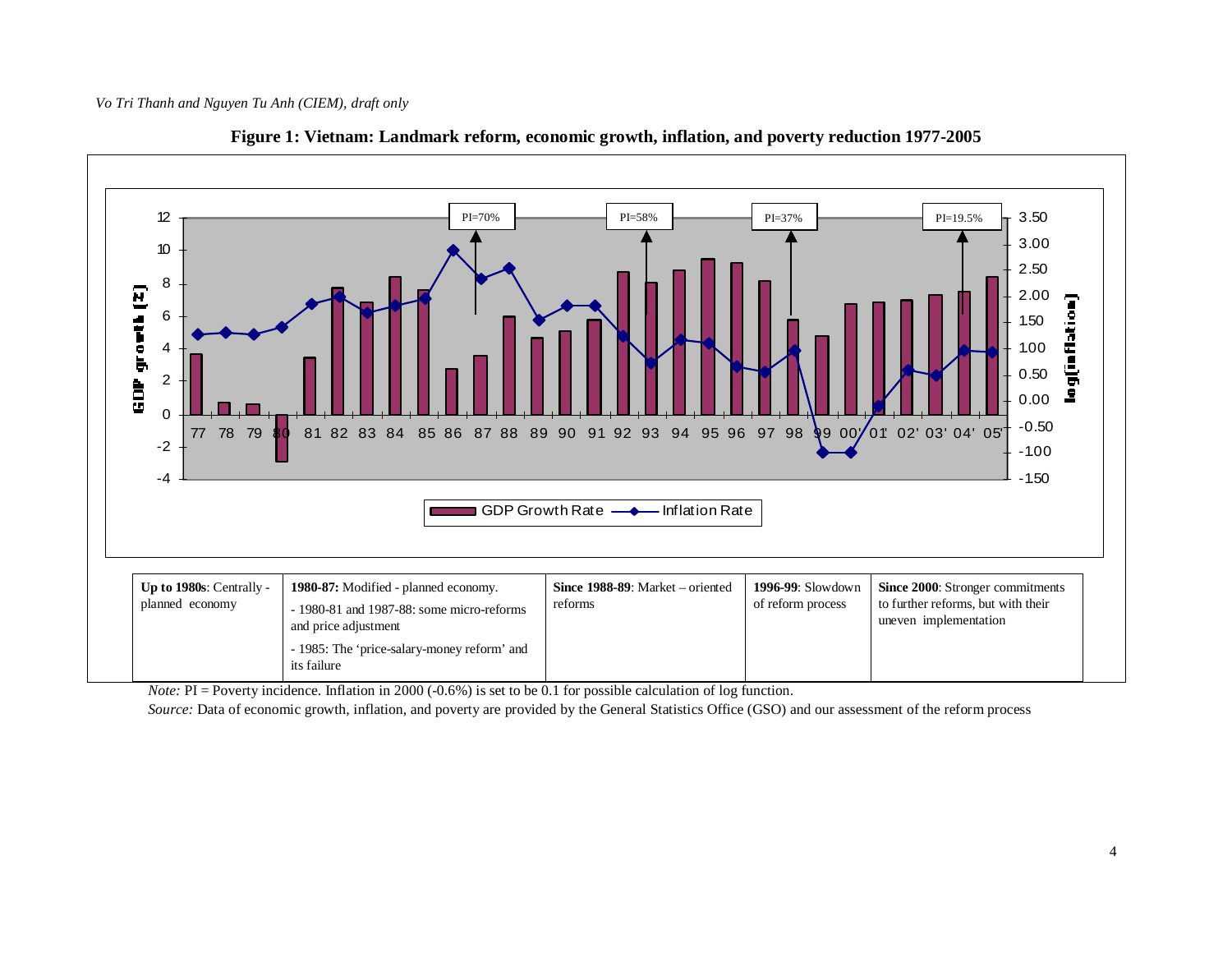$\overline{a}$ 

De Vylder and Fforde (1988) have described the reform process as a '*bottom up*' one. It was firstly initiated through partial, unofficial relaxation of constraints on private activity and spontaneous moves towards production and trade outside of official/plan channels (for example 'illicit contracting' in agriculture and 'fence breaking' in manufacturing sector), $\delta$ leading to eventual Party recognition of the role of the household sector in agriculture, handicrafts, and retail trading. In 1979, the Council of Ministers issued a decree providing scope for local state enterprises to operate outside the central plan once central plan targets had been realized<sup>7</sup>. In January 1981, a contract system was introduced in the agricultural sector $\delta$ , and the government issued a decision providing limited autonomy to state enterprises<sup>9</sup>. These micro-reforms enhanced voluntary and decentralized interactions between individual agents and created new incentives for producers in raising outputs during the period 1982-85. The economy became more dynamic and as a result, Vietnam enjoyed a rather high rate of economic growth in the first half of the 1980s (Figure 1).

Although those micro-reforms in the period 1979-1985 exhibited a trend towards liberalization and an undermining of the state planning system, they were not a transition in real terms. The fifth Party Congress 1982 initiated attempts to recentralize the economy and in 1983, administrative changes were made to control 'anarchy' in the market; the freedom of state enterprises to trade outside of official/plan channels was narrowed. These moves reflected considerable internal debate within the Party about future policy directions. Such an uncertain environment checked the growth of non-state economic activity as it discouraged long-term investments.

The improved economic growth was not to be sustainable. In September 1985, in a vain attempt to solve the problem of high free market prices, the authorities increased state prices, introduced a new currency and the so-called 'price-salary-money reform'. These reforms were implemented without changing in fundamental problems of resource misallocation, trade restrictions and macroeconomic imbalances in the economy. As a result, these reforms failed to cut down inflation. In the mid-1980s, the inflation rate accelerated to several hundred percent.

The year 1986 is recorded as the beginning of the transition because it represented an irreversible change in ideology. The Sixth Party Congress in December 1986 publicly rejected the fiction of trying to implement the central planning model, and instead declared its intention to move toward some form of mixed market economy (a multi-ownership structure). This included agreement on the need for policy reforms aimed at reducing

<sup>&</sup>lt;sup>6</sup> One interesting characteristic of the Vietnamese system is its pragmatic flexibility. This characteristic is believed to be built-up over three decades of fierce struggle against powerful enemies. This characteristic explains why such 'fence breaking' behaviors were more easily accepted in Vietnam than in other communist countries.

<sup>&</sup>lt;sup>7</sup> Decree 279-CP (2/8/1979) 'On Work to Promote the Production and Circulation of Commodities not under State Management and the Supply of Inputs or Raw Materials and Waste and Low Quality Materials at the Provincial Level'

<sup>8</sup> Directive No. 100 of the Party Central Committee, 13 January 1981, 'On Piece-work Contracts to Employee Groups and Individual Employees Working in Agricultural Cooperatives'

 $9$  Decision No. 25-CP (21/1/1981) on 'Several Directions and Measures to Enhance the Rights of Industrial State Enterprises to take Initiative in Production and Business and in Self-Financing.'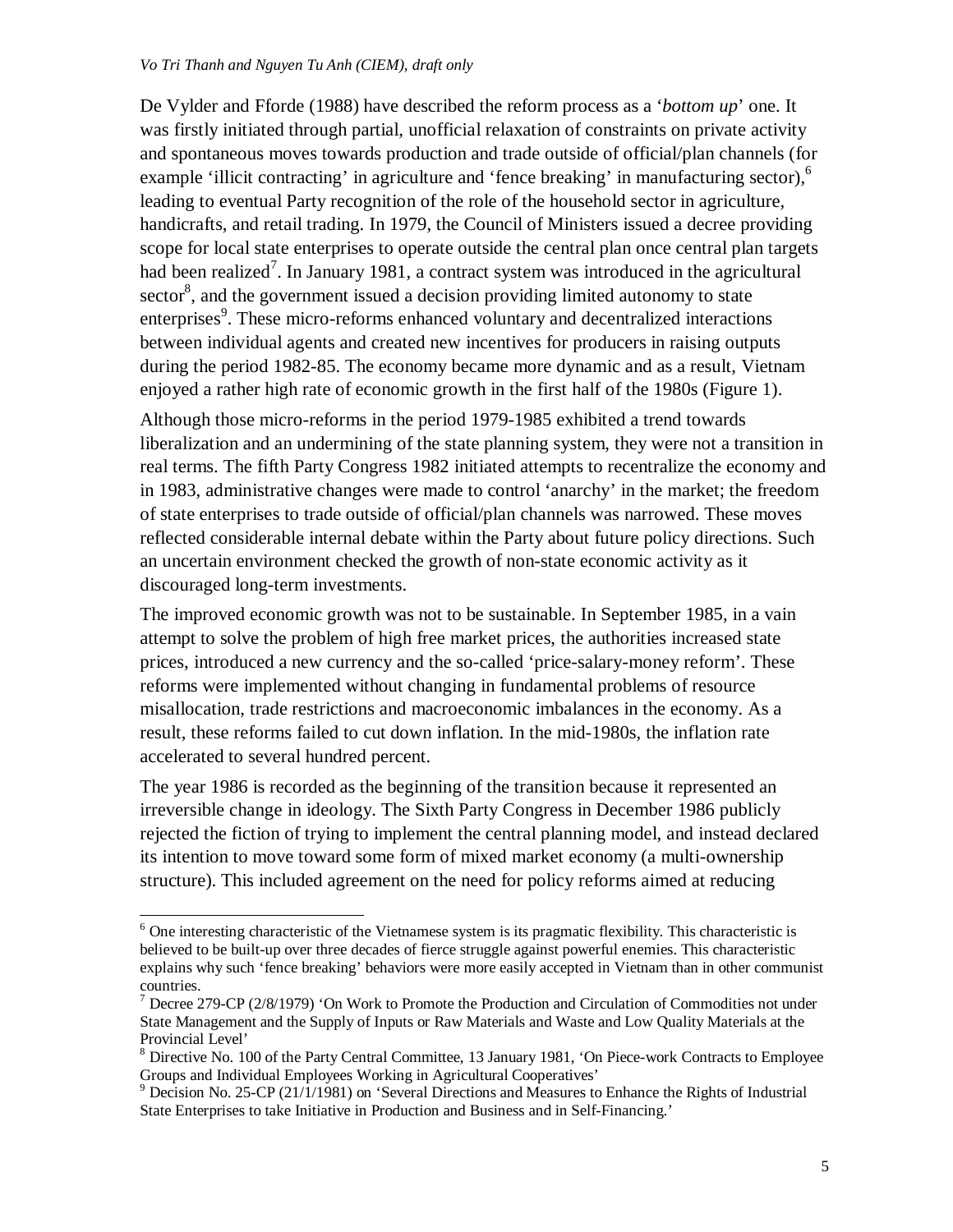macroeconomic instability and accelerating economic growth, and that all 'economic levers' (price, wages, fiscal and monetary policies) were to be used to achieve these objectives.

However, significant changes in this direction occurred only sometimes after the approval of the Doi Moi program by the Congress.

*From 1988-89 onwards*, the economy has been an economy in transition, striving for industrialization and international integration. During 1988 and in early 1989, Vietnam adopted a radical and comprehensive reform package aimed at stabilizing and opening the economy, and enhancing freedom of choice for economic units and competition so as to change fundamentally its economic management system. The reforms included:<sup>10</sup>

- almost complete price liberalization;

 $\overline{a}$ 

- large devaluation and unification of the exchange rate;
- increases in interest rates to positive levels in real terms;
- substantial reduction in subsidies to the SOE sector;
- agricultural reforms through replacement of cooperatives by households as the basic decision-making unit in production and security of tenure for farm families;
- encouragement of the domestic private sector and foreign direct investment (FDI); and
- removal of domestic trade barriers and creation of a more open economy.

Macroeconomic stabilization was successful in conjunction with price liberalization, the changes in interest rate and exchange rate policies and at the same time, the relief of the fiscal burden. The improvement of monetary policy and the better use of monetary instruments played a key role in cutting down inflation.

Since 1989, the structural reforms, such as the SOE and banking system reform and private sector promotion, have also been carried out, but not without problems (which shall be discussed in following sections).

In parallel with the domestic reforms, the acceleration of the process of international economic integration has played a key role in enhancing efficiency and promoting economic growth. The trade regime has gradually liberalized (though it did not achieve neutrality in the incentive structure). Up to 2005, Vietnam has entered into 87 bilateral trade arrangements and 48 investment protection agreements, and had trade relations with 224 countries/territories. In 1992, Vietnam signed a trade agreement with the European Union (EU). In 1995, Vietnam joined ASEAN and fulfilled the agreements under the AFTA in 2006. Vietnam applied for WTO membership in 1995 and attained membership status in November 2006. In 1998, Vietnam became a member of the APEC. In 2000, Vietnam signed the Bilateral Trade Agreement with the United States and the agreement became effective in December 2001. Since 2002, Vietnam has also joined regional integration clubs such as ASEAN +1. These moves have created huge market access for Vietnamese

 $10$ Note that Land Law of 1988 and 'Party Resolution 10,' April 1988, abandoned the collective farming system that had been introduced in the 1960s; Resolution 27/HĐBT of March and Decision 16/NQTU of July 1988 officially encourage private enterprises; Law on foreign Investment 1987 to call for foreign investment. See also the next section.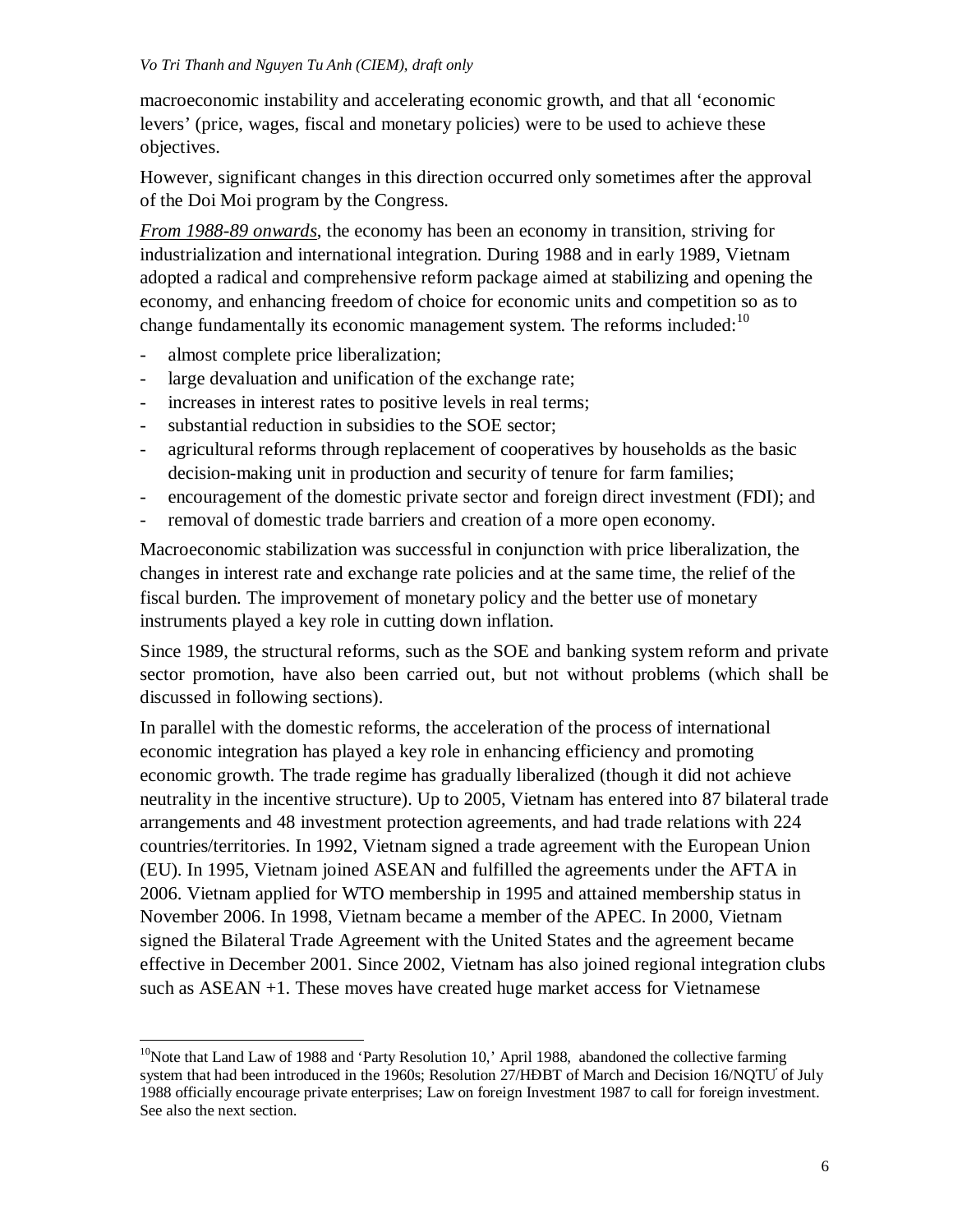entrepreneurs and played a key role in booming exports which is the main engine for growth in Vietnam.

With the market-oriented reforms, the socio-economic achievements Vietnam recorded have been impressive. In 1989 inflation was under control and since then it has stood at single digit levels.<sup>11</sup> From 1990 to 1997, the GDP growth rate was maintained at around 8% per annum on average. The GDP growth rate, however, went down between 1997 and 1999, partly because of the Asian financial crisis, and partly because of the dissipation of reform effects. Since 2000, the economy has gradually regained its rather high growth rate. The export growth rate averaged 24% per year during 1990s and continued to be high over the last three years (2003: 19.1%; 2004: 33.2%; 2005: 21.6%). The poverty incidence has significantly reduced, from 70% by in the late of 1980s to 58% in 1993, 37 % in 1998 and further to 19.5% in 2004 (Figure 1 and Table 1).

|                      | 1991    | 1992  | 1993  | 1994                    | 1995  | 1996             | 1997             | 1998             | 1999                    | 2000   | 2001             | 2002             | 2003  | 2004                                                                                | $2005^{\circ}$ |
|----------------------|---------|-------|-------|-------------------------|-------|------------------|------------------|------------------|-------------------------|--------|------------------|------------------|-------|-------------------------------------------------------------------------------------|----------------|
| GDP growth $(\%)$    | 5.81    | 8.70  | 8.08  | 8.83                    | 9.54  | 9.34             | 8.15             | 5.76             | 4.77                    | 6.79   | 6.89             | 7.08             | 7.34  | 7.69                                                                                | 8.43           |
| Inflation $(\%)$     | 67.6    | 17.5  | 5.2:  | 14.5                    | 12.7  | 4.6 <sup>1</sup> | $3.6^{\circ}$    | 9.21             | 0.1                     | $-0.6$ | 0.8 <sup>1</sup> | 4.0 <sup>1</sup> | 3.01  | 9.5                                                                                 | 8.4            |
| Domestic S/GDP (%)   | 10.10   | 13.77 | 16.78 | 17.08                   | 18.20 | 17.21            |                  |                  | 20.10 21.49 24.57       | 27.12  | 28.82            |                  |       | 28.67 27.42 28.31                                                                   | 30,0           |
| Investment/GDP (%)   | 15.00   |       |       | 17.64 24.26 25.48 27.14 |       |                  |                  |                  | 28.10 28.30 29.05 27.63 | 29.61  | 31.17            |                  |       | 33.22 35.44 35.58                                                                   | 38.9           |
| FDI (US\$ bill.) $b$ |         |       |       |                         |       |                  |                  |                  |                         |        |                  |                  |       | 1.322 2.165 2.900 3.766 6.531 8.497 4.649 3.897 1.568 2.014 2.536 1.379 1.653 2.100 | 4.100          |
| Export (US\$ bill)   | 2.087   |       |       | 2.581 2.985 4.054       | 5.449 | 7.256            |                  |                  |                         |        |                  |                  |       | 9.185 9.360 11.540 14.308 15.027 16.706 19.900 26.500 32.200                        |                |
| - Change $(\% )$     | $-13.2$ | 23.7  | 15.7  | 35.8                    | 34.4  | 33.2             | 26.6             | 1.9 <sup>°</sup> | 23.3                    | 24.0   | 3.81             | 11.2             | 19.1  | 33.16                                                                               | 21.6           |
| Import (US\$ bill)   | 2.338   | 2.541 | 3.924 | 5.826                   |       |                  |                  |                  |                         |        |                  |                  |       | 8.155 11.144 11.592 11.499 11.622 15.200 16.200 19.730 25.000 31.954 36.980         |                |
| - Change $(\%)$      | $-15.1$ | 8.7   | 54.4  | 48.5                    | 40.0  | 36.6             | 4.0 <sup>1</sup> | $-0.8$           | 1.1                     | 30.8   | 3.4              | 19.73            |       | 26.7 27.81                                                                          | 15.5           |
| Total Trade/GDP      | 52.9    | 51.9  | 52.4  | 60.6                    | 65.4  | 74.6             | 73.7             | 70.5             | 79.9                    | 94.0   | 95.00            | 104.6            | 109.4 | 127.3                                                                               | 128.5          |

**Table 1: Some major macroeconomic indicators, 1991-2005**

*Note*: a) Estimated figures; b) Total commitments of newly registered projects.

 $\overline{a}$ 

*Source*: Data provided by General Statistical Office (GSO) and Ministry of Planning and Investment (MPI) and CIEM.

The role of both foreign invested enterprises (FIE) and the (domestic) private sector in the economy has increased significantly. The FIE sector has become an integrated part of Vietnam's economy with an increasing share in (current) GDP from nearly 0% in 1991 to 15.9% in 2005. In 2005, this sector accounted for 34.5% of the total merchandise export value (57.4% if crude oil export is included) and 16.3% of total investment. Meanwhile, the share in GDP of the state sector increased from 31.2% in 1991 to 38.4% in 2005, while that of the non-state sector (dominated by the private sector) decreased from 68.9% in 1991 to 45.7% in 2005. But this is largely explained by a sharp decline of the agricultural sector (from 40.5% GDP to 20.7%), where business units are basically households. Table 2 indicates an increasing significance of the non-state sector in industry, especially in those where Vietnam has comparative advantages (labour-intensive manufacturing). The private sector became a major source of employment, absorbing as much as about 90% of  $1.3 - 1.4$ million new labor market entrants each year.

 $11$  In 2004 and 2005, inflation rate (measured by CPI) increased considerably, to 9.5% and 8.4% respectively from the low rates during 2000-03.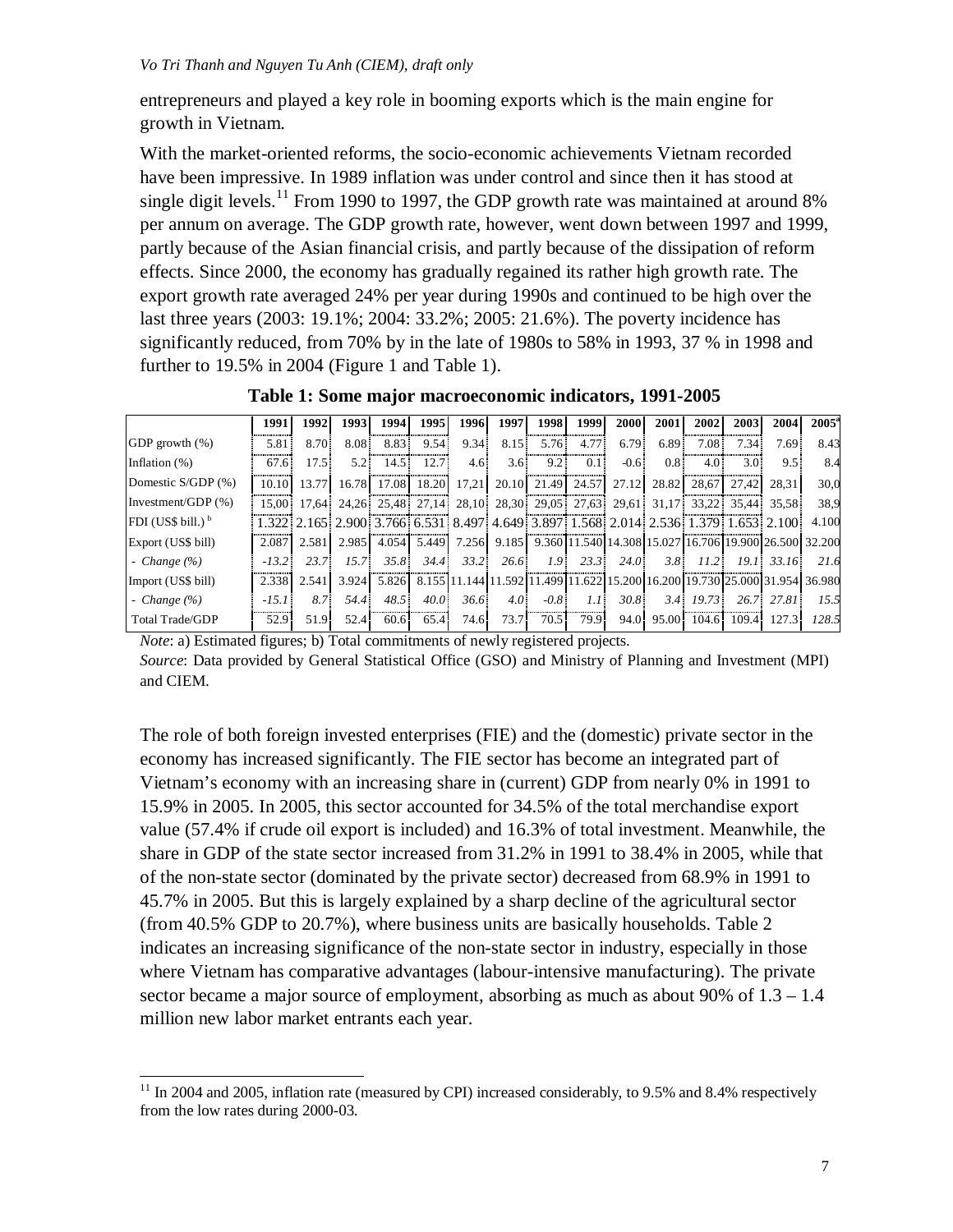|                                   |                                          |       | 1998             |                            | 2005                                  |                                                   |            |               |
|-----------------------------------|------------------------------------------|-------|------------------|----------------------------|---------------------------------------|---------------------------------------------------|------------|---------------|
|                                   | $\%$ of<br>total<br>industrial<br>output |       | industry output) | By sector (% of a specific | % of<br>total<br>industrial<br>output | By sector (% of a<br>specific industry<br>output) |            |               |
|                                   | Total                                    | FDI   | <b>SOE</b>       | Non-state                  |                                       | <b>FDI</b>                                        | <b>SOE</b> | non-<br>state |
| Total                             | 100.00                                   | 34.68 | 43.38            | 21.94                      | 100.00                                | 37.16                                             | 34.32      | 28.51         |
| <b>Mining industry</b>            | 14.57                                    | 83.74 | 12.56            | 3.69                       | 9.11                                  | 71.82                                             | 20.42      | 7.76          |
| Mining of coal                    | 1.21                                     | 0.74  | 97.81            | 1.45                       | 1.44                                  | 1.86                                              | 96.47      | 1.67          |
| Petroleum and natural gas         | 12.20                                    | 99.76 | 0.24             | 0.00                       | 6.50                                  | 99.88                                             | 0.12       | 0.00          |
| Metal ores                        | 0.11                                     | 2.72  | 73.65            | 23.63                      | 0.16                                  | 3.07                                              | 45.94      | 50.99         |
| Stone and other mining            | 1.04                                     | 1.84  | 50.82            | 47.35                      | 1.01                                  | 1.40                                              | 38.88      | 59.72         |
| <b>Manufacturing</b>              | 79.23                                    | 25.34 | 47.61            | 27.05                      | 84.91                                 | 35.87                                             | 31.45      | 32.68         |
| Food products & beverages         | 22.37                                    | 21.73 | 46.02            | 32.24                      | 20.95                                 | 26.51                                             | 31.53      | 41.96         |
| Tobacco products                  | 2.84                                     | 0.50  | 99.12            | 0.38                       | 2.57                                  | 1.83                                              | 97.37      | 0.80          |
| <b>Textiles</b>                   | 4.97                                     | 21.03 | 54.30            | 24.67                      | 4.71                                  | 30.01                                             | 40.94      | 29.05         |
| Wearing apparel                   | 3.09                                     | 23.29 | 33.26            | 43.45                      | 3.72                                  | 38.11                                             | 22.59      | 39.30         |
| Tanning & dressing of leather,    |                                          |       |                  |                            |                                       |                                                   |            |               |
| leather products                  | 4.58                                     | 45.25 | 29.63            | 25.11                      | 4.58                                  | 59.26                                             | 12.70      | 28.04         |
| Wood & wood products              | 1.88                                     | 9.36  | 20.67            | 69.97                      | 1.87                                  | 18.54                                             | 11.80      | 69.66         |
| Paper & paper products            | 2.06                                     | 12.75 | 52.23            | 35.02                      | 2.06                                  | 17.18                                             | 32.79      | 50.03         |
| Publishing & recorded media       | 1.19                                     | 1.83  | 89.49            | 8.68                       | 0.93                                  | 3.24                                              | 86.82      | 9.94          |
| Coke, refined petroleum products  | 0.06                                     | 0.00  | 0.00             | 100.00                     | 0.12                                  | 43.65                                             | 0.00       | 56.35         |
| Chemical & chemical products      | 5.74                                     | 27.35 | 62.73            | 9.92                       | 5.32                                  | 41.95                                             | 40.58      | 17.47         |
| rubber and plastic products       | 3.22                                     | 22.01 | 34.15            | 43.84                      | 4.70                                  | 29.51                                             | 24.79      | 45.71         |
| non-metallic mineral products     | 8.76                                     | 19.04 | 59.73            | 21.24                      | 9.13                                  | 22.83                                             | 50.42      | 26.75         |
| <b>Basic</b> metal                | 2.96                                     | 44.62 | 44.13            | 11.25                      | 3.27                                  | 30.35                                             | 41.38      | 28.28         |
| Fabricated metal products, except |                                          |       |                  |                            |                                       |                                                   |            |               |
| machinery and equipments          | 2.98                                     | 28.45 | 15.42            | 56.13                      | 3.75                                  | 31.15                                             | 11.68      | 57.17         |
| Machinery and equipments          | 1.28                                     | 23.42 | 58.72            | 17.86                      | 1.54                                  | 52.23                                             | 24.13      | 23.64         |
| Office, accounting & computing    | 1.01                                     | 98.51 | 0.00             | 1.49                       | 0.56                                  | 96.15                                             | 0.00       | 3.85          |
| Electrical machinery & apparatus  | 1.74                                     | 33.79 | 52.10            | 14.10                      | 2.76                                  | 45.69                                             | 38.89      | 15.43         |
| Radio and communication           |                                          |       |                  |                            |                                       |                                                   |            |               |
| equipments and apparatus          | 2.37                                     | 81.36 | 17.27            | 1.37                       | 2.26                                  | 78.52                                             | 11.80      | 9.68          |
| Medical, precision, optical       |                                          |       |                  |                            |                                       |                                                   |            |               |
| instruments, watches, clocks      | 0.23                                     | 71.39 | 20.72            | 7.88                       | 0.20                                  | 85.20                                             | 6.86       | 7.94          |
| Motor vehicles                    | 1.09                                     | 70.57 | 15.71            | 13.73                      | 2.56                                  | 82.33                                             | 12.21      | 5.46          |
| Other transport equipment         | 2.71                                     | 69.34 | 18.68            | 11.98                      | 3.99                                  | 66.89                                             | 15.18      | 17.93         |
| Furniture                         | 2.01                                     | 26.75 | 7.90             | 65.35                      | 3.26                                  | 40.66                                             | 5.24       | 54.11         |
| Recycle                           | 0.08                                     | 0.00  | 0.00             | 100.00                     | 0.07                                  | 1.46                                              | 0.00       | 98.54         |
| Electricity, gas and water supply | 6.20                                     | 0.36  | 99.53            | 0.11                       | 5.98                                  | 2.79                                              | 96.25      | 0.96          |
| Electricity and gas               | 5.63                                     | 0.17  | 99.79            | 0.03                       | 5.59                                  | 2.73                                              | 96.41      | 0.86          |
| Water                             | 0.58                                     | 2.19  | 96.97            | 0.83                       | 0.39                                  | 3.75                                              | 93.82      | 2.43          |

**Table 2: Role of the non-state and FIE sectors in industry, 1998 and 2005** 

*Note:* The choice of the year of 1998 is not only due to data availability, but because this is the year before the Enterprise Law was approved. *Source:* GSO and our estimates.

However, Vietnam is currently facing great challenges. Vietnam is still a low-income economy in transition, striving to catch up with more advanced economies in the region.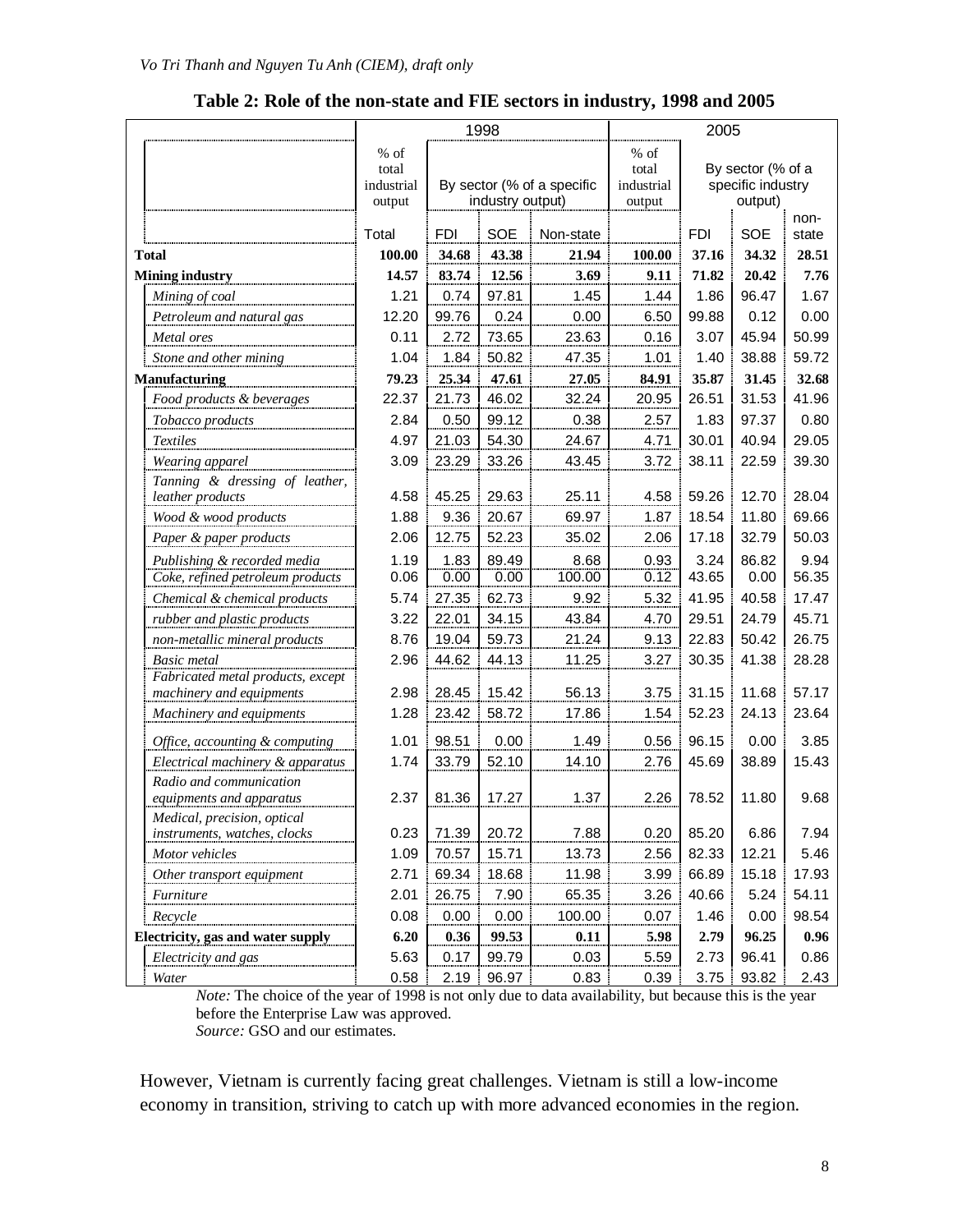$\overline{a}$ 

While Vietnam has recorded remarkable achievements in socio-economic development, imbalances in growth have emerged. There are weaknesses and vulnerabilities in several areas such as in the SOE sector, the financial system, public investment, and the education and training system. Another concern is about the growing private sector being not associated with a redistribution of firms by size. This means that thriving firms are either small (in the case of the domestic private sector) or quite large (in the case of the FDI sector). This phenomenon has not only limit the positive spillover effects in the economy, but also suggests that there have been a lot of obstacles for private businesses to grow, and eventually make it to the top.

The problem of poverty and income inequality also adds the risk of socio-economic instability, which may stall economic development. Vietnam can benefit substantially from its trade liberalization and international economic integration. But the existing problems and weaknesses may be exaggerated as the economy integrates deeply into the regional and world economy. The adjustment costs, especially in short run, during integration process could also be significant.

# **III. Microeconomic foundation changes for supporting private sector development**

Since 1979 there have been three main steps of micro-reforms implemented: (i) the private ownership and rights of doing business were officially recognized; (ii) a series of legal frameworks on business/company types have been set up and implemented; and (iii) market entry has gradually been relaxed. These reforms have helped liberalize domestic resources (such as entrepreneurialism,  $12$  human resources, capital) for economic development.

# *Recognition of private ownership, rights of doing business and competition*

Following the Sixth Congress, there was a gradual relaxation of the administrative constraints to private sector activity and to domestic trade. In early 1987, many of the checkpoints that had been established to limit domestic trade were reduced, and private markets for agricultural goods developed rapidly.<sup>13</sup> In March 1988, the Council of Ministers had issued a series of decrees clarifying the rights of the non-state sector to engage in industrial production.<sup>14</sup> These policy guidelines were reinforced by a Politburo Resolution in July 1988.<sup>15</sup> These policy guidelines recognized the important potential contribution of the non-state sector in industrial production, and explicitly stated that the state recognizes and protects the rights of the non-state sector to the ownership and inheritance of property and lawful earnings of non-state enterprises.

 $12$  By comparing the statistics on the fraction of rural self-employment accounted for by non-farm activities Vietnam during the '*Doimoi*' process, Joint Donor Report (2005) believed that this country is more entrepreneurial than many other countries, even China.

 $13$  The extent to which administrative constraints were relaxed varied considerably throughout the country depending on the actions of local level administrative authorities.

<sup>&</sup>lt;sup>14</sup> Council of Ministers Decree 27, 28 and 29-HDBT, 9 March 1988, on 'Rules and Policies on the Private Economic Sector in Industrial Production, Service Industries, Construction and Transport', on 'Rules and Policies on the Collective Economy in Industrial Production, Service Industries, Construction and Transport', and 'Rules and Policies on the Family Economy in Production and Service Activities', respectively.

<sup>&</sup>lt;sup>15</sup> Politburo Resolution 16/NQTW, 15 July 1988, on 'Renovation of Management Policies and Mechanisms towards Non-state Economic Sectors'.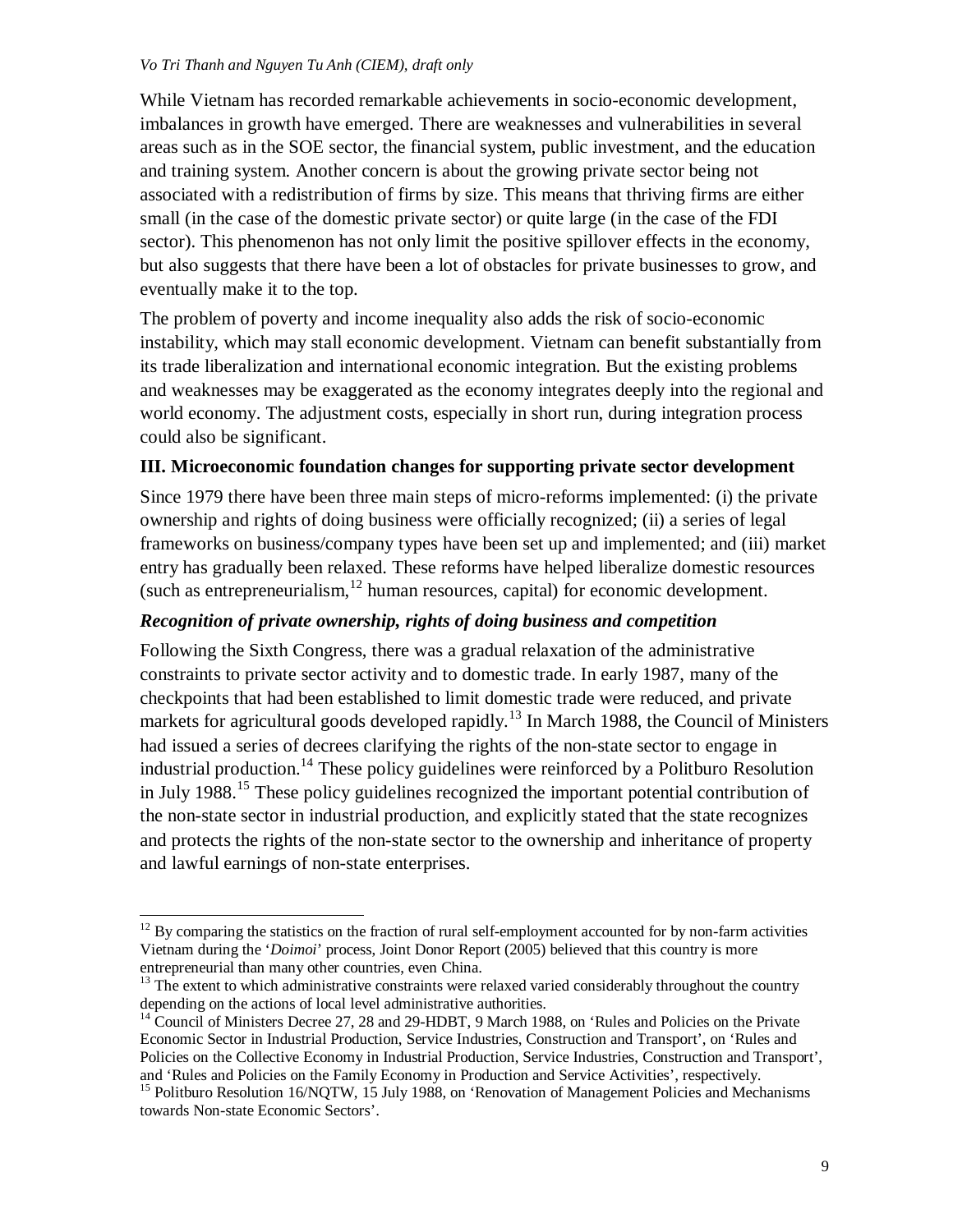-

The Land Law (passed in December 1987 and enacted in 1988), and the Amended Law (passed in 1993) were an important step towards the introduction of property rights, recognizing private land-use rights (the state retains ownership). The Party Resolution No.10, passed in 1988, introduced a critically important reform. It greatly enhanced the rights of rural families, and diminished the legal authority of village cooperatives, providing for a much greater role for individuals and private enterprise in the agriculture sector. Farmers really owned their produce and could sell it in the free market. These moves, in combination with price and trade reforms, have contributed to sustained growth in agriculture since 1988 and been essential to poverty reduction as they provided income to some three-quarters of the population.

It should be noted that until 1995, there was no legal framework (even in the Constitution) to specify and to guarantee and enforce the property rights. Consequently, there was some uncertainty about what actually was permissible and what would be permissible in the future. That uncertainty did not much retard investments by family businesses and farming activities, where investments mostly were small and short-term. Strong growth in the private sector's share of retail trade showed that even before formal institutions were established, changes were gradually occurring in informal institutions that substantially affected the way economic business was conducted. When formal institutions were not in place, economic behavior was mostly governed by informal institutions such as social norms and practices, and behaviors, and pressures to conform.<sup>16</sup> However, when the scope and scale of economic activities increase, those informal institutions can be costly for those unfamiliar with them and therefore, they could impose major obstacles for investment. A small-survey of enterprises conducted by World Bank confirmed that in the absence of formal institutions, firms have to apply a range of mitigation strategies to protect themselves from a contract breach, such as carefully selecting counterparts, keeping their contracts relatively short-term with an option to renew, limiting the size of an individual contract, or diversifying suppliers whenever possible (Joint Donor Report 2005). These practices are costly and not relevant for long-term and large scale investments.

After having achieved remarkable results in the reform process and freed from threat of economic crisis, Vietnam needs long-term and large scale investment to sustain economic growth. This requires informal institutions be legalized to make the business environment more transparent and accountable. Responding to the demands of development, Vietnam's National Assembly approved a newly amended Constitution in 1992, which was recognized

<sup>&</sup>lt;sup>16</sup> The small-scale survey of enterprises conducted by the World Bank shows that all the firms in the survey do indeed use some form of written contract to formalize their deals. However, none of them places much faith in the ultimate legal enforcement power of those contacts, nor do they seriously entertain the possibility of resorting to legal action if the other party violates its obligations. The main purpose of the contracts seems to be to minimize the room for misunderstanding between the parties. And although very few firms adhere strictly to their terms, suppliers generally attempt to fulfill them. They do so for the sake of building their reputation and boosting the goodwill of the contractor, rather than because they are concerned about the possibility of any legal consequences of a breach. Reputation, through repeated interaction, is the cornerstone of business-to-business deals in Vietnam. In virtually all cases, contractors and suppliers have known each other for a number of years, usually several times longer than the term of their business deal. In the smallscale survey, 98 percent of the contracts were with suppliers that the contracting firm had known for three or more years, whereas the longest contractual agreement was for 12 months (Joint Donor Report 2005).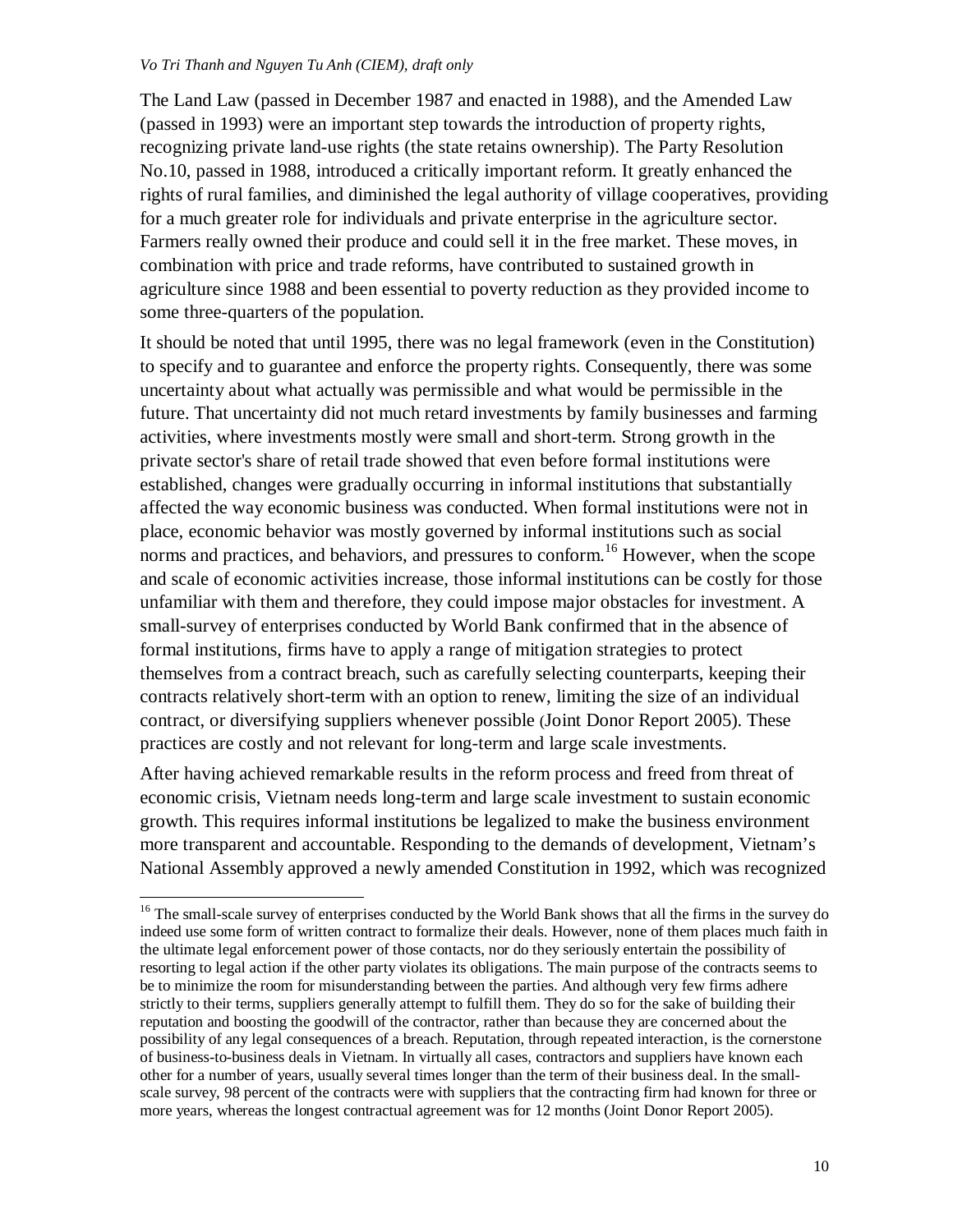as a milestone in laying the foundations for the private sector to compete with the state sector (Government of Vietnam 1992). The Constitution acknowledges private ownership and provides guarantees against nationalization (Article 23), states that foreign investment and trade are to be encouraged (Articles 24 and 25), and specifies that SOEs should be run autonomously and be accountable for their performance (Article 19). Property rights and private ownership were further detailed in the first Civil Code 1995. The Code not only confirms the protection of lawful property right and private ownership, but also covers provisions on the establishment of property rights, and provisions on transactions in and transfers of these rights and property.

However, it was recognized even in 1996 that the reforms were not keeping pace with economic development. The reform process in general slowed down during the period 1996-99, especially after the Asian crisis. Note that the Asian crisis was seen differently in Vietnam. While many have maintained that the crisis has simply reinforced the importance of further reform, others have emphasized the dangers of exposure to global markets in terms of social stability and sovereignty. The slowdown in the reform process discouraged foreign investors who had greatly believed in Doi Moi. FDI inflows decreased sharply. Newly licensed capital declined on average by 24% annually, while implemented capital decreased on average by 14% per year (Le Xuan Ba 2006). As a result, economic growth went down and reached a trough of 4.8% in 1999.

The slowdown in economic growth in late 1990s put more pressure on reform.<sup>17</sup> The reform process was then powered by promulgating Enterprise Law in 1999, which has been recognized as one of the most fundamental reforms in business law of Vietnam.

First, the Law officially acknowledges the right of doing business: 'Citizens are free to do business in all business areas not prohibited by Law'. The Law has helped harness Vietnam's economic potential and removed constraints which hindered innovation and creativity in business. The Law has also revitalized entrepreneurship and strengthened the trust of investors and entrepreneurs in the reforms and policies initiated by the Party and Government.

Second, the Law has brought about a fundamental shift in the approach and tools with which the government manages enterprises. Prior to the Enterprise Law 1999, it was believed that 'the freedom to do business should only be broadened along with and within the expansion in governance and monitoring capacity of authorities'. This view has receded and has been replaced by a more innovative thinking. The Law implicitly set up a new principle that 'management and governance capacity of the Government authorities should be strengthened and developed to the point that it can promote and manage development process'. The old management style which focused on inspection and monitoring is gradually being replaced with one that leans more towards cooperation and facilitation.

 $\overline{a}$ 

 $17$  However, in a long war against the most powerful enemies (1945-1975) Vietnamese Communists proved their capacity to adapt to difficult situations. They were resolved in their target but willing to change their strategy to match the requirements of new situations, as long as these strategies served the targets. Capacity to adapt has been acknowledged as one of the important characteristics of Vietnamese leadership in the Doi Moi process (Arkadie and Mallon 2003)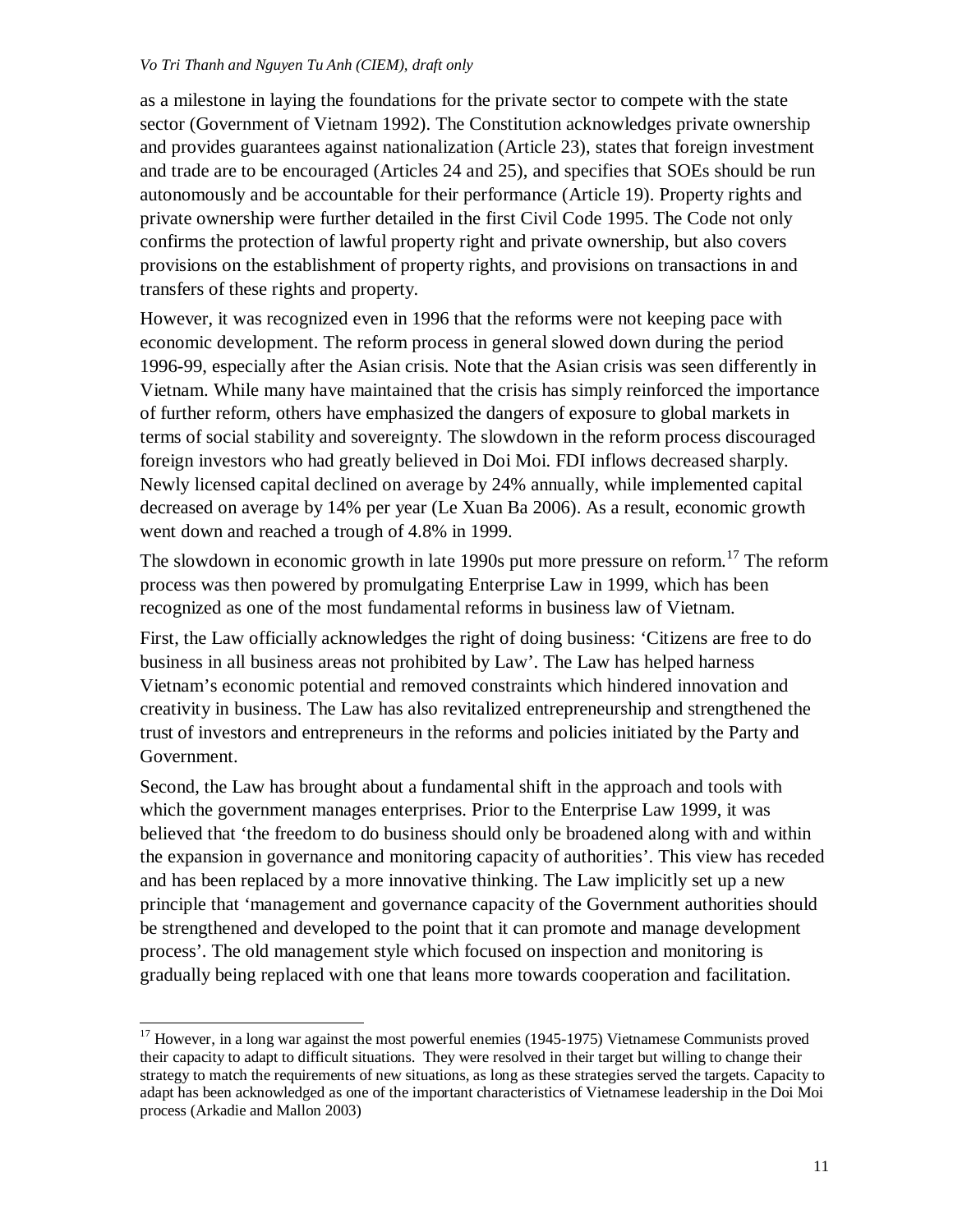Such reform is tge impetus for accelerating administrative reforms and enhancing the capacity of public authorities to be in line with market economy requirements.

Ex-prime Minister Phan Van Khai said in his annual business meeting 13-14 September 2001 in Hanoi that '…coupled with the policy 'Khoan 10' (Resolution 10 in 1988) which helped to liberalized the freedom and the production potential in rural and agricultural economy, the acknowledgement of the role of rural households in agriculture production has enabled Vietnam to graduate from a rice importer to the second largest rice exporter in the world. Of no less importance than the policy, the Enterprise Law has been a breakthrough in institutional reforms, enabling liberalization of production forces in urban areas through the development of private enterprises'.

| Laws                          | Dates laws approved,                                      | Categories of business entities            |
|-------------------------------|-----------------------------------------------------------|--------------------------------------------|
|                               | amended or replaced                                       | or arrangement addressed                   |
| Companies                     | <b>Enacted December 1990</b>                              | Joint stock companies                      |
|                               | Amended June 1994                                         | Private limited liability companies        |
|                               | Replaced in January 2000                                  |                                            |
|                               | Amended and Unified in Enterprise                         |                                            |
|                               | Law in November 2005                                      |                                            |
|                               |                                                           |                                            |
| Private Enterprises           | <b>Enacted December 1990</b><br>Amended June 1994         | Private Unlimited liability Enterprises    |
|                               |                                                           |                                            |
|                               | Replaced in January 2000                                  |                                            |
|                               | Amended and Unified in Enterprise<br>Law in November 2005 |                                            |
|                               |                                                           |                                            |
| Enterprise Law                | Approved April 1999                                       | All private Enterprises                    |
|                               | <b>Enacted January 2000</b>                               | Allows State enterprises to be             |
|                               | Amended and Unified in Enterprise                         | incorporated                               |
|                               | Law in November 2005                                      |                                            |
| Civil Code                    | Approved October 1995                                     | All business entities                      |
|                               | Amended November 2005                                     |                                            |
| Sate enterprises              | Approved April 1995                                       | Entities with sate invested capital (State |
|                               | Amended and Unified in Enterprise                         | corporations, Public Service Enterprises,  |
|                               | Law in November 2005                                      | and Business Enterprises.)                 |
| Cooperatives                  | March 1996                                                | Cooperatives                               |
| <b>Financial Institutions</b> | Approved November 1997                                    | Banks and other financial institutions     |
| <b>Insurance Services</b>     | Approved May 2000                                         | Entities providing insurance               |
| <b>Bankruptcy Law</b>         | Approved December 1993                                    | All business entities                      |
| Commercial Code               | Approved May 1997                                         | All business entities                      |
|                               | Amended in November 2005                                  |                                            |
| Environmental                 | Approved December 1993                                    | All business entities                      |
| Protection                    | <b>Amended November 2005</b>                              |                                            |
| Land Law                      | Approved December 1987                                    | Applied differently to different entities. |
|                               | Amended November 1993                                     |                                            |
|                               | <b>Amended December 2001</b>                              |                                            |
| Labor Code                    | Approved June 1994                                        | Applies differently to different entities. |
| Promotion of Domestic         | Approved June 1994                                        | All domestically owed business entities.   |
| Investment                    | Amended April 1998                                        |                                            |
|                               | Amended and Unified in Enterprise                         |                                            |
|                               | Law                                                       |                                            |
| Foreign Investment            | Approved December 1987                                    | Joint-venture entities                     |
|                               | Amended June 1990                                         | Foreign-owned entities                     |
|                               | Amended December 1992                                     | Business cooperation contracts             |
|                               | Amended April 1997                                        | Build-operate-transfer project             |
|                               | Amended May 2000                                          |                                            |
|                               | Amended and Unified in Enterprise                         |                                            |
|                               | Law                                                       |                                            |
| Law on competition            | Approved December 2004                                    | All business entities                      |

# **Table 3: Formal Laws on Governing Business entities**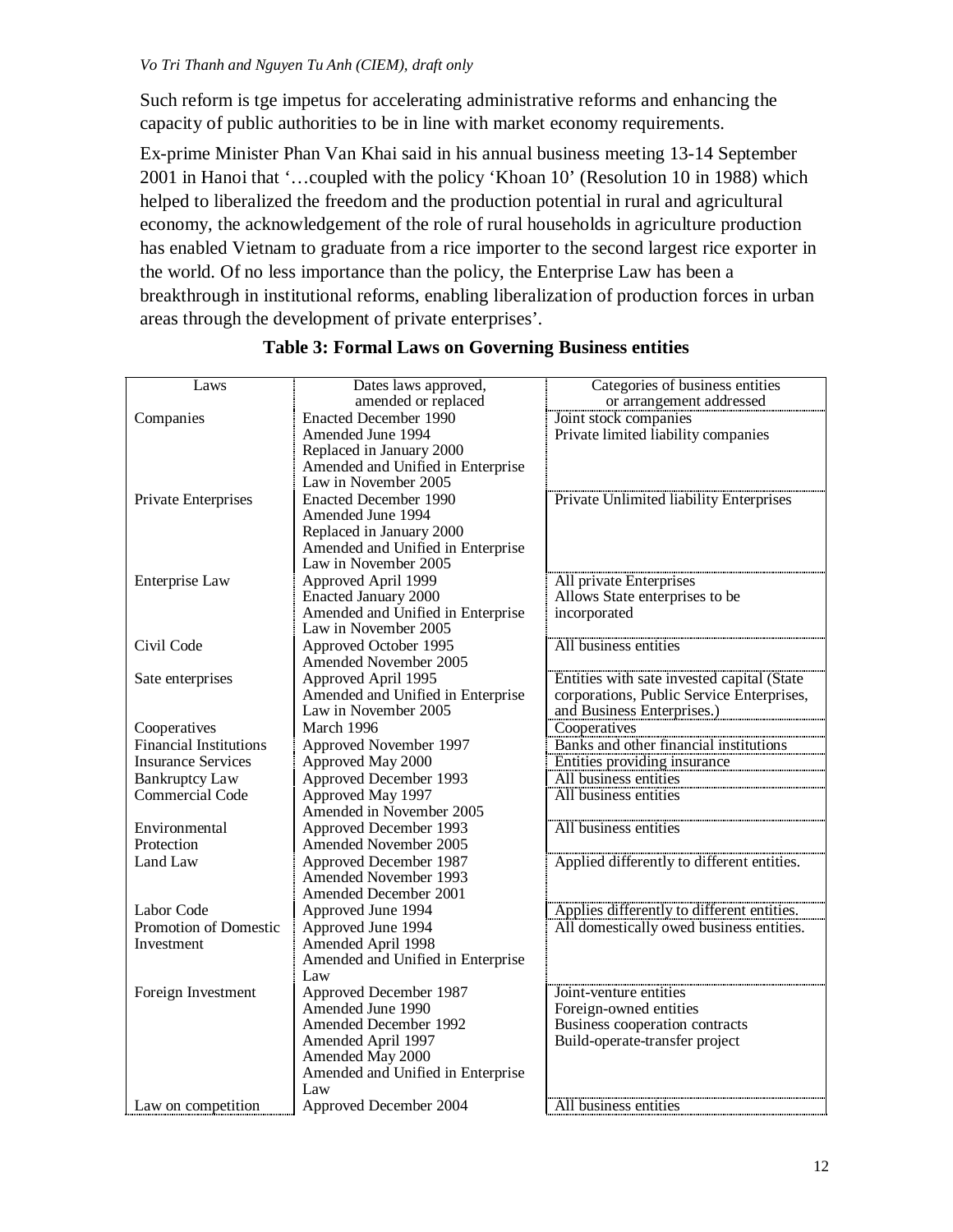|                        | Enacted July 2005      |                                        |
|------------------------|------------------------|----------------------------------------|
| Unified Enterprise Law | Approved November 2005 | Joint-stock company                    |
|                        | Enacted July 2006      | Limited liability company              |
|                        |                        | Private company                        |
|                        |                        | Partnership company                    |
| Common Law on          | Approved November 2005 | All business entities regardless their |
| Investment             | Enacted July 2006      | nationalities.                         |
| Law on Intellectual    | Approved November 2005 | All business entities                  |
| Property.              | Enacted July 2006      |                                        |
|                        |                        |                                        |

*Source*: CIEM/UNDP (2001) and CIEM (2006).

 $\overline{a}$ 

In fact, the Enterprise Law has expanded the autonomy and the ability for initiative in regards to an enterprise's operations while at the same time creating a legal basis ensuring a more transparent relationship between the State and enterprises. The business environment has become more predictable and less risky and the investors are more willing to invest. It has resulted in a boom in business activities in all fields and contributed a great deal to Vietnam's economic recovery and growth, to job creation and poverty reduction.

Statistics from the Agency for Small and Medium Enterprise Development reveal that 160,672 private enterprises were registered during the 2000-05 period. This is 3.2 times more than the total number of private enterprises registered during 1991-99. Accumulated capital registered by new enterprises amounts to nearly VND 321,200 billion (around USD 20 billion). This figure does not include the additional capital registered by existing enterprises due to expansion of their business, which is estimated around USD 6.3 billion.

# **Box 1: Key Contents of Enterprise Law 2005 (be effective on 1st July 2006** *)*

The core ideas of the Enterprise Law 2005 is further simplifying the procedures and reducing obstacles to market entry for non-state enterprises. The constraint of ownership (30%) for foreign investment is fundamentally abolished, except for some restricted industries and areas.

According to Enterprise Law 2005, newly established SOEs have to apply the Law immediately, while the existing enterprises have to transform management organization and operation in the forms of limited liability or joint-stock company as stipulated by the Law (the transition deadline is subject to annual schedules, but should be completed within four years from  $1<sup>st</sup>$  July 2006). The existing FIEs are permitted to either re-register within two years, or continue operating with the granted license.

The Law for the first time covers regulations on company groups (including holding–subsidiary company, business group and other forms). In general, the objective of the regulations on company group is to set up legal grounds for the development of large-scale companies, make business operation transparent, and to protect the interest of minority shareholders. A noteworthy point is that the Law clearly stipulates responsibility of the holding company over subsidiaries, such as loss compensation for the subsidiary company in some cases.<sup>18</sup>

The regulations on corporate governance are more in line with international corporate governance

 $18$  For example, beyond-authority interference of the owner, member or shareholder, as well as forcing subsidiary company to do business in contrary to business practices or to carry out non-profit activity without satisfactory compensation, resulting to the loss of the subsidiary company.

<sup>&</sup>lt;sup>19</sup> For example, they are required to inform the company accurately and in a timely fashion about the enterprises in which they or their relatives share ownership or equity or controlling equity (Article 119); explain works carried out by the manager in their own name or in other's name within the scope of the company business, which can only be performed if approved.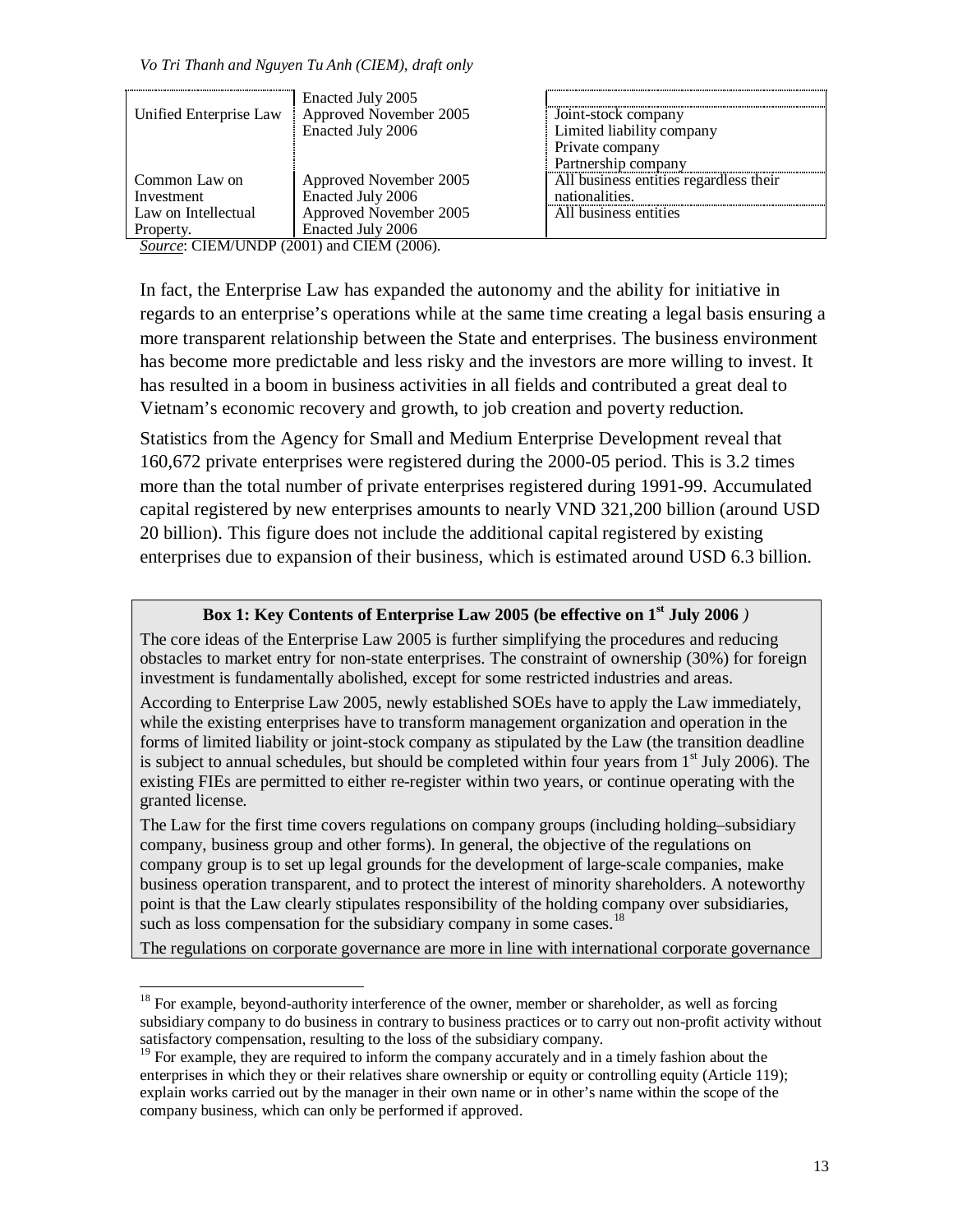standards, and are uniformly applied to all domestic and foreign invested enterprises. The regulations on disclosure and transparency are significantly widened, especially the regulations on managers<sup>19</sup> and related parties.

State administration over enterprises is also reformed. In order to strengthen the coordination among state agencies, the Law requires these agencies to provide information for each other.

Based on the widely recognized successes of the Enterprise Law 1999, the (unified) Enterprise Law 2005 was approved by National Assembly in December 2005 and came into effect on  $1<sup>st</sup>$  July 2006. The new Law governs not only private enterprises, but also jointstock companies, limited liability companies, limited-liability companies with one-person membership, and partnership companies *regardless of the ownership*. In content, the Enterprise Law 2005 inherits and further expands the reforms that were introduced successfully by the Enterprise Law 1999 (Box 1).

In regard to the investment environment for FDI, one year after launching *Doi Moi* Vietnam promulgated the first Law on Foreign Investment in 1987. Since then the Law has undergone four amendments and supplements in 1990, 1992, 1996 and 2000, and finally unified in (common) Law on Investment in December 2005 (Box 2). The evolution of the Law on Foreign Investment shows Vietnam's priority to FDI and her willingness to change to win in international competition for FDI. Undoubtedly, this Law and its amendments and supplements have significantly contributed to an improved investment environment, technological progress and economic development in Vietnam.

# **Box 2: Key Contents of Law on Investment 2005 (effective on 1st July )**

The ruling position and guidance in development of the Investment Law are to abolish discrimination between investors of all forms of ownership, between domestic and foreign investors, to respect the freedom of business, and the investors' right of self-determination in making management decisions. The law also provides fundamental changes in the state administration of investment and business activities in the direction of minimizing administrative intervention, ensuring favorable conditions for investors and merchants, and adopts the principle of National Treatment (NT) and Most Favored Nation (MFN) as stipulated in international treaties, of which Vietnam is a member.

The law stipulates that investors, regardless of whether domestic or foreign, have the right of selfdetermination in investment-business; the right of selecting investment sector, investment, capital mobilization form or choosing investment partner; the right of doing simultaneous business in various sectors, including export, import, advertising, processing and re-processing; the right of purchasing foreign currency; the right of transferring capital or investment projects; the right of raising a mortgage with land-use rights and land-attached assets; the right of remittance of capital and assets abroad; the right of accessing and using resources including capital, credit, land and natural resources; and other rights of the investor such as access to economic, legal and policy information and access to services on the principle of non-discrimination.

Investment Law 2005 stipulates that the State shall protect investors in respect to their capital and property; protect intellectual property rights; ensure that fees and charges controlled by the Government are equal for both domestic and foreign-invested enterprises; guarantee lawful interests of the investor in case the State changes its policies and regulations, and ensure that disputes will be settled properly.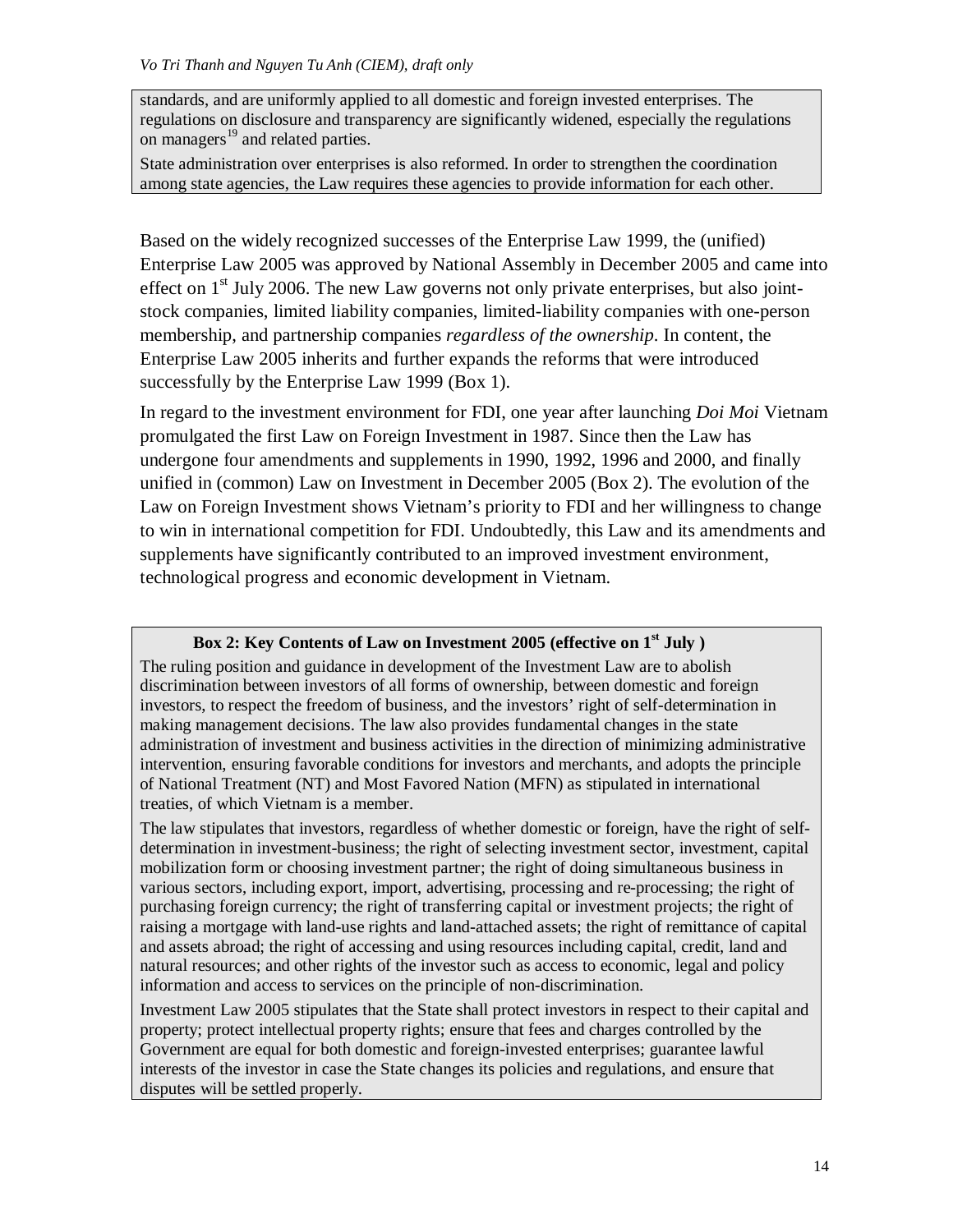$\overline{a}$ 

The stipulation on investment support and preference is a selective inheritance of provisions of the Law on Domestic Investment Encouragement (1998) and Law on Foreign Investment (1996). Most of the conditions for entitling investment preferences remain unchanged.<sup>20</sup> The new investment law adds *economic zone* into the list of localities with investment preference, which has originated from practical needs.

The investment incentives and support measures under the Law on Domestic Investment Encouragement (1998) and Law on Foreign Investment (1996) are basically 'transferred' to the Investment Law 2005 as 'general reference'.

However, the Law still maintains some reasonable and legitimate discrimination between Vietnamese and foreign investors. This discrimination is subject to the agreed roadmap of implementation of international commitments in international treaties, to which Vietnam is a member. These differentiations are employed widely in many countries and are believed to protect special national interests, ensuring security and sovereignty, legitimately protecting domestic production. These discrimination measures are limited and shall gradually decline in accordance with the roadmap specified in the bilateral and multilateral commitments signed by Vietnam.

However, FDI inflows have significantly declined since 1997 and only started to recover after 2000 (Table 1). Apart from the objective factors and weaknesses of infrastructure, the legal framework on investment and business still had a number of limitations, which have continuously been claimed by foreign investors. This is largely reflected in discrimination between domestic and foreign investors. Before enactment of Law on Investment 2005, there were two investment laws in Vietnam separately governing foreign investors (Law on Foreign Investment 1987) and local investors (Law on Domestic Investment Encouragement), which covered different systems of incentives and supports. In addition, investment laws and policies in general do not ensure transparency, openness and predictability in the long run.<sup>21</sup> Moreover, administrative barriers have also discouraged not a few investors, making Vietnam's investment environment less attractive than some other countries in the region (Joint Donor Report 2005).

In order to match domestic polices with international commitments, especially with commitments to WTO, which require outlawing all forms of discrimination against foreign products and businesses, a series of 29 laws were approved in 2004-05. The important laws include the Civil Code amended 2005, the Competition Law 2004, the (common) Law on Investment 2005, the (unified) Enterprise Law 2005, the Commercial Code amended 2005, the Law on Export and Import Tax amended 2005, the Law on Intellectual Property 2005, the Law on Electronic Transactions, the Law on Bidding, the Law on Practicing Thrift and Fighting against Waste in Public Expenditures, the Law on Prevention of and Fighting against Corruption, the State Audit Law, and the Intellectual Property Law. By

 $20$  For example, eight preferential investment groups are clearly listed in Article 27. These sectors are selected in compliance with the industry structure development strategy and reasonable priority in the context of integration. Localities with socio-economic difficulties or special difficulties, industrial zones, exportprocessing zones, hi-tech zones remain geo-economic zones entitled further preference for development.

<sup>21</sup> According to World Bank (*<http://info.worldbank.org/governance/kkz2004/tables.asp>*), governance indicators (with five headings: governance effectiveness, regulatory quality, voice and accountability, rule of law and control of corruption) in Vietnam are far lower than that of neighboring countries in ASEAN such as Thailand, Malaysia and Singapore. However these indicators have steadily improved since 1996.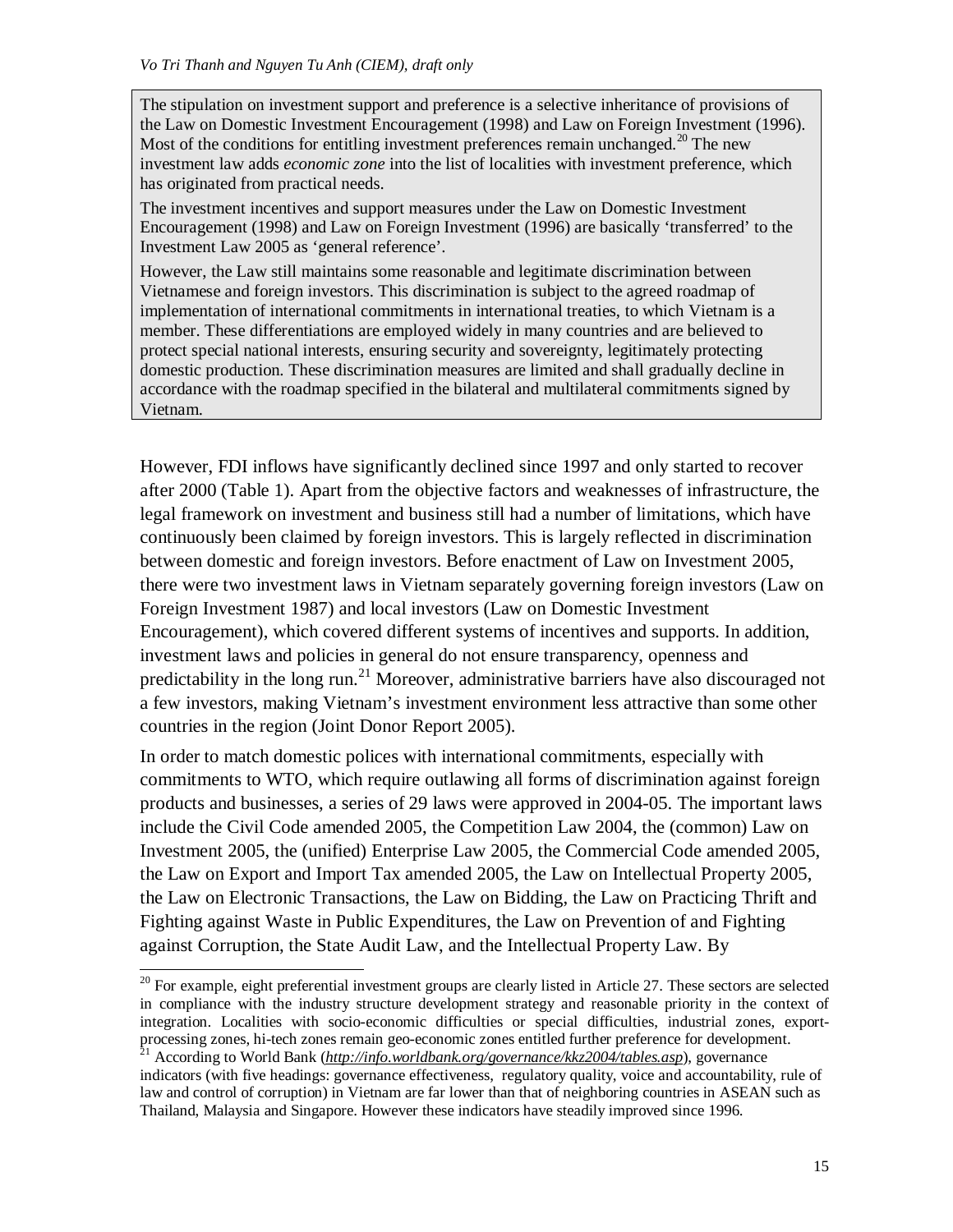promulgating these laws, Vietnam has been widely acknowledged as having basically established necessary 'legal' institutions for a market economy. The Law on Investment, the Enterprise Law, and the Competition Law are expected to contribute significantly to improvement of business environment in Vietnam and a new boom in foreign and private investments through:

- creating a more level playing field for all investors based on fundamental principles of WTO, such as national treatment, most favored nation, openness and transparency;
- settling and mitigating difficulties and obstacles to market entry, ensuring investors' freedom to invest in areas not prohibited by law; and
- improving transparency and accountability in implementing State's role on management by separating state management and business management. The State is supposed to play the role of supporting enterprises, providing effective legal framework and ensuring strict enforcement of law without directly intervention in business management of the enterprise.

In relation to competition regulation, before promulgation of the Competition Law in 2004, there had been some provisions related to anticompetitive and unfair competitive practices in specific areas and to protection of lawful interests of consumers.<sup>22</sup> In practice, these rules were poorly enforced and had an insignificant effect on competition environment. On 3 December, the National Assembly approved the Competition Law which came into effect on 1 July 2005. This law marks an important milestone in the process of establishing and developing a fair competitive environment in the economy. The Law, in general, regulates anti-competitive and unfair competitive practices, and procedures and remedies applied to complaints on competition. All business activities are subject to the Law, including domestic private enterprises, SOEs, and FIEs operating in sectors/areas of production, distribution, public service, even industry and profession associations. Notably, the Competition Law also applies to State administrative agencies, in case their practices are harmful for competition in doing business.

It should be noted that these improvements in the legal environment for economic activity result in part from good dialogue between the business community and government agencies. Since 2000, the Vietnamese Government has maintained a direct dialogue with business community through three levels. The highest level brings together representatives from a number of business associations and a range of line ministries and government agencies. It is organized twice a year under the name of Vietnam Business Forum (VBF). These regular gatherings have led to the identification of a series of policy priorities for business development. Participation by the highest national authorities allows the business community to convey its views and concerns in an effective manner. The second level of policy dialogue is between specific ministries or agencies and the relevant stakeholders in

 $\overline{\phantom{a}}$ 

 $22$  These rules are stipulated in separate legal documents. The Commercial Law (1997) contains several provisions to protect consumers and restrain in unfair competitive practices. Decree 54/2000/CP, dated 3 October 2000 by the Government, sets out regulations on the protection of intellectual property rights regarding trade secrets, geographical indication, trade names and protection against unfair competitive practices relating to intellectual property.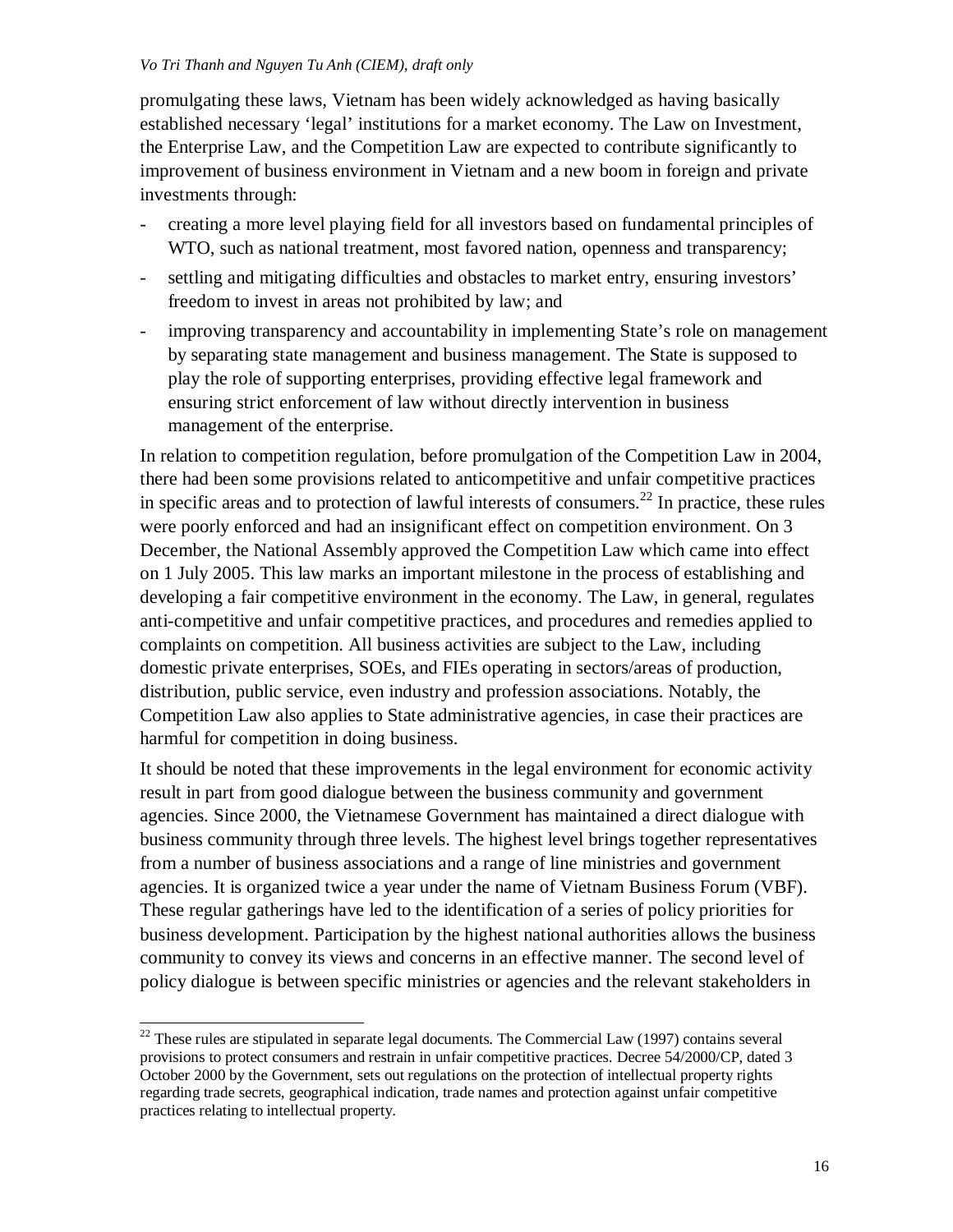the business community. These exchanges occur mainly in the process of drafting new laws or decrees, and are becoming more regular over time. The third level involves provincial authorities and the corresponding business community. These exchanges are aimed at improving the local investment environment and attracting investors to the province.

Table 4 shows the encouraging investment response by foreign and private business community to Vietnam's reforms since 2000.

|            |              | 1996 | 1997 | 1998    | 1999   | 2000 | 2001 | 2002 | 2003 | 2004 | 2005 |
|------------|--------------|------|------|---------|--------|------|------|------|------|------|------|
| <b>GDP</b> |              | 9.34 | 8.15 | 5.76    | 4.77   | 6.79 | 6.89 | 7.08 | 7.34 | 7.79 | 8.43 |
|            | <b>State</b> | 34.2 | 20.1 | 15.3    | 16     | 16.2 | 13.7 | 7.8  | 8.2  | 17.9 | 5.9  |
| Investment | Non-state    | 3.8  | 8.1  | 7.8     | 11.2   | 9.7  |      | 32.5 | 28   | 19.6 | 15.7 |
|            | <b>FDI</b>   |      | 28.3 | $-23.8$ | $-8.5$ | 19.9 | 10.2 | 13.4 | 5.6  | 14.7 | .6.4 |

| Table 4: GDP and investment growth rate by ownership 1996 - 2005 (%) |  |  |  |  |  |
|----------------------------------------------------------------------|--|--|--|--|--|
|----------------------------------------------------------------------|--|--|--|--|--|

Source: GSO various volumes and CIEM (2005), CIEM (2004).

# *Relaxation of market entry restrictions*

Resolution 100 in agriculture and then resolution 10 in 1988, Civil Code 1995 and the Enterprise Law are milestones in the process of recognizing the private ownership and right of doing business in Vietnam. The Investment Climate Survey (ICS) conducted by the World Bank shows that only 5.5% of ICS correspondents see the legal system as a severe or major constraint in Vietnam, compared to about a quarter elsewhere in the region or in the world (Joint Donor Report 2005). This reaffirms that institutional reforms in the legal framework related to private ownership and rights of doing business have won credibility with business entrepreneurs. In return, the private sector has increasingly confirmed its role in process of economic development in Vietnam, especially in creating of jobs and improving income.

However recognizing private ownership and rights of doing business is only a necessary condition for business development. Vietnam would not score remarkable achievements in promotion non-state business if they had not removed many market entry restrictions. These restrictions are mainly administrative procedures for business registration, granting favorable conditions for SOEs, and sectoral-ownership conditions.

# *Administrative procedures for business registration*

In developing countries administrative procedures are key restrictions on making business ideas come true. In Vietnam, simplification of the procedures for business registration and business establishment is considered one of the breakthroughs of the Enterprise Law 1999, reflected in three aspects. First, the procedures and documentation for the establishment of enterprises have been simplified. According to empirical data, the time it takes to establish an enterprise has been reduced from 90 days from the receipt of proper documentation to seven days on average. In addition, the cost of business registration has been significantly reduced, from an average of VND 10 million to about VND 500,000 (GTZ, CIEM and UNDP 2005). Second, the Law clearly defines the rights of the State as well as the rights of State officials *vis a vis* the rights of the investor and the enterprise, having the effect of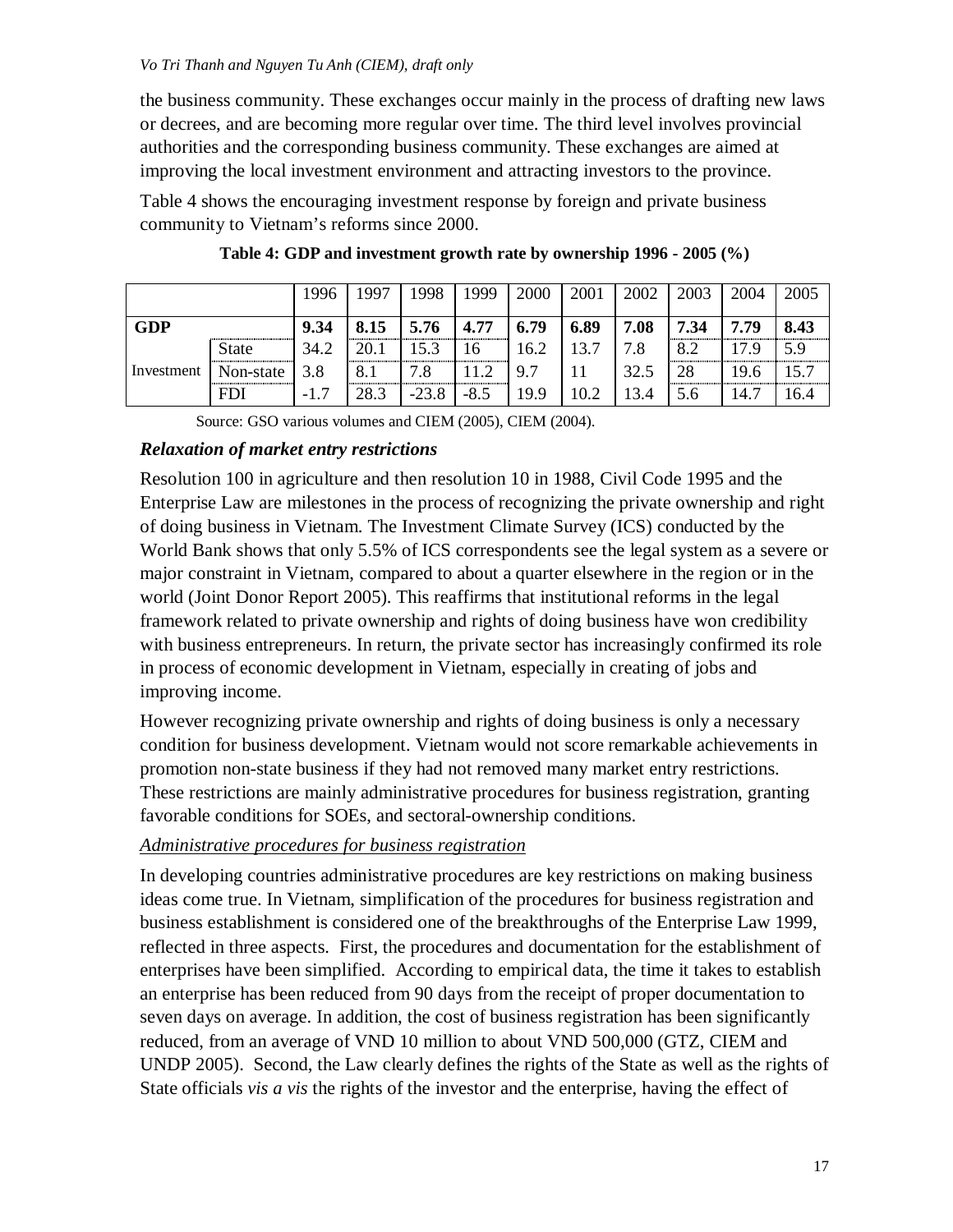gradually reducing the tendency by State bodies to over-administer and create hassles for enterprises. Third, 159 business licenses have been abolished, removing a significant amount of unreasonable administrative barriers on the operations of enterprises.

The ICS conducted by The World Bank shows that only 1% of the ICS respondents in Vietnam see licenses and permits as a 'severe' or a 'major' constraint, compared to an average of about 15 percent elsewhere, both in the region and across all developing countries. This positive perception is a testimony to the dramatic simplifications in business registration introduced by the Law. A survey of enterprises jointly conducted by CIEM and the GTZ also confirms this perception. The Enterprise Law requires business registration process to be completed within 15 days. The CIEM-GTZ study found that this deadline was respected in two thirds of the cases, with only 5 percent of enterprises having to wait for 30 days or more. In many provinces the registration process was actually completed in less than one week. Similarly, 70 percent of the companies surveyed received their tax code within seven days, and only 6 percent of them had to wait for more than 15 days.

According to the ICS for Vietnam, the government agencies are considered by respondents as relatively cordial. Respondents were asked to choose, among a long list of options, the two agencies which had been the most supportive, and the two which had been the least helpful. At one end of the spectrum, District People's Committees were perceived as the friendliest, followed by the Business Registration and Licensing offices under the Department of Planning and Investment. An insignificant number of correspondents claimed these two agencies were unhelpful. The Traffic police came at the other end, followed by the Market controller and land administration agency which received almost no support from entrepreneurs. The Labor and social security, Product quality registration, Fire and building safety agencies on average received more good comments than bad ones, while the Tax authority, Municipal police, Customs department, Department of construction and Environmental agency were perceived as unhelpful rather than helpful but the differences were not very large (Joint Donor Report 2005). These findings prove that administrative procedures do not hinder business development in Vietnam, as has been common wisdom. By contrast, government agencies in Vietnam have gained confidence from the business community and become a real friend for entrepreneurs. Table 5 provides a comparative view of Vietnam's business environment. Here, it is useful to focus on what is perceived as 'severe' or 'major' constraints for the growth of business, out of a list including 18 possibilities.

There are only 3 out of 18 criteria in which Vietnam is claimed to have a more binding constraint than the world and East Asian countries. 'Labor skill and education' and 'cost of finance' criteria are roughly the same as in the world/East Asia (to be precise, the skills constraint is only marginally more important in Vietnam than it is worldwide; and it is not more severe in statistical terms than in other East Asian countries), while for 13 other criteria Vietnam is significantly better than the world and East Asian economies. Interestingly these 13 criteria are related mainly to administrative procedures. Hence, it can be said that reforms in microeconomic foundations have greatly improved the business environment in Vietnam.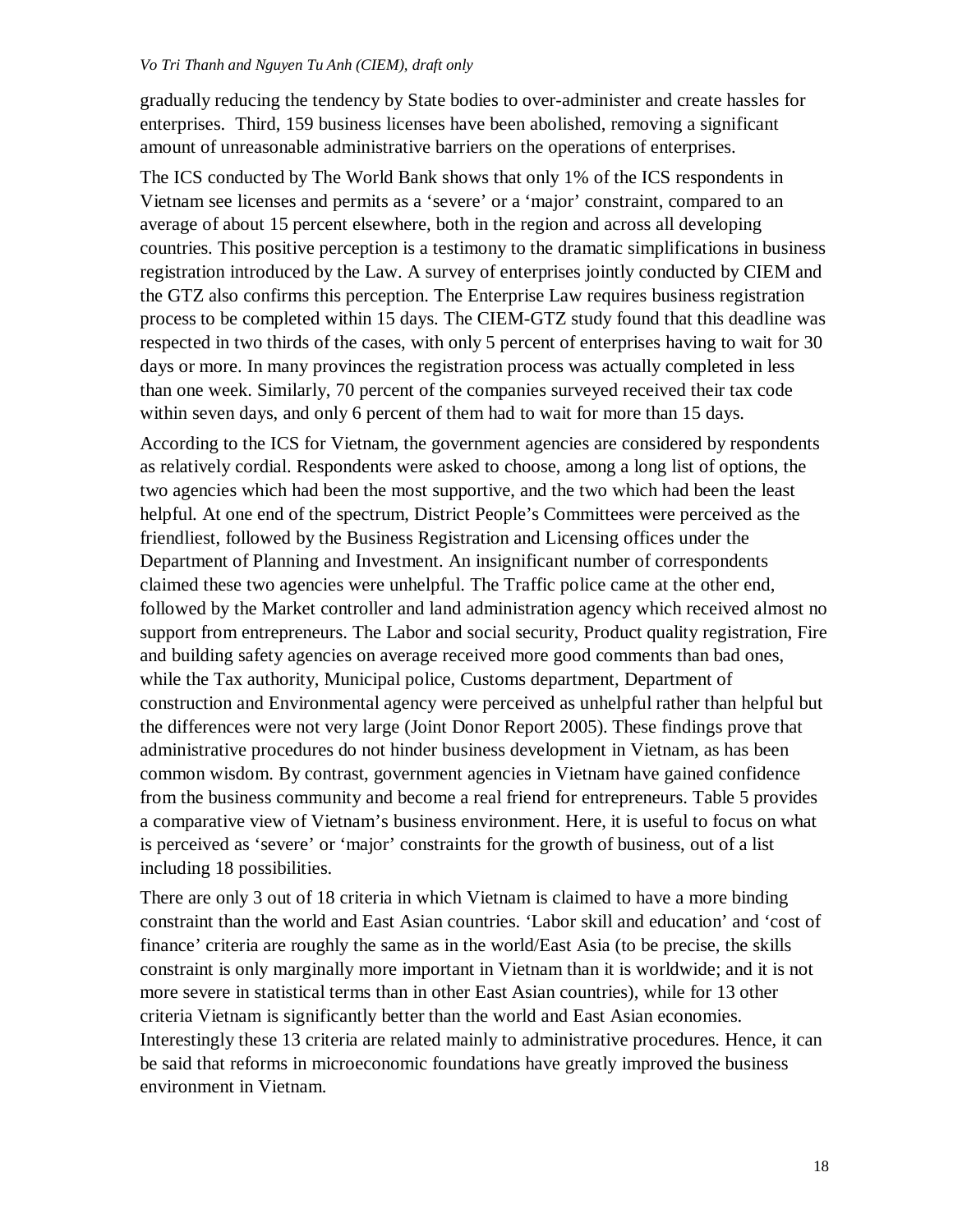| Constraint                    | <b>East Asia</b> | <b>Vietnam</b> | <b>The World</b> |
|-------------------------------|------------------|----------------|------------------|
| Access to finance             | $17.4**$         | 37.4           | $30.1**$         |
| Access to land                | 9.9 **           | 26.4           | 14 5**           |
| Labor skill and education     | 23.8             | 22.3           | $20.4*$          |
| Transportation                | $15.2**$         | 21.6           | $12.4**$         |
| Cost of finance               | 20.2             | 21.3           | 36.1             |
| Macroeconomic instability     | $34.1**$         | 16.8           | $40.2**$         |
| Electricity                   | $24.4**$         | 15.7           | $24.4**$         |
| Policy uncertainty            | $32.5**$         | 14.7           | $40.2**$         |
| <b>Tax rates</b>              | $28.2**$         | 13.8           | $40.5**$         |
| Corruption                    | $28.6**$         | 12.8           | $36.8**$         |
| Customs and trade regulations | $20.1**$         | 12.5           | $21.6**$         |
| Anti-competitive behavior     | $21.6***$        | 12.3           | $29.7**$         |
| <b>Labor relations</b>        | $17.4**$         | 10.9           | $17.3**$         |
| <b>Tax administration</b>     | $22.4**$         | 8.7            | $32.4**$         |
| <b>Telecommunications</b>     | $12.9**$         | 6.5            | $10.3**$         |
| Legal system                  | $27.3**$         | 5.5            | $21.6**$         |
| Crime and theft               | $19.3**$         | 4.C            | $25.7**$         |
| Licenses and permit           | $14.4**$         | 1.4            | $15.9**$         |

**Table 5: Binding constraint in Vietnam and elsewhere**

*Source:* Joint Donor Report (2005, Table 4.1). Figures indicate the percentage of firms which consider that constraint is either major or severe. Figures for East Asian are based on observations from Cambodia, China, Indonesia, Malaysia, Philippines and Thailand. Figures for the world include 57 developing countries and transition economies but exclude Vietnam. An asterisk indicates that the figure is statistically different from that for Vietnam at 90 percent confidence level; two asterisks indicate 99 percent confidence level.

Note that trading rights have also gradually been ensured during the process of Vietnam's trade liberalization and integration. Before 1989 trade was essentially characterized by state monopoly. Since 1989, the entry into trading activities has been somewhat relaxed, although up to 1997 the conditions for entry were still very restrictive. The abolition of trade licenses in 1998 was a most significant step forward in trade liberalization. From then on all domestic enterprises have been allowed to trade freely most commodities/items, except for a few items prohibited or under specialized management. The number of enterprises registered for trading activities increased from 2,400 in the early of 1998 to about 30,000 in 2005. Since 2002, the FIEs have been granted the right to export goods other than those they produce.

# *Reform and equitization of the SOEs*

Before Doi Moi, the SOEs played a crucial role in Vietnam's economy and the role of the private sector was quite trivial. In transition to a market economy, there is the widely-held belief that public firms have been mismanaged and squandering assets and resources. Consequently, privatization is recommended as the only way to improve the performance of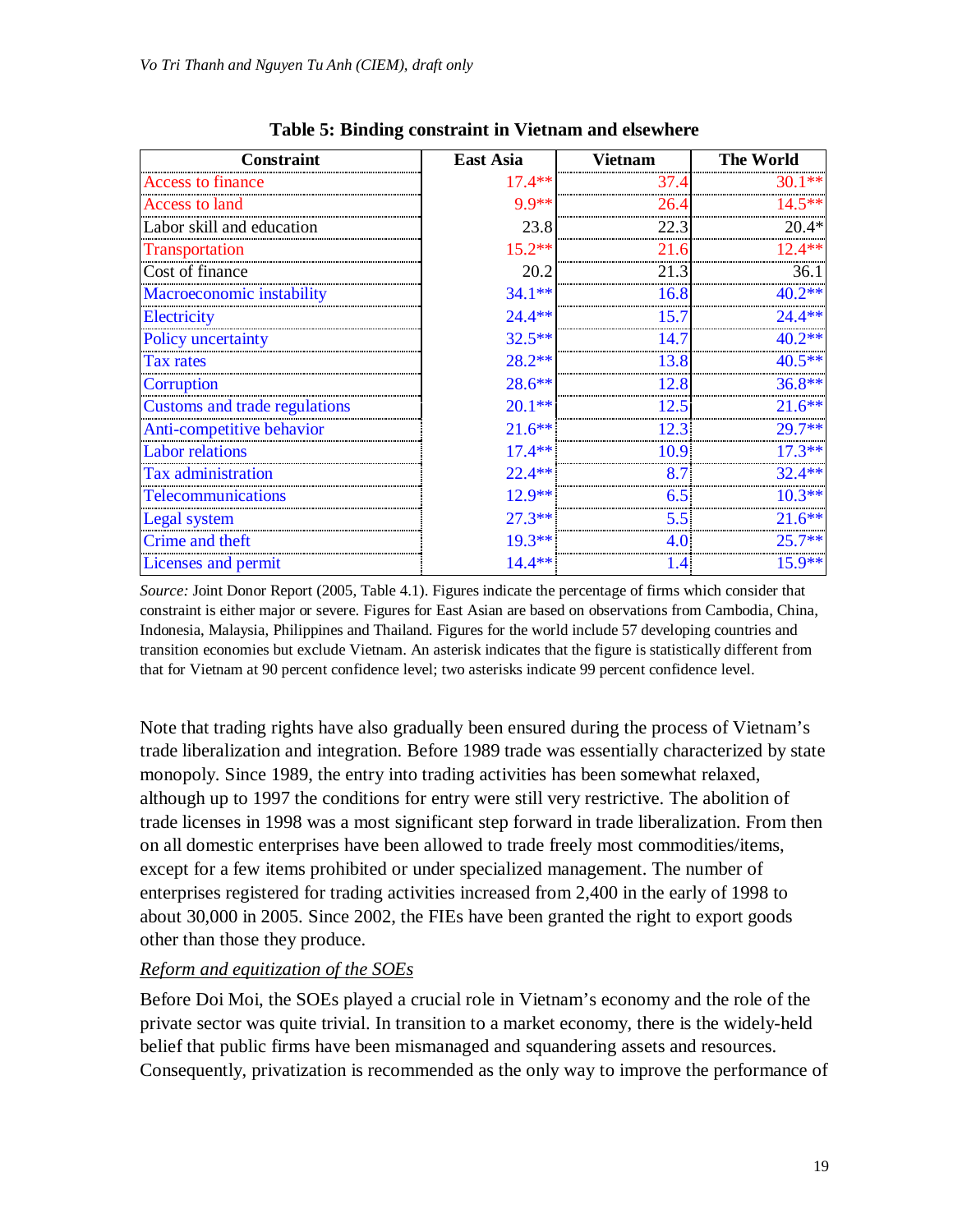SOEs. Vietnam recognized the inefficiency of the SOE sector, but she has attempted to 'restructure and/or equitize SOEs' rather than 'privatizing' them.

In the early 1990s, in order to make the operation of the SOEs viable, Government reduced substantially subsidies, diminished 'cheap' credit to these enterprises and gave them greater autonomy. Furthermore, inefficient and money-losing enterprises were liquidated. From 1990 to 1994, the number of SOEs fell from 12000 to 6300, and 1.5 million SOE workers (out of the 4.05 million total SOE employees) retired or were converted to part-time workers. These reforms led to some positive improvements in the growth performance of the SOE sector in the first half of the 1990s. But even then it was recognized that the reforms of SOEs and the financial sector had been limited and have not kept pace with economic development. In the second half of 1990s, these reforms stagnated in line with the slowdown in overall economic reform.

Vietnam has gained some progress in restructuring the SOEs sector. In 2001 there were 5355 SOEs, of which 1997 enterprises are under control of central government. During 2001-05, Vietnam restructured 3572 SOEs, of which 2378 SOEs were equitized (Table 6). However, these equitized SOEs accounted for only less than 10% of total state capital in  $SOEs<sup>23</sup>$ . Moreover, in general, during 2001-05 the pace of SOE reform was slower than was planned. Even in 2005, as the SOE reform has accelerated, the number of equitized SOEs represents only 70% of the planned. After 20 year of transition from a centrally-planned economy to a market-oriented economy, the Government of Vietnam retains cumbersome SOEs.

| <b>Types</b>                   | 2001 | 2002 | 2003 | 2004 | 2005 | 2001-05 |
|--------------------------------|------|------|------|------|------|---------|
| Enterprises equitized          | 205  | 164  | 532  | 753  | 724  |         |
| <b>Enterprises Transferred</b> | 18   | 34   | 51   | 24   | 12   | -39     |
| Enterprises sold               | I6   | l 7  | 24   | 19   | 18   |         |
| Enterprises merged             | 85   | 83   | 154  | 68   | 40   |         |
| Unified enterprises            | 34   | 44   | 48   |      | 10   | .43     |
| Enterprises dissolved          | つつ   | 27   | 50   | 35   | 30   | -64     |
| Enterprises bankrupted         |      | ◠    |      |      | 12   | 30      |
| Transformed to one-member      |      |      | 14   |      | 60   |         |
| limited liabilities companies  |      |      |      |      |      |         |
| Newly established              |      | 37   | 18   |      | 12   |         |
| Total                          | 380  | 408  | 895  | 971  | 918  |         |

**Table 6: The process of restructuring SOEs 2001-2005** 

*Source:* Data provided by MPI.

The good news is that according to a survey of the performance of equitized enterprises with sample of 445 enterprises conducted by CIEM (CIEM and World Bank 2005), 87.5% enterprises confirmed their performance in terms of profitability, and their financial state was better or much better than before equitization. Specifically, the turnover and profit after tax of equitized enterprises in the first year after equitization increased by 13% and 48.8%

 23 See *Saigon Times Weekly*, No 48-2005 (780), 24 November 2005.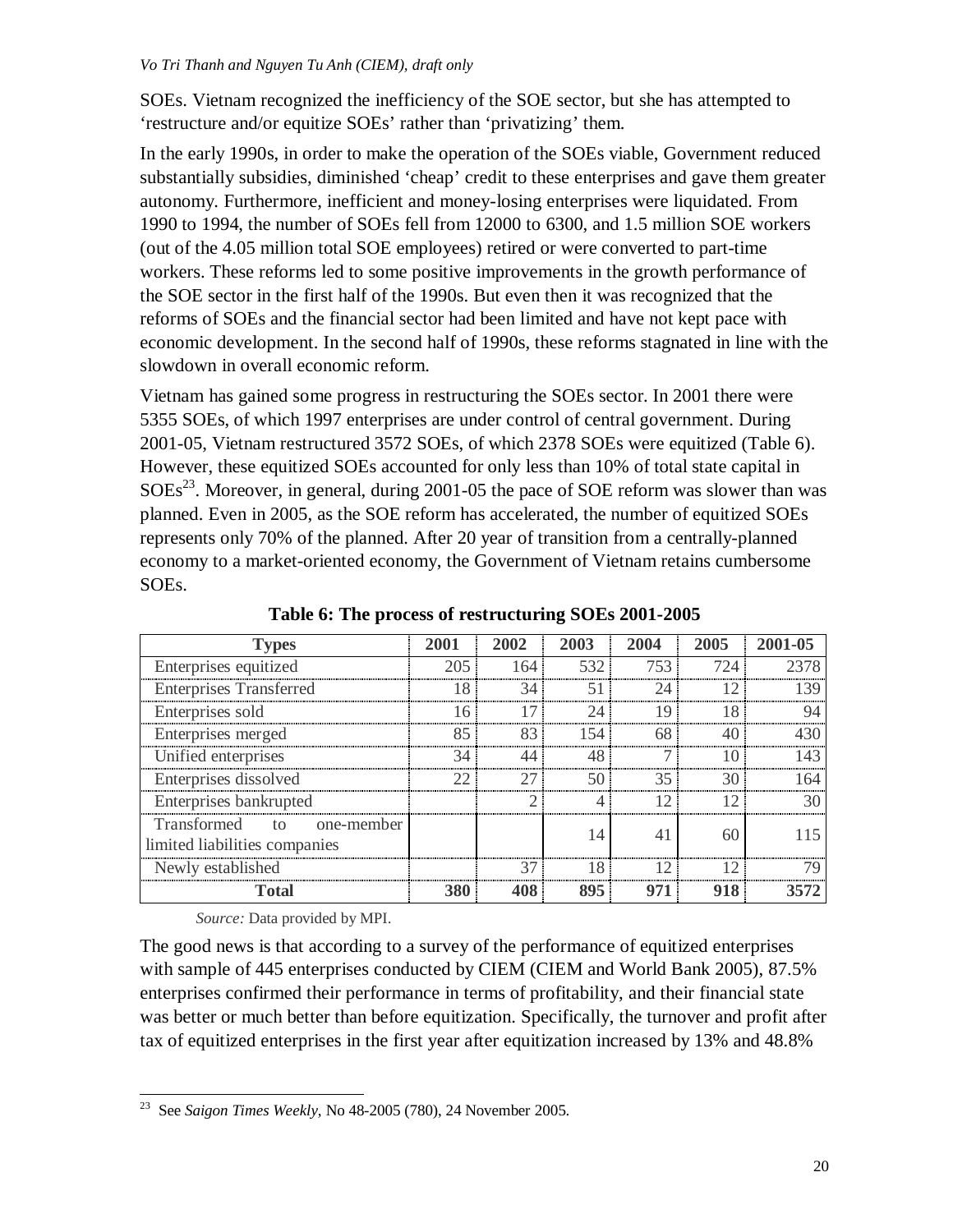respectively.<sup>24</sup> Furthermore, 96% of equitized enterprises confirmed that after equitization, the managers were more concerned about profitability and more proactive in seeking profit.

There have also been several new dimensions of SOE reform since 2005. The first is the decision to cement the equitization of SOEs by listing them in the stock market and to equitize the large SOEs and some General Corporations (GCs). So far, some big SOEs have been equitized (e.g. Vietnam Milk Corporation and Song Hinh-Vinh Son Hydropower Plant). The second is to transform big SOEs and GCs into the so-called holding-subsidiary companies and there have been 47 entities transformed into companies following this model. The third is to establish and develop Business Groups on the foundation of GCs. On this basis, Vietnam Post and Telecommunication Group, Vietnam Coal Group, and Vietnam Textile and Garment Group were established. The expectation is that the holding-subsidiary companies and the business groups can take advantage of internal linkages, large scale and diversity of ownership to be more efficient and more competitive. The fourth is to have a pilot equitization of two state-owned commercial banks (SOCBs), the Bank for Foreign Trade of Vietnam (Vietcombank) and the Housing Bank of Mekong Delta. The preparation process is to be completed and their stocks are expected to be sold in the early of 2007.

The SOE reform is coming into a very decisive moment. Some concerns have been raised about the future efficiency of the new holding-subsidiary companies and business groups. There are also difficulties in terms of political economy, which cannot be simplified (Painter 2005). It is, however, believed that the SOE reform will be progressed in a more effective way. The two new laws, the Common Law on Investment and the Unified Enterprise Law, and deep economic integration (e.g. WTO accession) are new grounds for pushing this process forward.

# **IV. Major issues for further development of the private sector**

The improvements in microeconomic market foundations mentioned in Section III do not mean perfection. A lot of problems remain and Vietnam should continue to think of further improvements. There are other major obstacles for private firms to develop, including difficulty in accessing to resources such as land and credit, and a state-enterprise monopoly in some key sectors. Furthermore, as Vietnam is now integrated more deeply into the world economy, the obstacles for private sector development may not originate from administrative agencies, but from unfair competition in the market due to the weakness of the legal system. Consequently, the sustainable development of the private sector also depends on two important things: the competitiveness of firms and the efficient enforcement of a (good) Competition Law.

# *Access to key production factor markets*

 $\overline{\phantom{a}}$ 

One of the critical determinants in the expansion of the private sector in Vietnam is access to appropriate financing resources (Table 5) to fund medium- and long-term investments. It has been estimated that in 2005 around 80% of private companies in Vietnam had access to external sources of finance (Joint Donor Report 2005). However private sources of finance

<sup>&</sup>lt;sup>24</sup> Interestingly, according to this survey, among equitized enterprises, proportion of 'better' replies in enterprises where the state held a dominant share was lowest.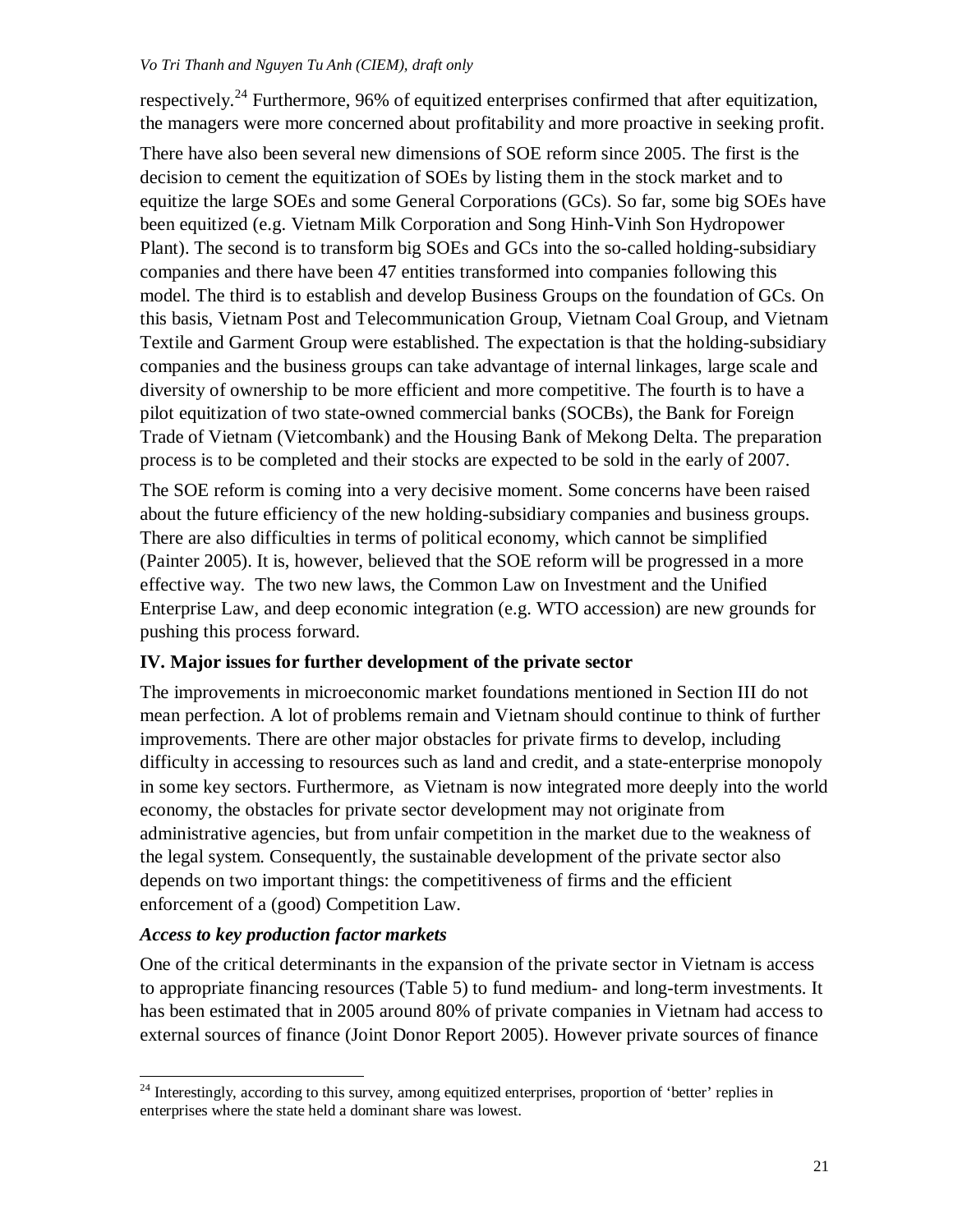from retained earnings, and resources from family and friends remained an important source. According to a JBIC survey, more than 80% of private firms relied on their own funds at the time of founding the company, and 60% of them cited family, relatives and friends as the second source for procuring investment funds (JBIC 2002). Where private companies are able to access bank loans, this is often in the form of short-term credit, primarily for working capital or trading needs, rather than for more long-term fixed capital investment needs.

As numerous studies have pointed out, unfavourable access to bank loans, and particularly long-term credit, relative to the state enterprise sector has been one of the major obstacles faced by the private sector. A number of factors are frequently cited to explain this phenomenon, both in terms of banks' willingness to lend to the private sector and private firms' ability to meet minimum lending requirements, including:

- the high degree of opacity surrounding companies' financial accounts (largely a byproduct of the existing tax regime that motivates firms to under-report their activities in a bid to reduce their tax exposure), which makes it difficult for credit officers in banks to make a full credit assessment;
- banking regulations that inadvertently inhibit the expansion of banking business into the private sector;
- the small scale and fairly primitive stage of some private companies;
- when applying for a bank loan, many private companies lack viable business plans, or coherent strategies on how they intend to invest the credit;
- banks are sometimes reluctant to make the kinds of comparatively small loans required by private firms, because of the relatively higher transaction costs involved;
- the collateral requirements can be quite demanding for private firms in Vietnam, and many companies simply lack sufficient assets to provide as security for bank loans;
- banking regulations pertaining to bankruptcy and loan collateral (and taking possession of collateral after a lender defaults) remain undeveloped or difficult to enforce;
- although financial depth in Vietnam in last decade has developed remarkably, it still does not match that of her neighbors (e.g. Thailand, China and Malaysia), and this hinders banks in making loans to the private sector where this is perceived as risky; and
- lack of access to land (see next section), an essential ingredient in mortgage finance, is also a key obstacle for enterprises.

According to ICS, across all institutional types and sizes of enterprises, only 54 percent of respondents to the ICS declared that they had the right to sell or mortgage the piece of land they had acquired recently. And only 10 percent of them were located in what they considered to be their own land. Therefore, solving this problem is a key task for future reforms, thus helping the private sector and the business community to have better access to one of the most important inputs for their development.

As indicated in Table 5, access to land is significantly more difficult than average in the world and in East Asia. The survey of enterprises jointly conducted by CIEM and GTZ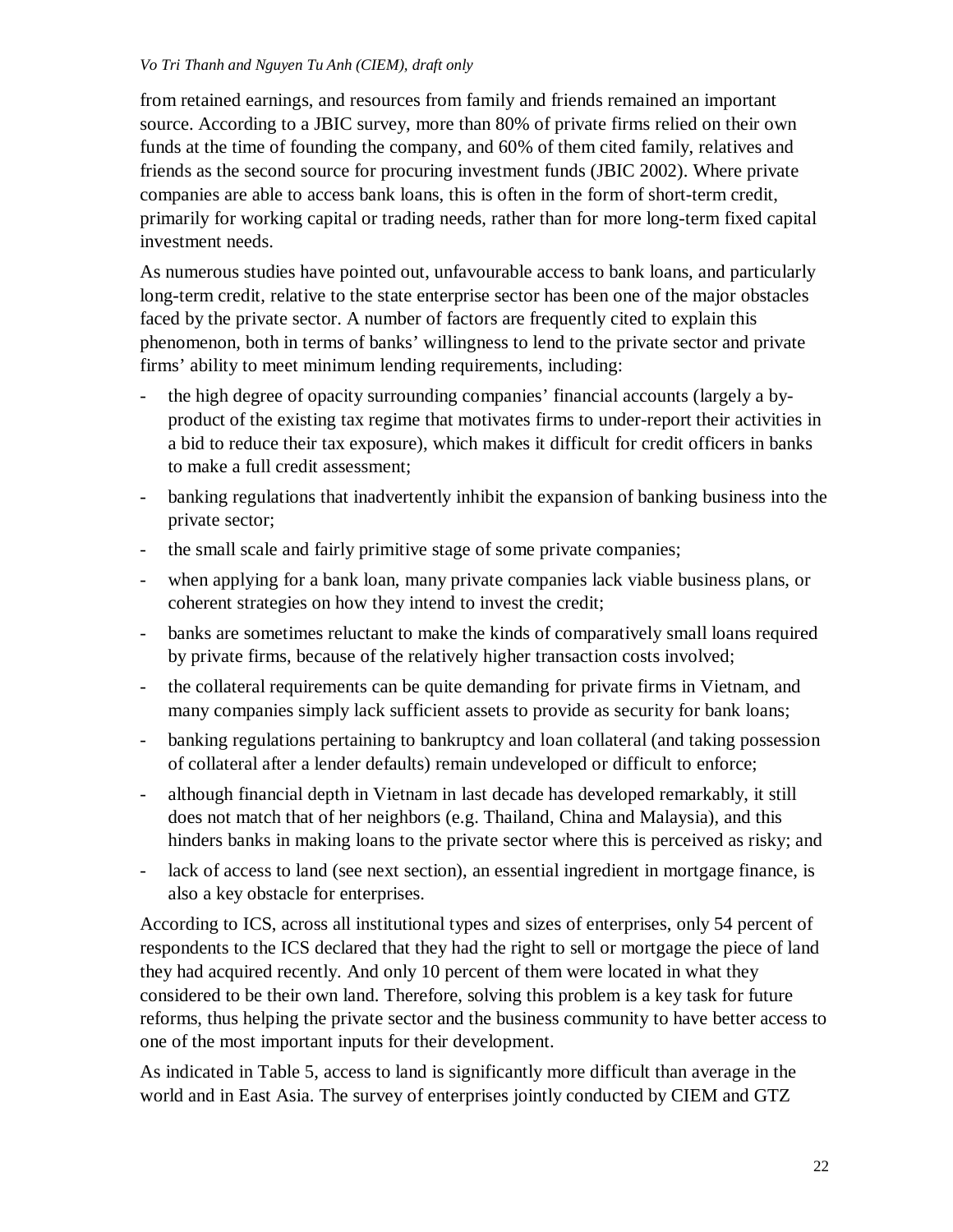(cited above) suggests that before an enterprise can be in operation, it needs to go through 13 administrative procedures, taking 260 days altogether. Of this, 231 days correspond to the time needed to acquire land, under the assumption that the enterprise wants to purchase it from the government and needs to go through land clearance and compensation for resettled populations. Getting land in an industrial zone would reduce the waiting period, on average, from 231 days to 83. These figures show that access to land is the most timeconsuming procedure in setting up a new business in Vietnam.

There are several key problems. First, before 1987, private persons were allocated a parcel of land for their lives and work without any official right of use or ownership. The right of using land was supported by unofficial institutions; local officials knew which piece of land or property 'belonged' to whom, and arbitrated in case of conflict. Many transactions of land took place at this time under these institutions in the absence of proper legal documentation.

The land-use right was first established in the Land Law of 1987. While only the State can own land, a private person or entity can also own 'use rights' to a parcel of land for a specific period of time. However, due to unofficial rights of using land in the past, it has been very complicated to identify which piece of land should be allocated to whom. The 2004 revision of the Land Law is an important milestone towards completing the land titling process. However, up to 2004, 28% of agricultural land was without land-use right certificates (LUC). The figure for urban land is not available but should be much higher due to urbanization and temporary occupation of land by immigrants. Consequently, despite the Government's huge efforts, land occupation without legal title is still common and this is the main obstacle for business to gain access to land.

Second, commercial and industrial land in urban areas is mainly in the hands of SOEs, whereas private firms face considerable difficulties in getting land. The ICS sample gives a sense of the magnitude of the problem. Among enterprises with 250 employees or more, SOEs have on average five times more land than private firms. To some extent, limited access to industrial land simply reflects the overwhelming population density and the ensuing shortage of idle space within urban boundaries. Most of the existing industrial land is already occupied by SOEs (they are automatically entitled to all areas they had in pre-*Doimoi* time), whereas the conversion of agricultural land into industrial land at the fringes of the cities is a slow and often controversial process. Thus, the supply of available land coming on to the market is too small to meet the demand. In the period from 1994 to 2002, in Hanoi only 428 new rental contracts covering about 3 million square meters were issued. More than half of these contracts were to SOEs. By now, an overwhelming 95 percent of land under lease to organizations in Hanoi is in the hands of SOEs, leaving less than 5 percent to private firms, cooperatives and other production groups (Joint Donor Report 2005).

Officially, SOEs are not allowed to sub-lease their land to other enterprises, but they do so in practice. In the small-scale enterprise survey conducted by the World Bank, 11 percent of the respondents had rented land from SOEs. Since these leases are not legal and typically short term (less than 10 years), private enterprises are put in a risky position with high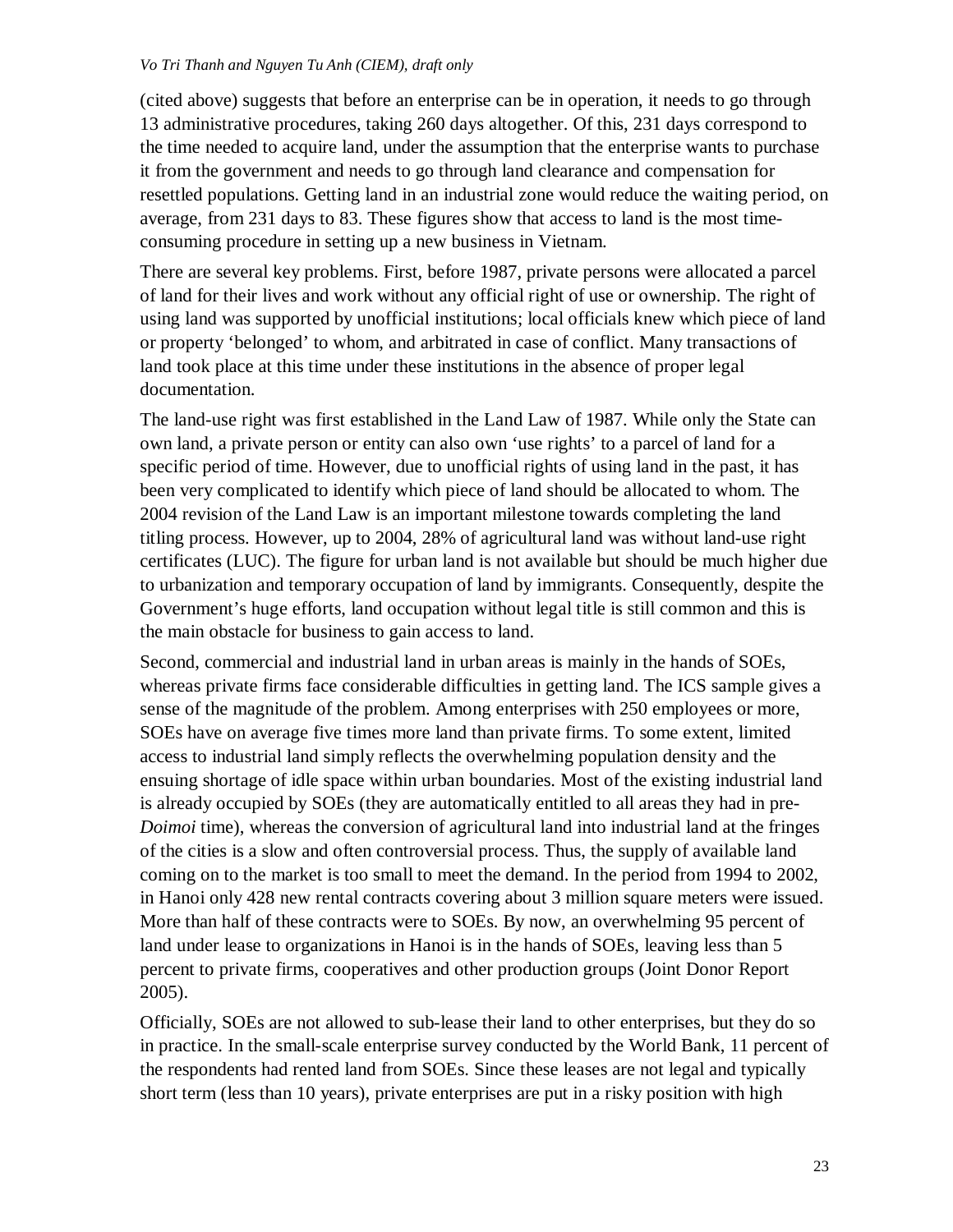uncertainty. Furthermore, due to illegal leases, the rents that private enterprises pay to SOEs cannot be counted as a tax-deductible expense. This puts enterprises in a vulnerable position. In addition, revenues from sub-leasing land are not recorded in the accounts of SOEs. This is potentially important source for corruption and gives SOEs an incentive not to return to the State land that is not required for the conduct of business operations, as stipulated in Land Law.

Third, rapid economic development and urbanization has raised the demand for converting agricultural land into land for industrial, residential, commercial, and infrastructure purposes. By the end of 2004, there were 192 major industrial zones and clusters in 13 provinces, with a total area close to 30 thousand hectares of land. Originally, some 84 percent of this land was agricultural. It was recovered from over 100 thousand households.

The most common recovery procedure was the compulsory recall of farmers' LUCs by the state with compensation. Due to the gap between the market price and state compensation,<sup>25</sup> land conversion has been resisted by the affected households, leading to social unrest and considerable delays in land clearance. A recent assessment of the implementation of the new Land Law 2004 by MONRE included a review of 17,480 denunciation letters, more than 70 percent of which were related to site clearance and compensation.

Last but not least is corruption involved in land clearance and transactions

Therefore, to the solve problem of land access for private firms, the following steps should be carried out simultaneously:

- hastening the process of allocating land-use rights to households;

 $\overline{\phantom{a}}$ 

- pushing forward the equitization/restructuring of SOEs to make land that they are occupying marketable (so it can be leased or sold);
- the land conversion process should be based on market mechanisms that promote communication between enterprises that need land and land holders, rather than on purely administrative means. land holders should be willing to transfer their lands voluntarily, rather than under administrative pressure. The model of land holders' contributing land as capital to become stockholders of an enterprise (Box 3) can be a good model in solving the problem of land conversion.

# **Box 3: The whole hamlet contributes farming land to establish a company**

In Bac Vong Hamlet, Bac Phu Commune, Soc Soc District in the outskirts of Hanoi is a farming locality with 800 laborers. In early 2003, Mr. Thuc (an agricultural engineer) proposed that farmers consolidate their land and use the value of the land as capital contributions to start a big business, challenging the notion that investments should be made only in small businesses and that farmers are not willing to take large risks. His idea was well received by the municipal authorities, the Party cell and the farmers. Investors, like the Central Seeds Company No. 1 and

 $25$  In fact, due to the underdeveloped real estate market in Vietnam, it is difficult to estimate a marketable price for a plot of land. The price that LUC holders perceived as reasonable is usually higher than the marketable price. Furthermore, the price of a plot of land is usually much higher after it is converted into commercial or industrial land. These facts are also the main reasons why affected households keep resisting conversion, even after having agreed.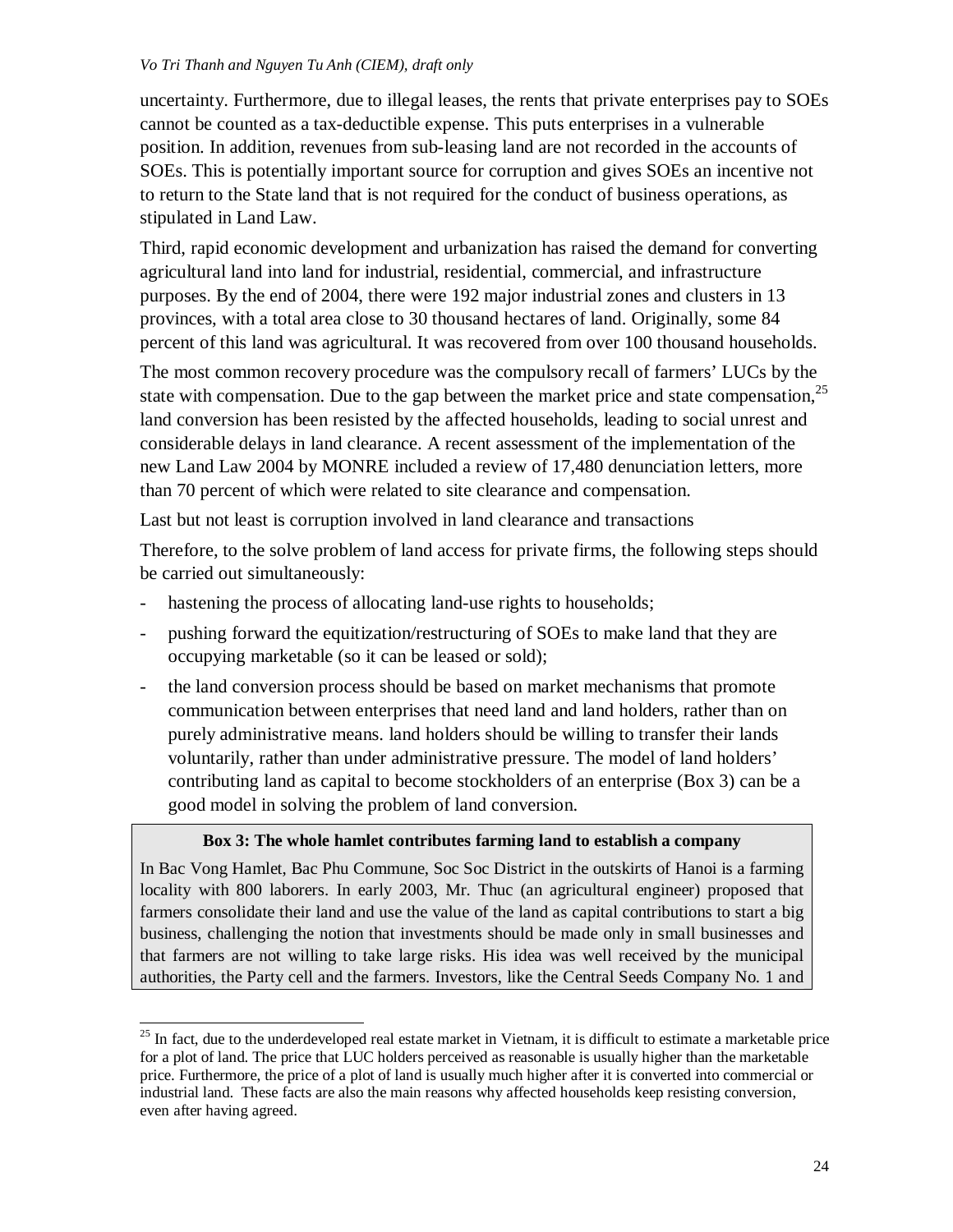Viet Ha Beer Company, also supported this idea and cooperated in doing business.

In early May 2004, 227 farmer households signed contracts to contribute their small farming land areas to the company and effectively became shareholders of the company; while another 43 households signed contracts for the long-term lease of their lands to the company. A big business plan, using the capital from the land contributed by the farmers, is being carried out. With this method, Bac Vong Shareholding Company had 50 hectares of land at the time of its establishment without incurring any costs for compensation or clearance.

 *Source: Law* Newspaper of Ho Chi Minh City, 14 July 2004.

# *Private sector participation in infrastructure development and public services provision*

Infrastructure and public services in Vietnam are still underdeveloped. Studies in development show that development of infrastructure and public services is essential condition for economic growth.<sup>26</sup> According to the Government's forecast in 2000 (World Bank 2000), Vietnam must commit around 12% GDP annually in order to meet the infrastructure needs of the nation. Of this, the state budget and donor community can only finance at most of 5% of GDP, leaving at least 7% GDP for private and foreign investors.

There are some prominent characteristics of investment in infrastructure and public services that make it difficult for attracting private investment:

- high capital cost and long life of operation imply high risks;

-

- it may generate highly positive externalities to the economy and society, but may generate low internal benefits for investors;
- it may have a wide consumer base, but this does not guarantee a 'willingness to pay'.

Due to these characteristics, traditionally investments in infrastructure and public services are believed to be state responsibilities. However the increasing gap between the need to improve the quality and availability of infrastructure and public services, on the one hand, and the limited public financial resources, on the other hand, requires the involvement of the private sector. The government can stimulate private infrastructure investment, leading to improvements in the quantity and quality of public services, while lowering their cost. For example, increased competition in infrastructure (e.g. electricity), tariff increases toward cost recovery (e.g. water and transport), hard budget constraints on public utilities, and so on, can stimulate private investment and generate large fiscal savings.

Public-private partnerships (PPPs) are defined as privately financed infrastructure projects in which a private firm either: (*i*) sells its services to the government; or (*ii*) sells its services to third parties with significant fiscal support in the form of guarantees. PPPs may generate benefits for the economy such as fiscal savings, enlargement of national assets and their externalities, but they entail risks as well.

 $^{26}$  A study in China by Fan and Chan-Kang (2004) finds that \$1 spent on increasing the length of high-quality roads would increase GDP by about \$1.50. However, the study indicates that the marginal benefit–cost ratio for low-quality roads is nearly 4 to 1 for urban GDP and more than 5 to 1 for rural GDP.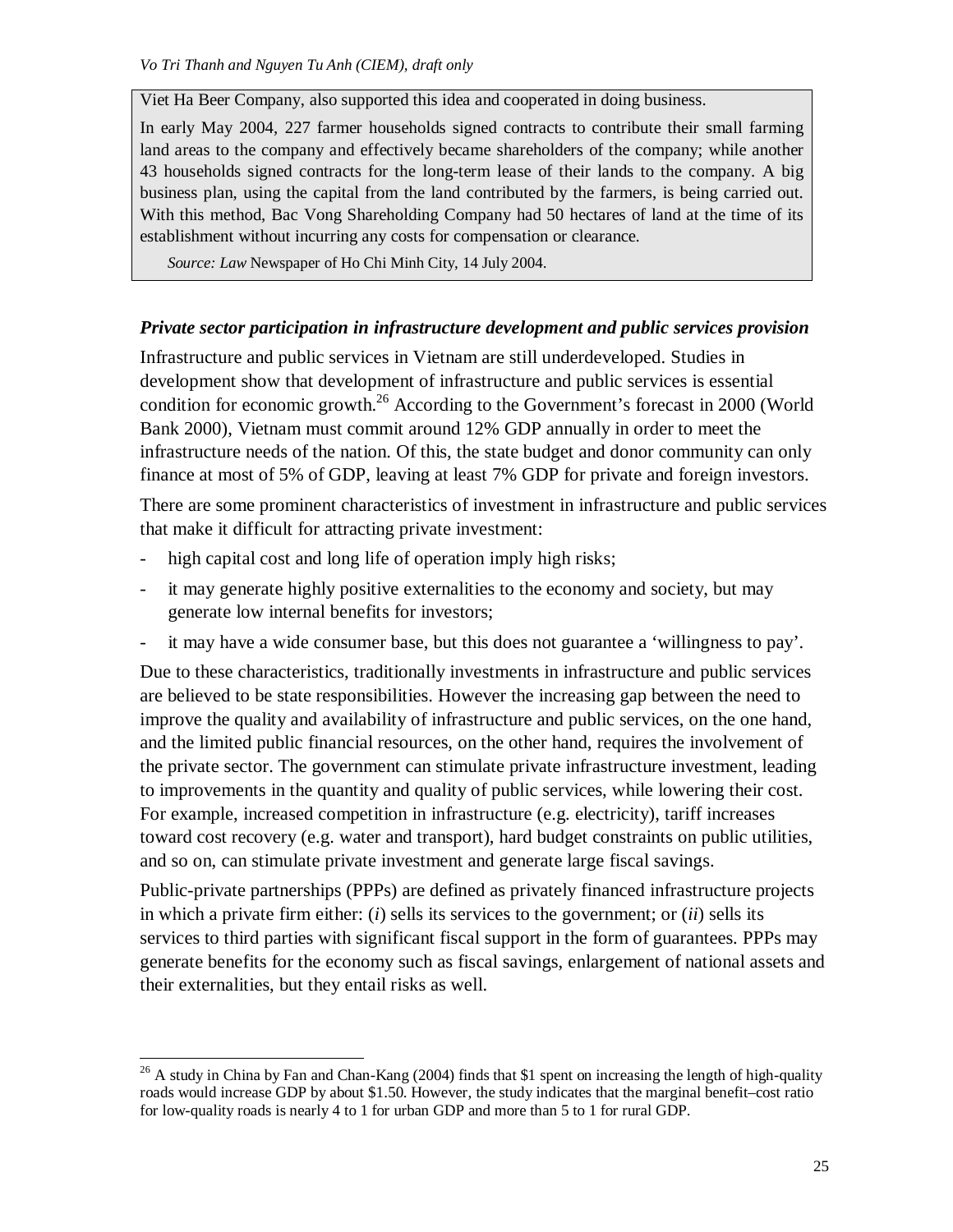In Vietnam so far there are two forms of PPP available. In the first, the Government commits itself to purchase the output of the private partner. In practice, many SOEs, especially in construction sector, have contracted with private companies in this form. However due to unclear procedures in bidding for these contracts, this form of cooperation is usually criticized as a mechanism for corrupting managers of SOEs. The publicized corruption case of PMU 18 is evidence for this criticism, when many managers' relatives in this 'corporation' established enterprises for supplying services and input for projects under the management of PMU 18 with favorable prices.

In the second form, final users purchase the services supplied by the private partner (e.g. Build-Own-Operate), but the Government provides financial support in the form of guarantees. However if the project is unprofitable, the Government has to spend large sums for support and this may cause large budget deficits. $27$ 

In summary, given the sheer volume of investments needed in Vietnam, the Government should be ambitious in seeking private participation in infrastructure. To support this trend, some institutions should be established to support the development of markets for infrastructure services when some form of competition is possible. The aim here is to develop rules for private providers to access to the market, to settle disputes and, occasionally, to set the price of services in a way that would 'mimic' the outcomes of a competitive market, despite all the network effects, social objectives and the like.

# *Improvement of Competition Law and its enforcement*

 $\overline{\phantom{a}}$ 

Currently, it is too soon to evaluate the effectiveness and efficiency of the Competition Law. However, there are some initial signs that most enterprises and consumers have had no faith in the enforcement effectiveness of the competition legal framework and the competition authorities. The 'collision' in telecommunication interconnection between Military Telecommunication Company (Viettel) and Vietnam's Post and Telecommunication Corporation (VNPT- a state giant) in 2005 is a typical case. To resolve the dispute, both companies *immediately* lodged a complaint with the Prime Minister rather than to the Competition Commission (Vietnam's Competition Administration Department VCAD, a statutory body directly under Ministry of Trade). Additionally, up to now, there have been very few complaints with VCAD about anti-competitive practices, although in reality violations of the Competition Law have been rampant. For example, many enterprises, especially SOEs, have abused their dominant or monopoly position in large regions by compelling farmers to undersell agricultural products to them.

There are several reasons for the lack of fatih in the effectiveness of the law enforcement and competence of the VCAD.

First*,* the competition authorities up till now are weak. The Vietnam Competition Council (VCC), which is in charge of judging disputes, is not yet operational.<sup>28</sup> Meanwhile, the VCAD, depending purely on the state budget, does not have the necessary resources, staff,

 $27$  The guarantee on a single road in Korea, running from Seoul to a new airport at Incheon, may cost the government as much as \$1.5 billion annually (about one-quarter of a percent of GDP) (Irwin 2004).

 $^{28}$  Only on 9 January 2006, the Prime Ministry signed Decree 05/2006/ND-CP on the establishment and functions, duties, powers and organization of the VCC.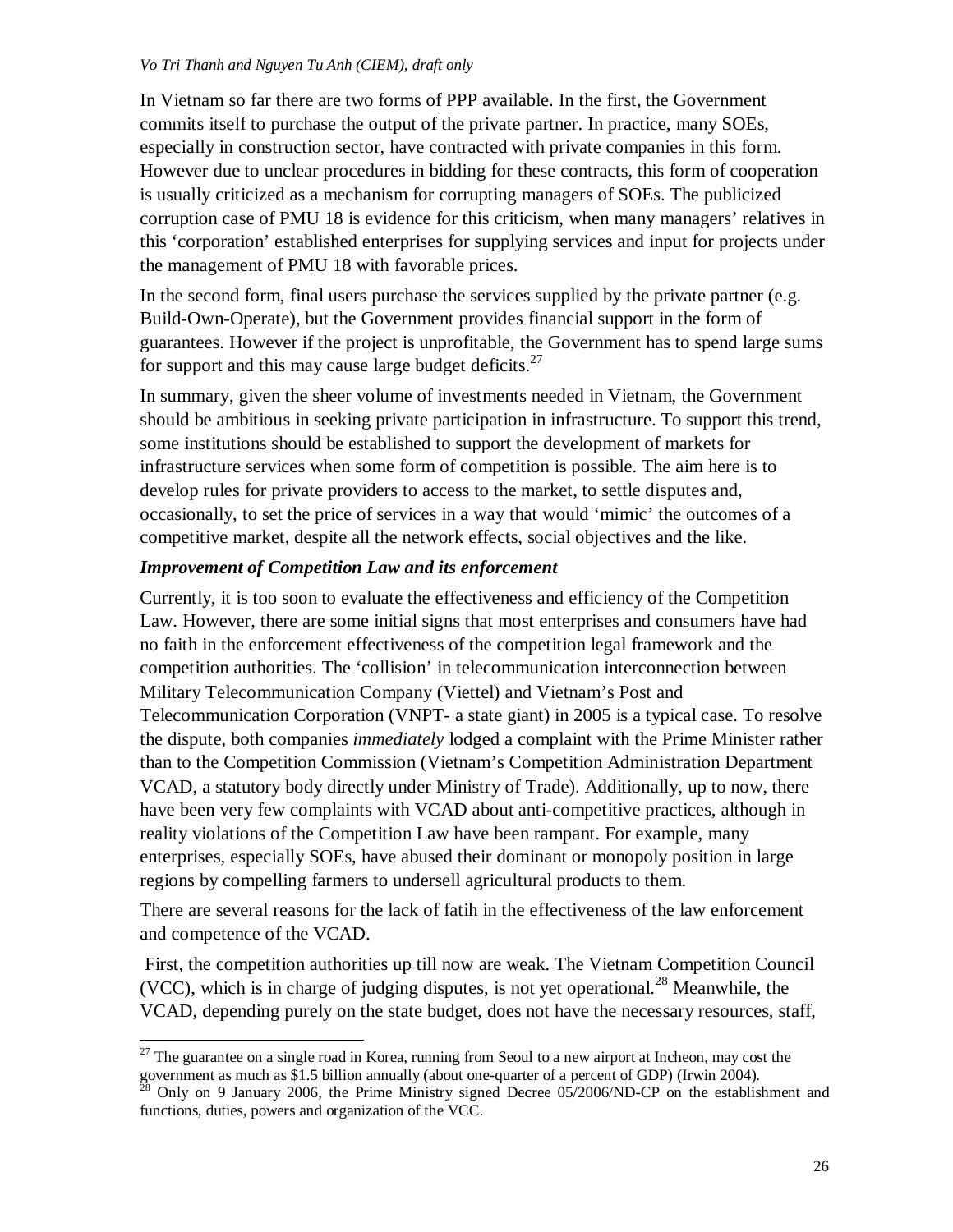and reputation to deal with violation cases. Competition authorities such as VCAD and VCC do not have independent legal status (VCAD is a unit of Ministry of Trade and its head appointed by Minister of Trade; the VCC is also an executive body). <sup>29</sup> Hence enterprises and consumers do not trust the neutrality or objectivity of these agencies in settling their disputes. This has created a practice of seeking recourse to the Primer Minister for help in dispute resolution and has created a 'bad' precedence in law enforcement.

Second, protection of consumer interests is rather new in Vietnam's legal framework, even to consumers. Therefore, with limited knowledge of the law and lack of faith in the courts, Vietnam's consumers are hesitant to lodge a complaint/appeal. Dispute resolution has largely been conducted via negotiation. For instance, according to Vietnam's Office of Consumer Protection in Hanoi, in the first half of 2005, it accepted nearly 100 complaints about violations of the lawful interests of consumers, but 70% of the complaints were settled by negotiation.

Third*,* it seems that the Government has not been strong in enhancing fair competition and fighting against monopoly, especially that of SOEs. The SOEs obtained their dominant market position or monopoly position via state protection, rather than via competition. Though the Competition Law has laid initial legal grounds for combating monopoly, the state administration bodies have not pushed such action in respect of the state-enterprise giants.

Enhancing the effectiveness of law enforcement is of high importance, but this objective is not easily achieved in the short term and even in medium term. This requires enormous efforts and comprehensive measures of the Government.

The international experience, particularly of Thailand, has shown that having a competition law is necessary but not sufficient condition for creating a competitive environment. Thailand promulgated its competition law in 1995, but its effectiveness has been limited. This fact is usually attributed to lack of the necessary resources, political will, and neutrality of the competition authorities. Some researchers (e.g. Brooks 2005)) argue that in order to have a more effective and fairer competition environment, developing countries should simultaneously build effective institutions to protect property rights in general and intellectual property rights in particular, create a credible and neutral/independent legal system and intensify trade and investment liberalization. Singapore till recently had no competition law, but owing to the existence of these 'supporting' institutions, it has had a quite healthy competitive environment and high competitiveness in comparison with other nations in the region and in the world.

These experiences imply that in the long term, along with establishing competitionsupporting institutions, Vietnam should make greater efforts in implementation of the law, especially in establishing efficient competition authorities with a higher legal and neutrality status (at least in the perception of businesses and consumers). In the short term, it is necessary to increase the creditability and capability of VCAD by making it more neutral

-

 $^{29}$  Ministry of Trade is a line management body of a number of SOEs. Despite almost all of the SOEs having been equitized, it has been common practice that the State has heavily intervened in their business/production activities. Consequently, decisions made by VCDA can be biased.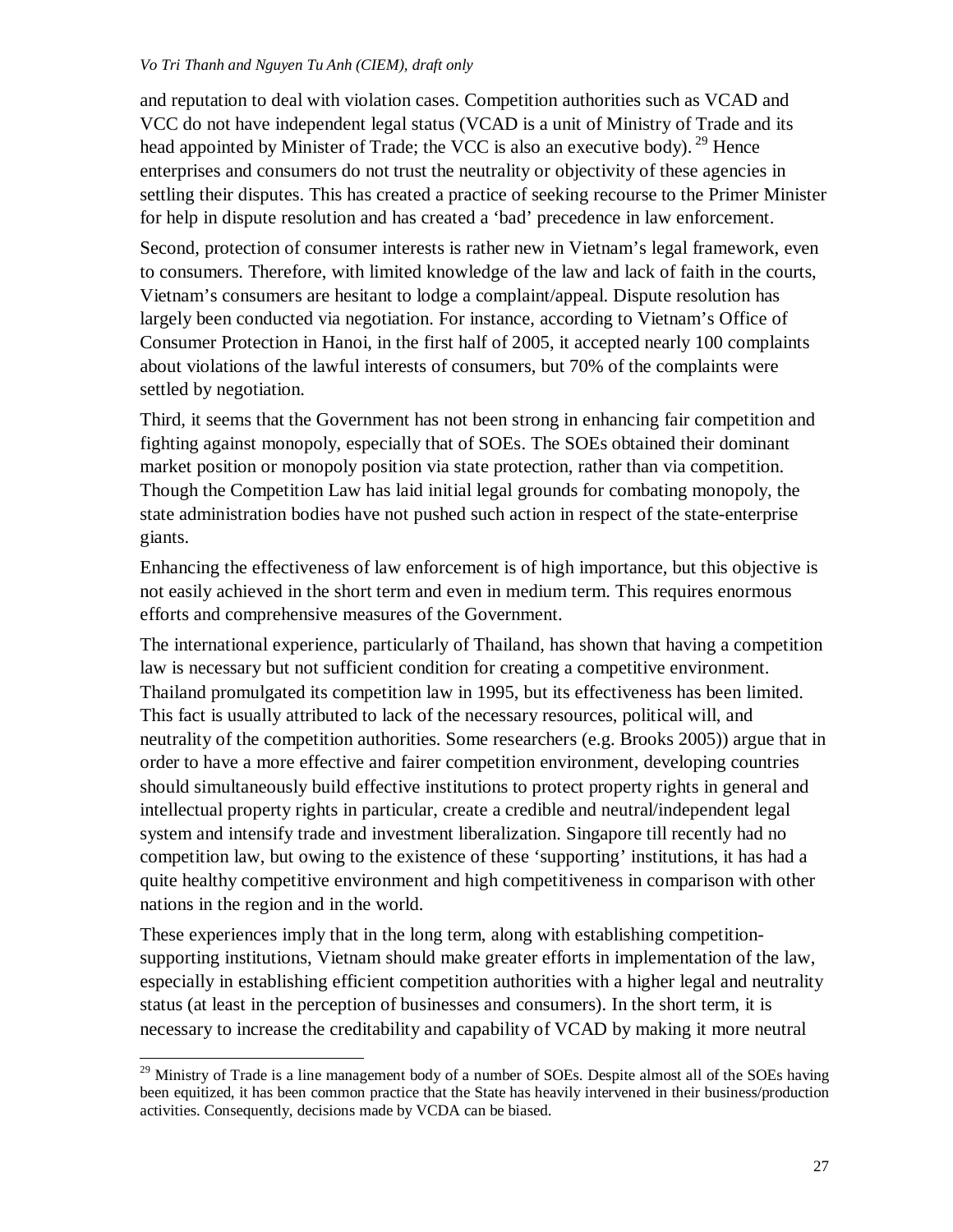and more independent in terms of finance. A mechanism for efficient cooperation between VCAD and industry competition-related regulators in settling breaches of the Competition Law is also needed. $30$ 

It is worth noting that the implementation of Competition Law or competition policy should go closely with the improvement of institutions dealing with market exit. At present, Vietnam's institutions dealing with bankruptcy are extremely ineffective. Since the Bankruptcy Law was promulgated in 1995, there have been only few bankruptcy cases proceeded by formal procedures. According to the Report on Business Environment 2007 by the World Bank and IFC (2006), it takes about 5 years and the cost of 15% of total assets to resolve a bankruptcy case by formal procedures.

# **V. Key lessons from reform process and microeconomic foundation improvements**

After the reunification in 1975, Vietnam shifted its focus on reconstruction and socioeconomic development. The failure of the economic development that closely followed the centrally planned model forced Vietnam to undertake microeconomic reforms in the early 1980s. However, only the *Doi Moi* in 1986 and especially the radical market-oriented reform of 1989 marked a turning point in the history of Vietnam's economic development. Since the 1989 reforms, the face of Vietnam's economy and society has changed significantly. Vietnam has recorded remarkable achievements in terms of GDP growth, macroeconomic stabilization, export expansion, and poverty reduction.

During 20 years of *Doi moi* Vietnam has changed substantially in its way of thought, in the 'rules of games' (formal and informal rules), in the 'playing of games' (mechanisms/sanctions) and in the 'players of the game' (business entities, government agencies, consumers and their behaviors). Major fundamental institutions for a market economy such as prices for goods and services, a legal framework for property and commercial transactions, private ownership, a two-tier banking system, and a tax system, have gradually been established.

There is now consensus that the achievements in Vietnam can be attributed to four key factors: (1) the acknowledgment of the right of private business and establishment of institutions for market transactions; (2) the market-oriented reforms (especially in terms of price liberalization and structural reforms); (3) the opening (mostly in terms of trade and FDI) and integrating of the economy into the regional and world economy; and (4) the keeping of macroeconomic and social stability. *In nature*, the economic reform process is to grant rights and to enlarge opportunities for people in choosing and deciding the directions and forms of their production and business activities. These factors have motivated economic behavior changes and once they are gradually locked-in, it is very difficult, if not impossible, for Vietnam to return to the previous economic management system.

There are several interrelated lessons, which can be withdrawn from Vietnam's experience.<sup>31</sup>

 $\overline{\phantom{a}}$ 

 $30$  For instance, a violation of regulations on pricing is stipulated in both Decree 170 and the Competition Law and accordingly, both the Ministry of Finance and VCAD (the Ministry of Trade) are responsible for dealing with cases. VCAD is a direct competition regulator but has a lower legal status than that of MOF and has no legal recourse to require MOF to cooperate with it.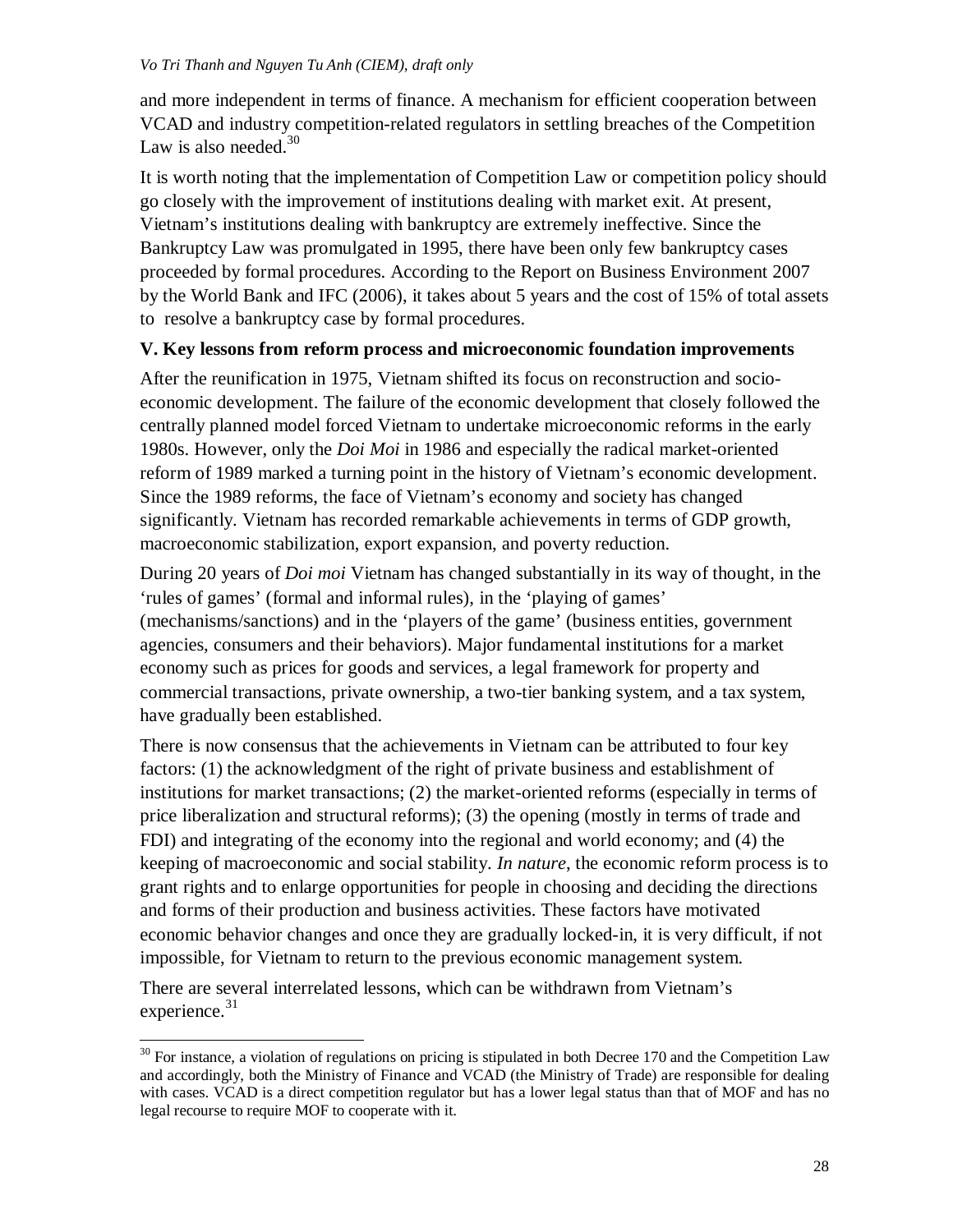- First, effective reforms require both political will, changes in the way of thought and policy decisions reflecting the dynamics of real life. The microeconomic reforms introduced in the early of 1980s recognized and legalized the people's spontaneous measures to operate outside the plan, so they can be seen as 'bottom up' reforms. The failure of the efforts to stabilize the economy up until 1989 and of the last attempts to control the free market during the period 1985-88 as well as the drying up of aid from the former Soviet Union had created a strongest pressure on reform. The slogans 'let markets be untied' and 'let rescue by yourself' in fact reflected the nature of the relatively radical reform package in 1989.
- Second, since Vietnam has been an agrarian economy in transition, where economic policies and implementation procedures are still a legacy of a centrally planned economy, the approach to and the way of reform implementation are very essential for ensuring success, while keeping social and political stability. The 'bottom up' reforms first launched in rural areas were relatively easy as they satisfied the people's willingness, and the political situation in rural areas was not as complicated as in urban areas. In general, the economic reform in Vietnam has been a process of 'learning by doing' and characterized by *gradualism*. This approach has several advantages since it can avoid the crisis/collapse of the economy, while gradually gaining the confidence in and the support for reform as the people see the successful outcomes of reforms.
- Third, selection of the reform approach is not only driven by the targets the reforms should achieve, but it is also based on the structure of existing institutions. In a broader view, it can be seen that underlying Vietnam's (and China's) reforms is a series of institutional changes in novel forms of transitional institutions. These institutions could work because they achieved two objectives at the same time — they improved economic efficiency on the one hand, and made the reform a win-win game and interest-compatible for those in power on the other hand. These institutional reforms were not created 'solely for increasing the size of the pie, but also reflecting the distributional concerns of how the enlarged pie is divided and the political concerns of how the interest of those in power are served' (Qian 2001).
- Fourth, pursuing an approach of gradualism does not mean that the focus should be first solely on reforms at the microeconomic level. Vietnam's experience in 1980s has shown that the partial reform measures could be good, but not good enough. They should be undertaken within more comprehensive reforms, especially in conjunction with macroeconomic reforms and the opening of the economy. Macroeconomic stability and 'getting the prices right' are as essential as ensuring ownership and creating business opportunities.
- Fifth, one cannot understand the economic reform in Vietnam without examining carefully the 'turning points' associated with significant institutional changes. An important example is the reforms in 1989. Vietnam's radical reform package launched in 1989 was an exception in the context of gradualism, but its outcome was very different in comparison to the experiences of many transitional economies in Eastern

<sup>-</sup> $31$  They are partly taken from Vo Tri Thanh (2005)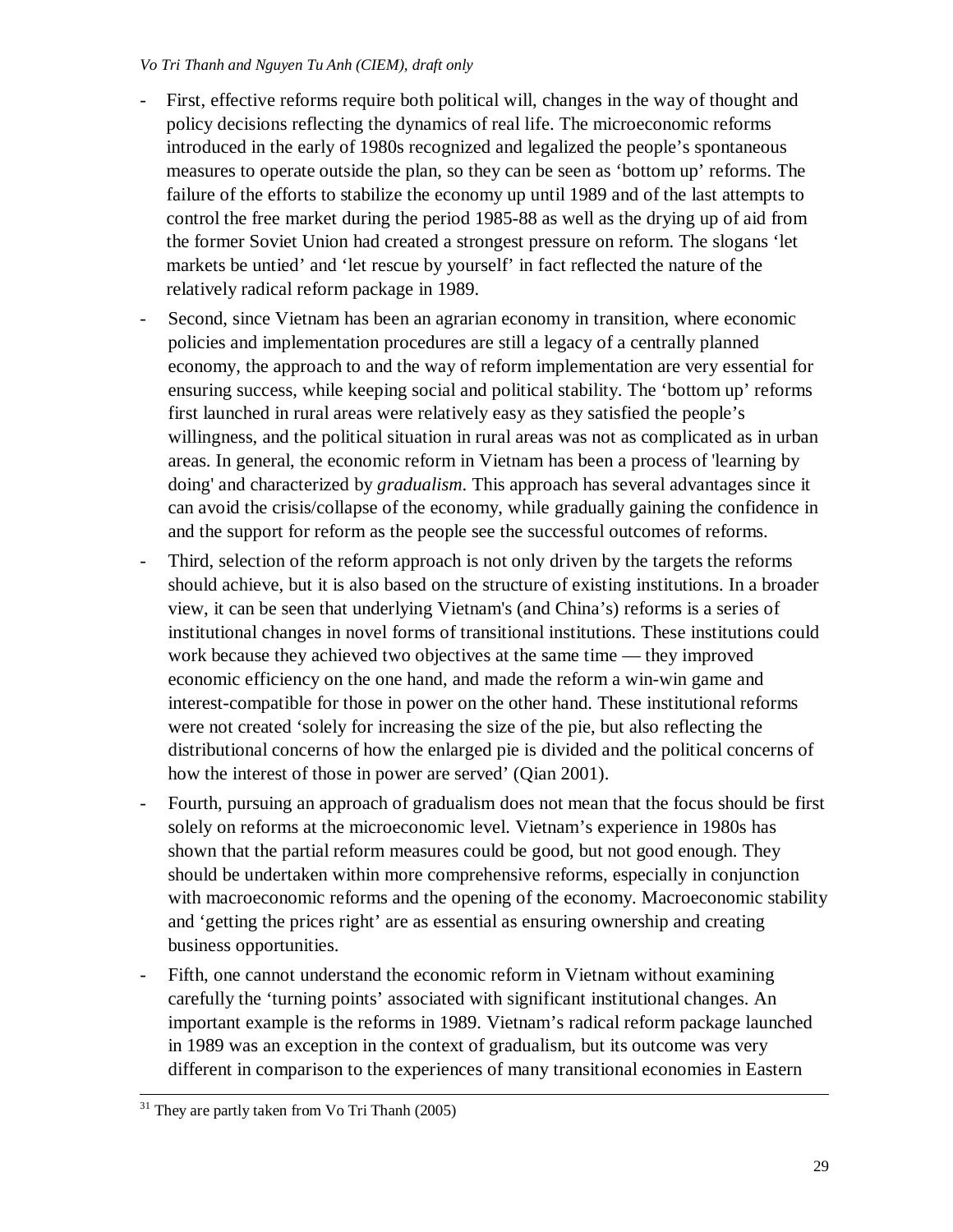Europe, although the liberalization and stabilization measures used were similar to these economies (Riedel and Comer 1997). The gradual approach did not work well in Vietnam until the 1989-reform was launched. It was forced to happen under the pressures of macroeconomic instability, crisis and the 'drying up' of aid from the former Soviet Union. Surprisingly, the 1989-reform outcomes were very impressive, although it was implemented without the technical and financial assistance from international institutions such as IMF or World Bank. The economic reform package in 1989 is considered most successful since the basic conditions were created for the transformation into a market-oriented economy.

- Last but not least, a firm recognition of private ownership and rights of doing business is a very essential condition for business development. But not less important for the sustainable development of an efficient private sector are administrative reforms, a building of a level playing field, which id closely associated with the structural reforms, and the development of factor markets. Otherwise, the private sector cannot develop 'to the top' and play a significant role in infrastructure development and public service provision. The risk of effective PPPs is also higher when government transparency and accountability is not ensured and corruption is rampant.

Putting all aspects together, it can be said that the enlargement of business choices (created by both domestic market reform and integration), macroeconomic stability, institutional incentives (not 'money' incentives), policy credibility, and easier access to the production factors are the keys for a healthy development of private sector.

As in other transition economies, Vietnam's reform process has also been uneven. It was recognized even in 1996 that the reforms were limited and were not keeping pace with economic development. Moreover, the reform process in general slowed down during the period 1996-99, especially after the Asian crisis. The years 2000-05 witnessed new commitments to reform continuation and some progress were made, especially in the development of private sector and trade liberalization and integration. Meanwhile, the reform of state-owned enterprises (SOEs), the banking system, and public administration were slower than expected and this has limited the effectiveness and efficiency of other reforms. Moreover, the policy measures implemented in some cases have been not comprehensive enough and/or not consistent with market-oriented reforms and process of integration, even when Vietnam recognized the serious weaknesses of its economy. A main reason, of course, is rooted in a legacy of a centrally planned economy, which is reflected in the ways of directing and controlling resources, especially capital allocation, and dealing with the SOE sector.

The explanation can be seen also in other ideological, economic and social factors. The Communist Party leadership has been considered a most decisive factor for guiding Doi Moi process and ensuring its success. The Party, on the one hand, has recognized its foundation ideology as being a compass needle for its general guidelines. On other hand, the Party has seen the need to have a new approach to its interpretation and application so that its leadership can effectively adapt to a new environment of a market-oriented and open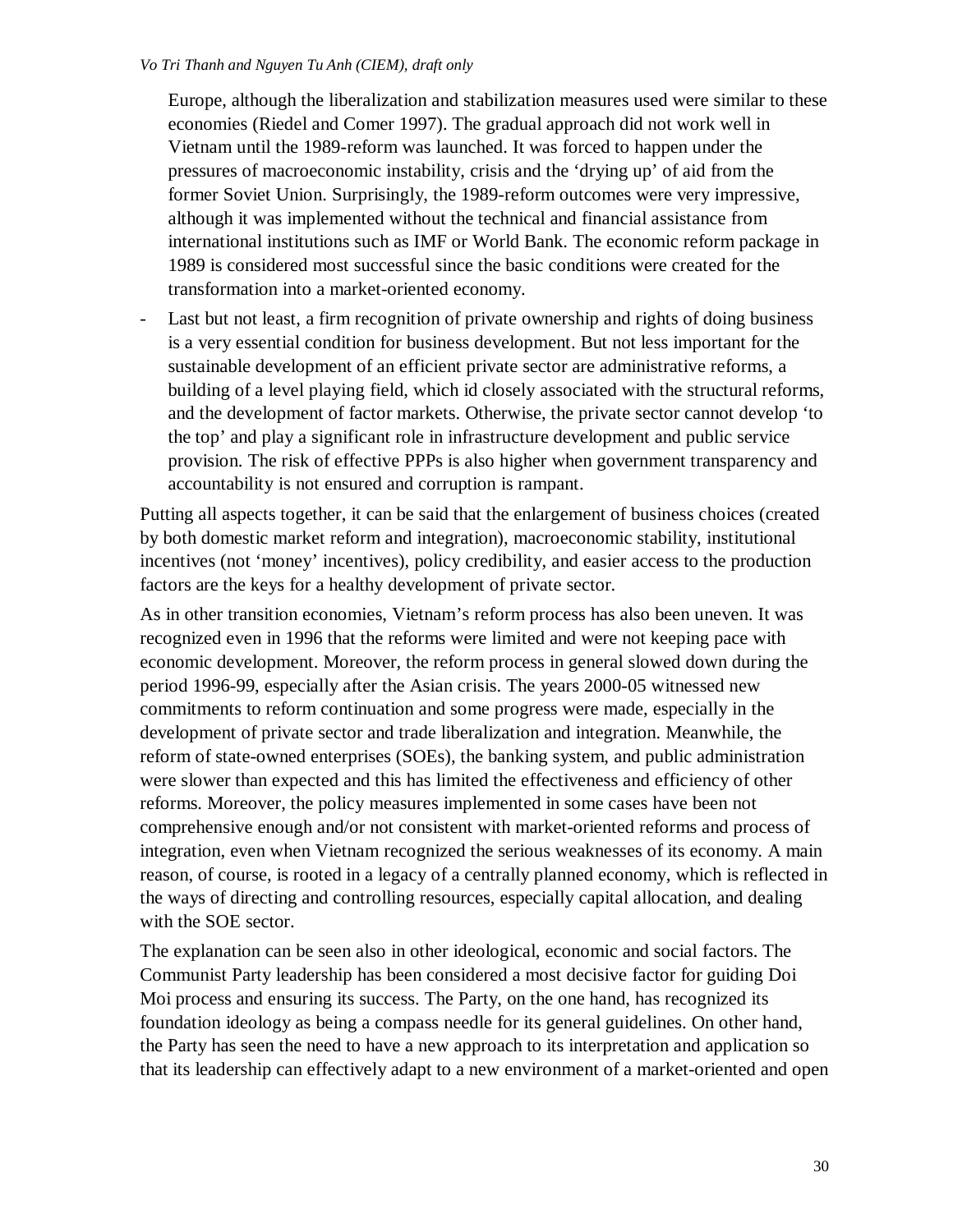economy. For instance, Vietnam has accepted the necessity of a market mechanism, but at the same time it should be 'under state management' and /or 'by socialist orientation'.

This naturally has had a complex impact on the economic reform process. In Vietnam, the concept of 'socialist orientation' has three dimensions.

- The first is based on an assessment of the role of the state sector, which is thought to play a leading role in the economy. In fact, the GDP growth has been still heavily dependent on the SOEs' performance and driven by state investment, and this tendency seems to be continuing in recent years.<sup>32</sup> However, both state investment and the SOE sector have been recognized as inefficient, and moreover, corruption has been widespread in connection with state investment.
- The second is very much associated with the problems of ownership, especially that of factors of production, and income distribution. A concern is that an over-developed private sector would lead to the exploitation of people by people. There is also a concern about the social problems such as the gap between the poor and the rich and social stability in the process of international economic integration and SOE reform. As a result, it is hard to create 'a level playing field' in practice for all institutional economic sectors and the reform process has been sometimes characterized by 'stopand-go' policies. When efficiency and economic reforms are emphasized, this is not always easy to reconcile with this concept.
- The third is more or less directly attached to the goals of development, meaning that development is for the people, by the people, and of the people and Vietnam needs to strive for 'Prosperous people, a forceful country, and an equitable, democratic and civilized society'. This approach, though it sounds beautiful, does not provide much concrete policy guidance.

As a result, there has been some embarrassment in interpreting the concept of 'socialist orientation' in connection with the major aspects of development (which are shown in the figure below). An example is the role of the state sector/SOE sector in a market economy or in industrialization. Another is social value in the process of development by socialist orientation.



 $\overline{a}$  $32$  At present, the SOE sector accounts for about 30% of GDP and the state investment (including state budget investment expenditure, state credit and owned outlays by the SOEs) accounts for more than 50% of total investment.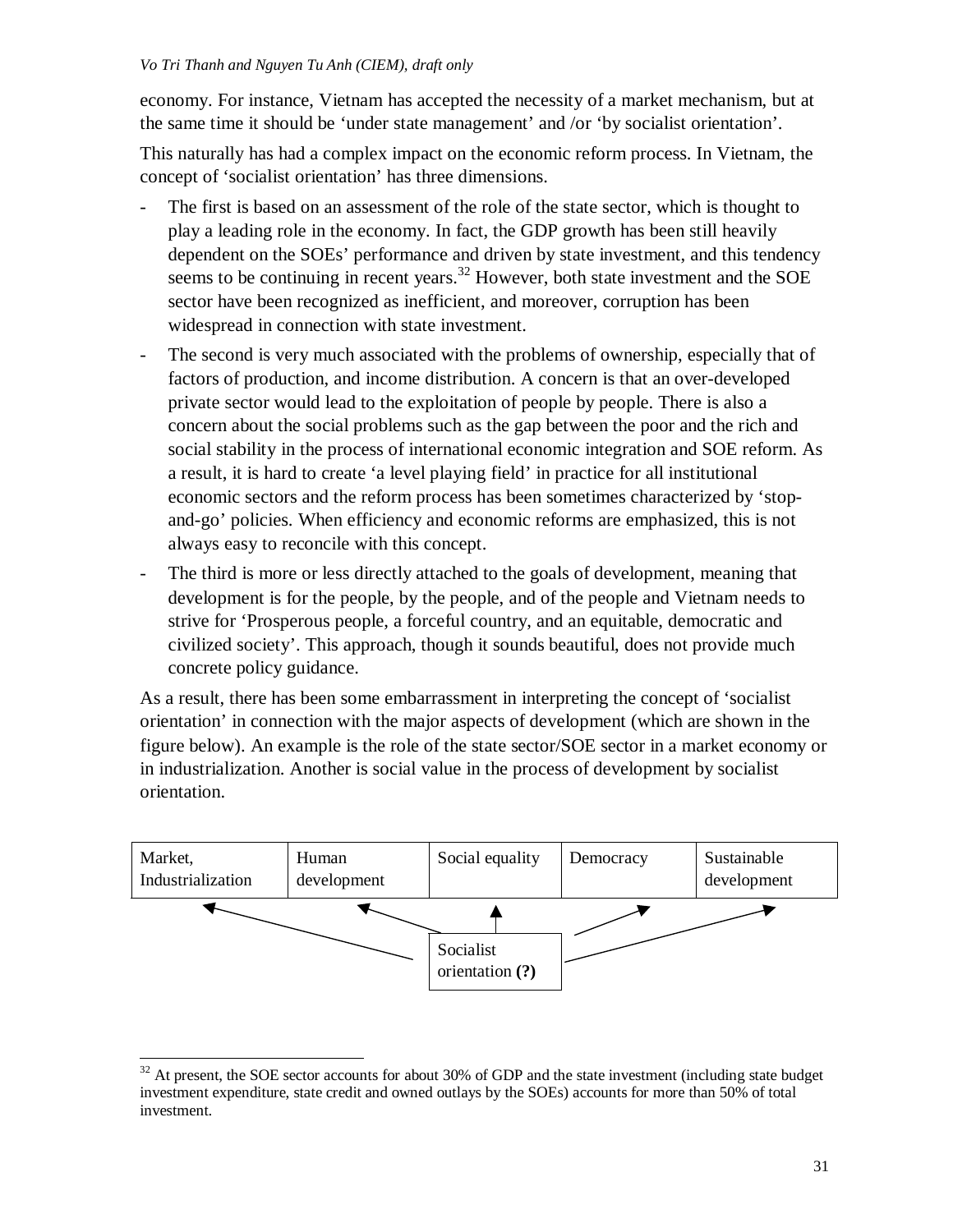Moreover, the concept of 'socialist orientation' is sensitive to changes in the region and in the world. For example, the intense arguments for and against globalization could heavily bias approaches to reforms toward the political and social conceptual realities in Vietnam, emphasizing the dangers of global markets. For example, the Asian crisis and the sociopolitical turbulence in some countries were seen differently in Vietnam.

Finally, there is the problem of asymmetry in incentives for those supporting or opposing reforms, depending on whether they will be winners or losers. For instance, in general, most people will benefit from the reduction of trade barriers, while the inefficient and highly protected enterprises will have difficulties surviving in the new market environment. A complex package of reforms means the involvement of many participants with different motives. Benefits for the many are merely potential gains without certainty and therefore reactions may not be concerted and strong. For those with vested interests, however, the loss of benefits through reduced protection and limited public advantage is real, but they are still in a position to influence the decision. This can be seen in the case of Vietnam, where the administrative way of managing the economy has created close mutually beneficial connections between the line ministries and the SOE sector as a whole and the State General Corporations in particular. The problem of conflict of interests is difficult to attack effectively since vested interest groups can use the same political and social arguments as above to justify the status quo.

All these ideological, economic and social factors have also had significant impacts on the process of policy and decision making and 'rule of law' enforcement in Vietnam. In recent years, both review and consultation involved in the policy development process have been considerably improved.<sup>33</sup> It has taken into account more seriously the consultation with and feedback from all stakeholders, such as various government agencies, the business community, social organizations (including NGOs), and experts or technocrats. But there remain several problems.

- Regulations have in many cases been developed by the public agencies/ministries that are responsible for implementation and enforcement. The role of non-state or non-party organizations has rarely been about developing new ideas and key principles for regulation-making, but limited to comments on the inappropriateness of some articles or the negative impacts of the regulations they can observe. The participation of stakeholders can improve good regulations, but rarely prevents the implementation of bad ones. As a result, the problem of conflict of interests can arise.
- This problem can become more serious due to the complexity of the 'principal–agent' problem in Vietnam. The concern is often about the agents. However, the principal's interests are not always clear cut due to the fact that bureaucrats function in the government hierarchy, but they are often appointed to a post by the Party and also under Party leadership. Together with different interpretations of the concept 'socialist orientation', this limits transparency, accountability, responsibility and thoroughness in regulation and policy implementation. This is also a major cause of weak coordination

 $\overline{\phantom{a}}$  $33$  See Dee (2006) for a policy development system working in an ideal fashion.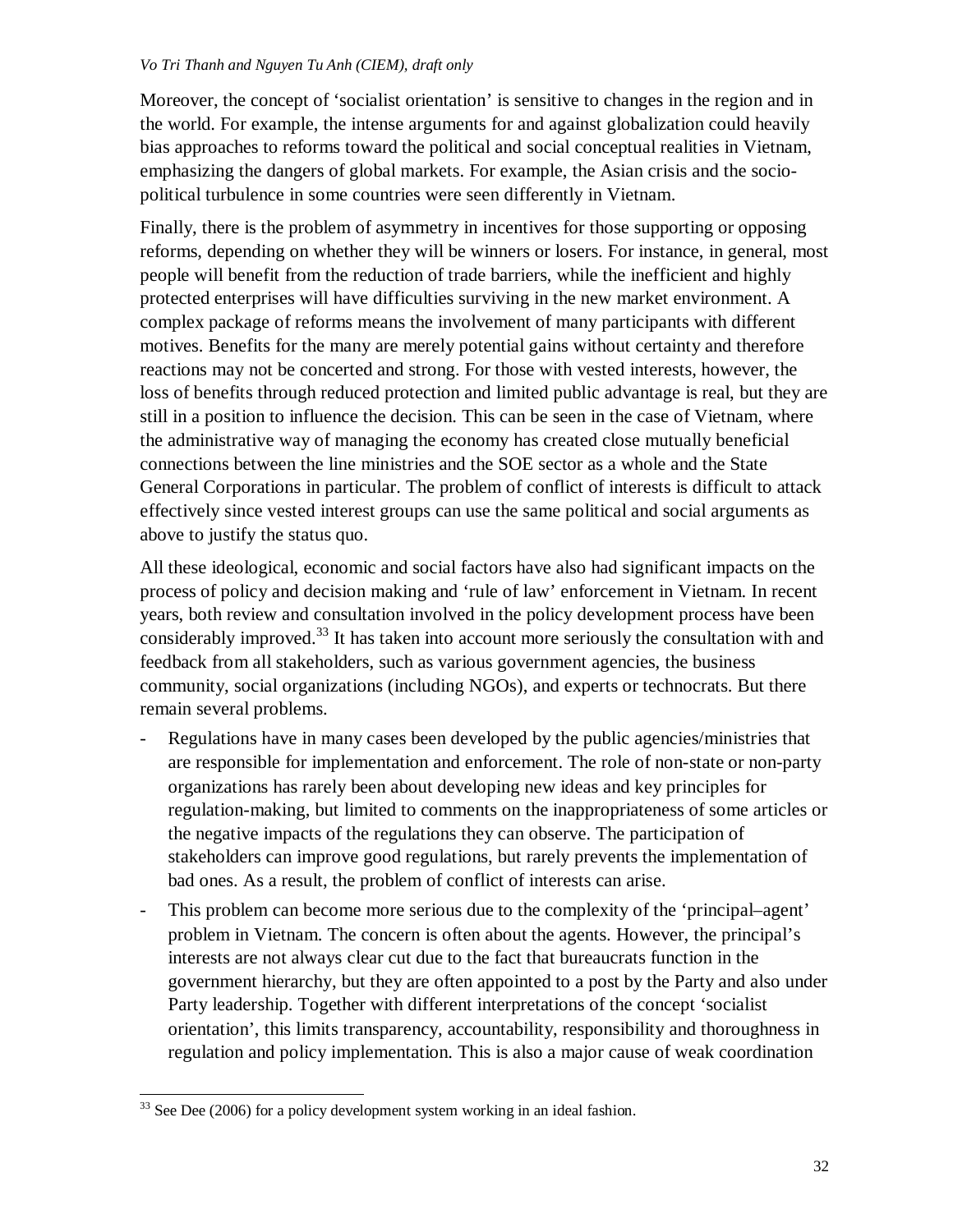and information sharing among government agencies. In many cases, the consultations between and feedback from ministries for comments and suggestions have been formalistic. Moreover, this narrows significantly the scope for an independent and effective review and supervision over the policy and regulation implementation.

Even when the problem is well identified, state intervention is often preferred to the use of other institutions. This is a result of both the legacy of a centrally-panned economy and pressure from vested interest groups. Lack of cost-benefit analysis of alternative measures/instruments also limits the effectiveness and efficiency of the state interventions, when they are necessary.

An attempt to avoid those mentioned problems is to form a so-called Taskforce. A typical example was the Enterprise Law Enforcement Taskforce (Box 4). Note that at the end of 2004, a similar taskforce was suggested for implementation of the Land Law. Regretfully, the suggestion was not undertaken (CIEM and GTZ 2006).

# **Box 4: Successes and the lack of sustainability of the Enterprise Law Enforcement Taskforce**

This Taskforce was established in December 1999 when the implementation of the Enterprise Law 1999 was at risk of lagging significantly behind schedule. The Taskforce had played an essential role in enforcing the Enterprise Law and in removing unnecessary business licenses. It has been regarded as a good example in law implementation and highly appreciated by the business community and a number of stakeholders. The operation of the Taskforce, however, was not sustainable.

The success of the Taskforce can be attributed to external and internal factors. The former includes two factors. The first is the strong political commitment of the Party and Government to legal reform and to business environment improvement. In fact, the Taskforce is an advisory body to the Prime Ministry and hence, benefited a great deal from the direct support of the Prime Minister. The second is the wide support by many economists, researchers, media and the business community. The latter also includes two factors. First, the Taskforce is a team of members who are market reform minded, fully committed to economic reforms, and professionally independent (though they are still part of the administrative system). Second, it has a reasonable working mode and does not baulk at sensitive issues. The concrete conditions and actual context of all involved stakeholders are always taken into full account in any of its proposals.

The reasons for the lack of sustainability in the operation of the Taskforce are as follows.

- At the beginning it is stated that the Taskforce operation is short-term and ad-hoc in nature.
- As time goes by, the external enabling factors have declined. Many reasonable proposals by the Taskforce were not considered and accepted. Many measures taken were against the Enterprise Law. These factors have dampened and depleted the energy of the Taskforce.
- As most members have to devote only part of their working time to the Taskforce, they tend to spend more and more time on the work at their organization.
- The work 'not included in the Taskforce meeting' was not clarified. There is no mechanism to protect the Taskforce members when they performed the tasks that were not identified or assigned in the Taskforce meetings, despite the fact that such tasks fell into the task list of the Taskforce. This fact gradually decreased the independence of members, particularly of standing members. Since then, the work of the Taskforce has become more 'administrative'.

*Source*: CIEM and GTZ (2006).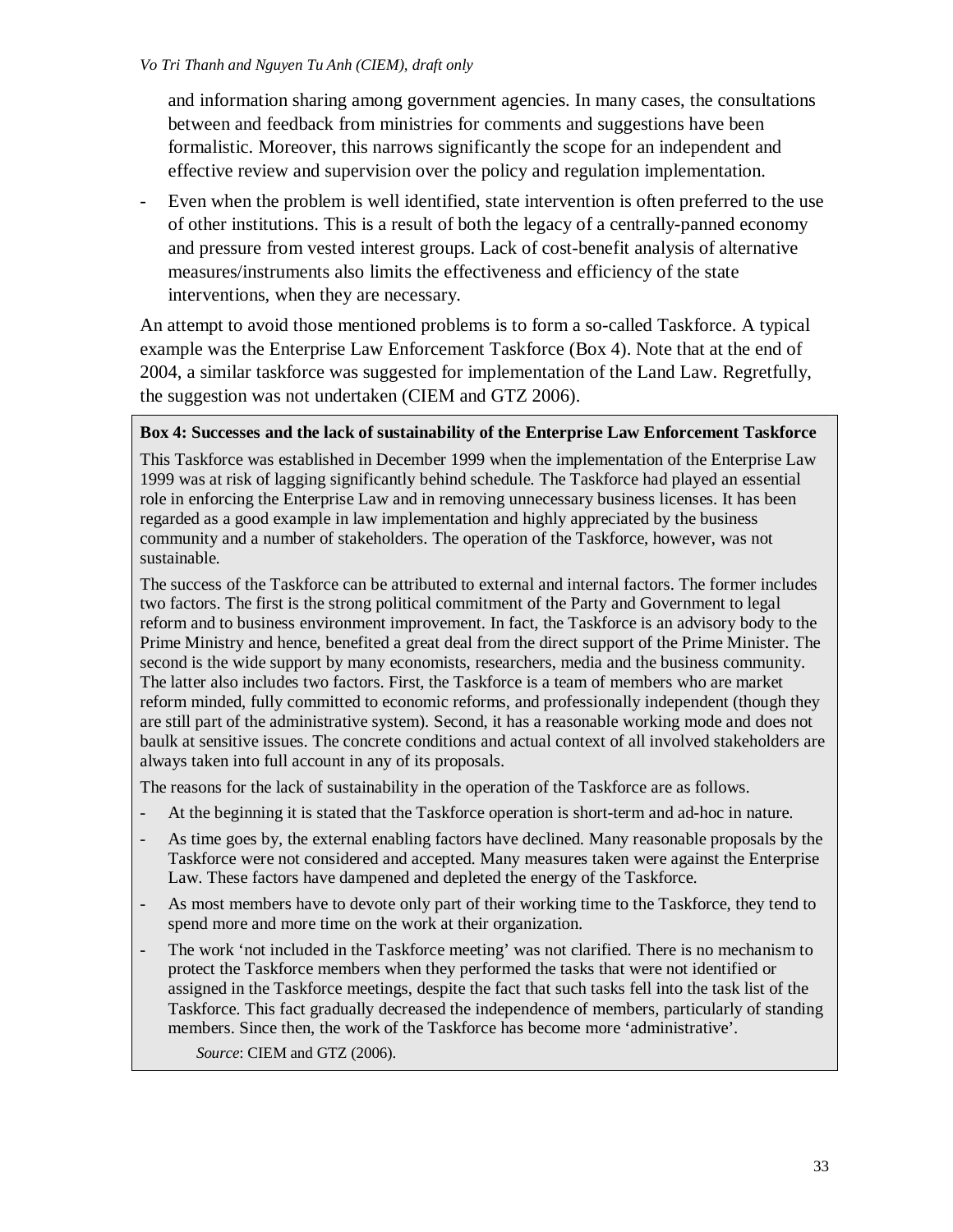# **VI. Concluding remarks**

The dream and expectation of Vietnam to be a civilized society and an industrialized country have always been the focus of her development strategy. In the past, however, Vietnam failed to bring its dream into reality mainly because it pursued a centrally planning system — an institution lacking incentives and efficient resource allocation. With the *Doi Moi* and market-oriented reforms, Vietnam has not only entered a new stage of development, but also had a good opportunity to be successful in industrializing and modernizing its economy.

The development goals of Vietnam over the first two decades of the New Millennium are quite ambitious. They are to sustain high economic growth, to escape the status of a poor country by 2010, and to become 'a modern-oriented industrialized country' by 2020.

In order to achieve these development goals, Vietnam has no choice but to continue *Doi Moi* process. The first and foremost factor for overcoming the obstacles on the road to prosperity is to change the still state-led economic institutions into efficiency-enhancing institutions with more people participation and an essential role for the private sector. The reforms should also be consistent with the process of building a market economy and international integration. It is not an exaggeration to say that the reform process in Vietnam has been an international commitment-based reform process. Moreover, the economic, administrative and political reforms need to be implemented in a more synchronous manner.

Overall, institutional reform and human resource development should be priorities. The limitations and constraints in institutions also mean that there is much room for Vietnam to change in order to create an incentive environment for advancing and even leapfrogging the industrialization and modernization of its country. The institutional changes together with skill formation will be a very effective insurance measure. This is because they enlarge both the set of choices by people and their capability to exploit benefits from the newer choices. As a result, people and firms become less vulnerable to the changes in the economy and society.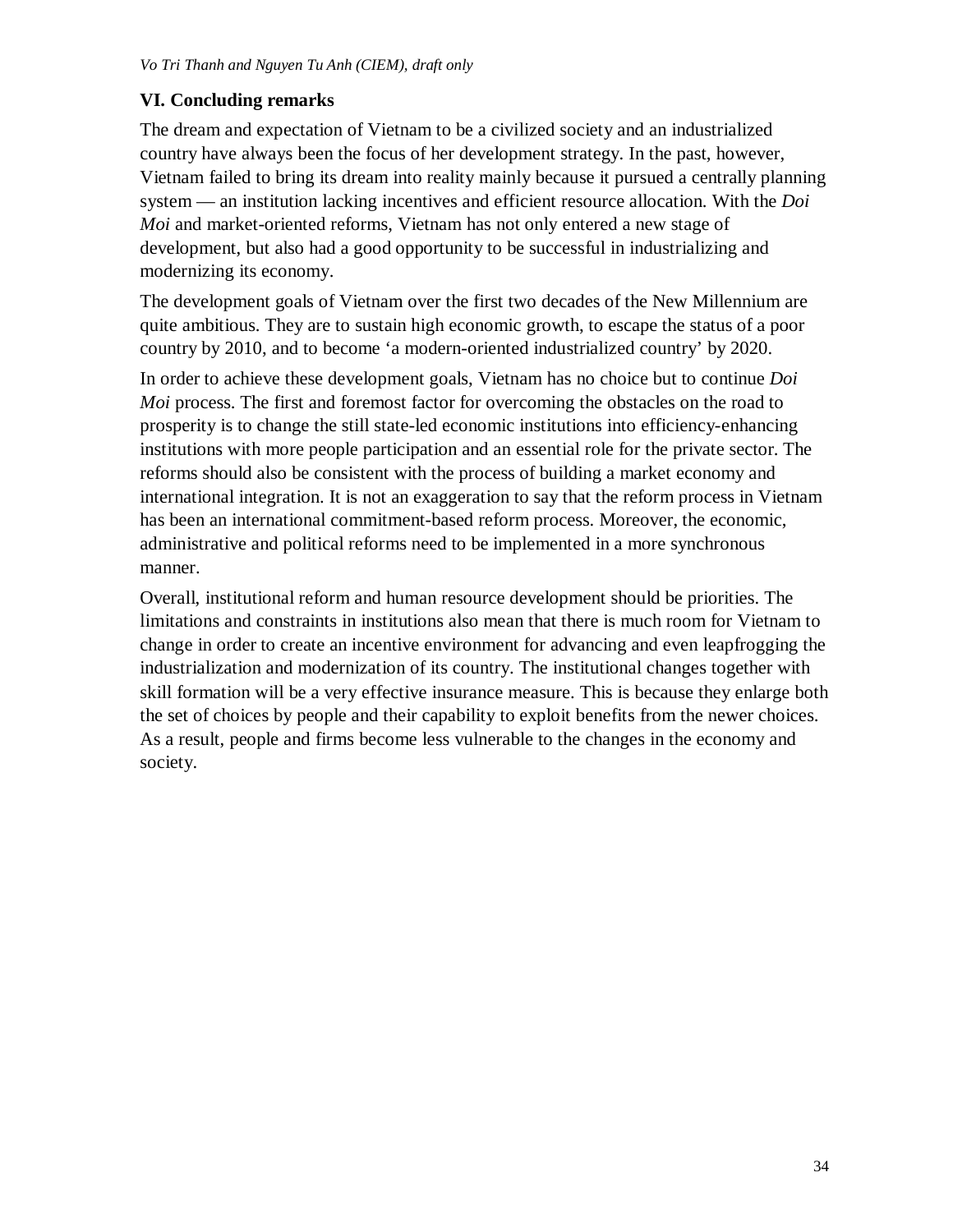#### **References**

- 1. Arkadie and Mallon (2003), 'Vietnam: A Transition Tiger', Asia Pacific Press at The Australian National University.
- 2. Asian Development Bank (1997b). *Emerging Asia: changes and challenges*, Oxford University Press, Hong Kong.
- 3. Athukorala, P. [M1](2004). *Trade Policy Reforms and the Structure of Protection in Vietnam*, Ministry of Finance of Vietnam and Asia Development Bank, Finance Publishing House, Hanoi, April.
- 4. Brooks, D. H. (2005), 'Competition Policy and Development', *ERD Policy Brief Series No. 39,* Asian Development Bank, October .
- 5. Central Institute for Economic Management (CIEM)/United Nations Programme (UNDP) (2001), 'Improving the Regulatory environment for business, Project Document VIE 01/025, United Nations Development Programme, Hanoi (Unpublished)
- 6. CIEM and GTZ (2006), '6 Years of Implementing the Enterprise Law: Issues and Lessons Learnt', *Business Issues* 05, Hanoi.
- 7. CIEM and World Bank (2005), 'An Ex-post Study of Equitized SOEs', Hanoi, September (mimeo).
- 8. CIEM (2006), *Vietnam Economy 2005*, The Publishing House of Political Theory', Hanoi.
- 9. Communist Party of Vietnam(CPV) (1986), *On the Eve of the Sixth Congress of the Communist Party of Vietnam*, Foreign Languages Publishing House, Hanoi.
- 10. CPV (1991), *Seventh National Congress Documents*, Foreign Language Publishing House, Hanoi..
- 11. CPV (1991), *To Understand the Seventh National Congress of the Communist Party of Vietnam*, Foreign Language Publishing House, Hanoi.
- 12. CPV (2001), *Materials of 9th Party Congress*, National Political Publishing House, Hanoi (in Vietnamese)
- 13. Dapice, D. (2003), 'Vietnam's economy: Success story or weird dualism? A Swot analysis', *Discussion Paper Series*, Department of Economics, Tufts University
- 14. Dee, Philippa (2006), 'Institutional Strategies within APEC for Improving the Microeconomic Policy Foundations of East Asia's Economic Performance – Concept Paper', Canberra, March (mimeo)
- 15. De Vylder, S. and Fforde, A. (1988), *Vietnam: An economy in Transition*, SIDA, Stockholm.
- 16. Dinh Van An and Vo Tri Thanh (eds.) (2002), *Institutions, Institutional Reform and Development: Theories, International Experiences, and the case of Vietnam*, Statistical Publishing House, Hanoi (in Vietnamese).
- 17. Doan Hong Quang (2006),...
- 18. Fan, Shenggen, and Connie Chan-Kang (2004), 'Road Development, Economic Growth, and Poverty Reduction in China', August. Discussion Paper 12. International Food Policy Research Institute.
- 19. Government of Vietnam (1992), *Constitution 1992*, Foreign Language Publishing House, Hanoi.
- 20. GTZ, CIEM, and UNDP (2005), 'Report on Assessment of strengths and weaknesses of Enterprise Law: Recommendations for amendments and additions', Hanoi, November.
- 21. Irwin, Timothy (2004), *'Measuring and Valuing the Risks Created by Revenue and Exchange-Rate Guarantees in Korea.'* Chapter 3 of Developing Best Practice for Korea's PPI Market: With a Focus on PSC. Private Infrastructure Investment Center of Korea.